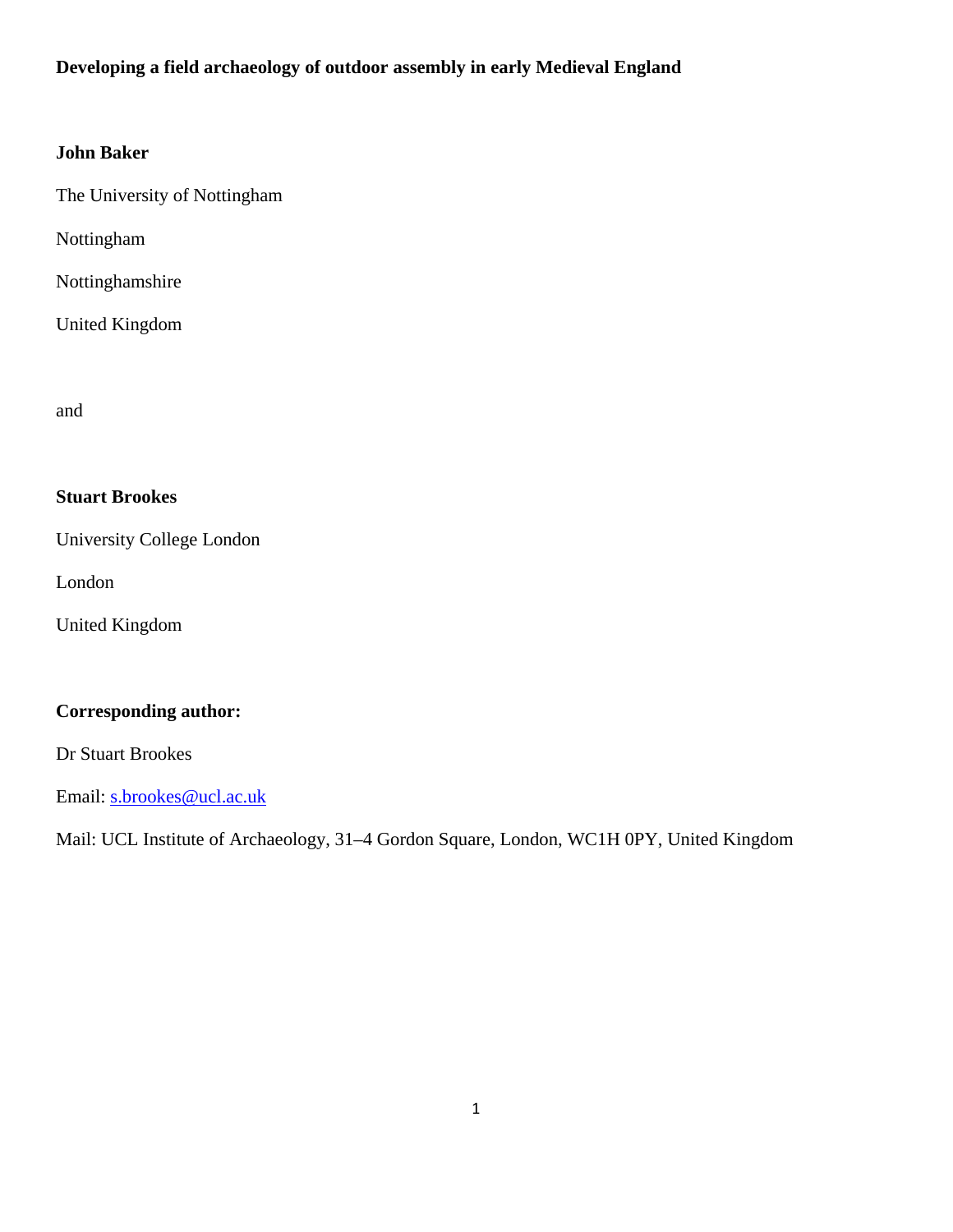#### **ABSTRACT**

The venues of outdoor assembly are an important class of archaeological site. Using the specific example of early Medieval (Anglo-Saxon) meeting-places in England we set out a new multidisciplinary methodology for identifying and characterizing such sites, and explore field approaches relevant to their study, focusing in particular on place-name studies, field survey, and phenomenological approaches such as viewshed, soundmark and landscape character recording. We then outline how these sources of data can effectively be brought together, and some general conclusions are drawn about the characteristics of outdoor assembly places. The relevance of the observations made of Anglo-Saxon meeting-places to other ephemeral sites is also stated.

## **KEYWORDS**

early Medieval England; assembly places; place-names; temporary sites; judicial governance; phenomenology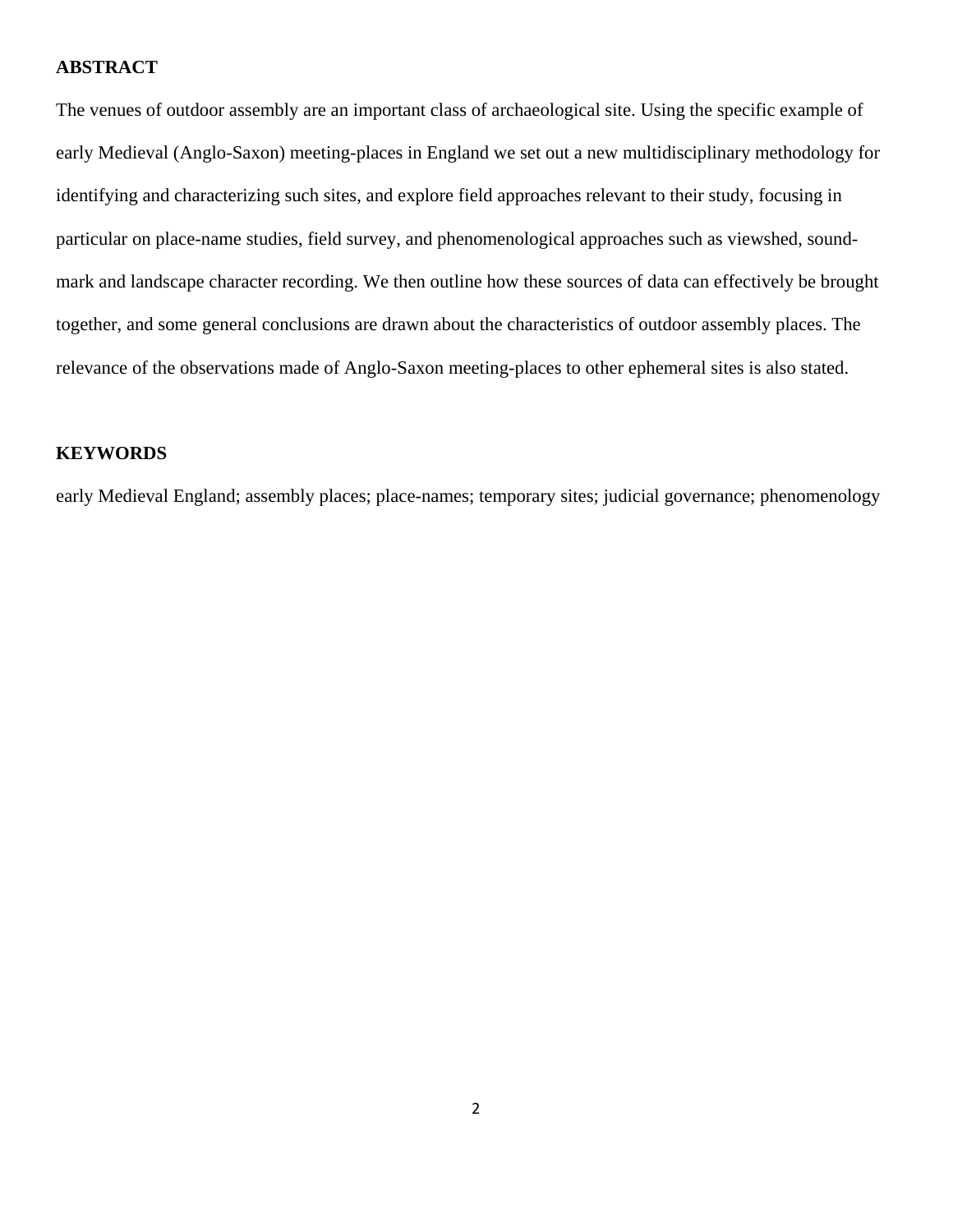#### **INTRODUCTION**

Temporary popular gatherings in outdoor settings are common in societies past and present. Fairs, political rallies, festivals, sporting events, camps, theater, even battles, are frequent—and sometimes very significant events, but may leave few physical traces for archaeologists to recover. In some cases, outdoor events have taken on such importance that the sites where they took place are now invested with special significance, and the need for heritage protection. The battlefields of Waterloo or Culloden, sites of mass protest such Greenham Common Women's Peace Camp or the Gdeim Izik protest camp, even the venues of music festivals such as Glastonbury or Woodstock are imbued with great cultural as well as historical import, and have been duly commemorated and memorialized (Fiorato 2007; Schofield 2000: 144–8). In other cases, even though similar cultural resonances persist, the site of the event has been lost or is only vaguely recorded; or indeed several alternative locations for the same place exist in popular memory.

In many instances—memorialized or lost—archaeological examination of what survives has never taken place. Myriad difficulties exist in finding and defining the material remains associated with the event. Identifying the venue may rely on folk memories or fragmentary descriptions; less frequently by deduction based on archaeological field survey. Whilst outdoor assembly encompasses a range of activities, its essential characteristic—the temporary gathering of people—may leave only ephemeral traces in the archaeological record. In many cases these are archaeological sites where recoverable materials, if they exist, are to be found in topsoil rather than in securely stratified contexts beneath. Even when sub-surface deposits exist they are typically very low-density horizons, and it is usually difficult to demonstrate stratigraphical equivalence between widely-spaced features.

It follows that field techniques analyzing horizontal relationships such as artifact spreads, landscape associations, or the topographical context of places may be the only way of assessing the essential character and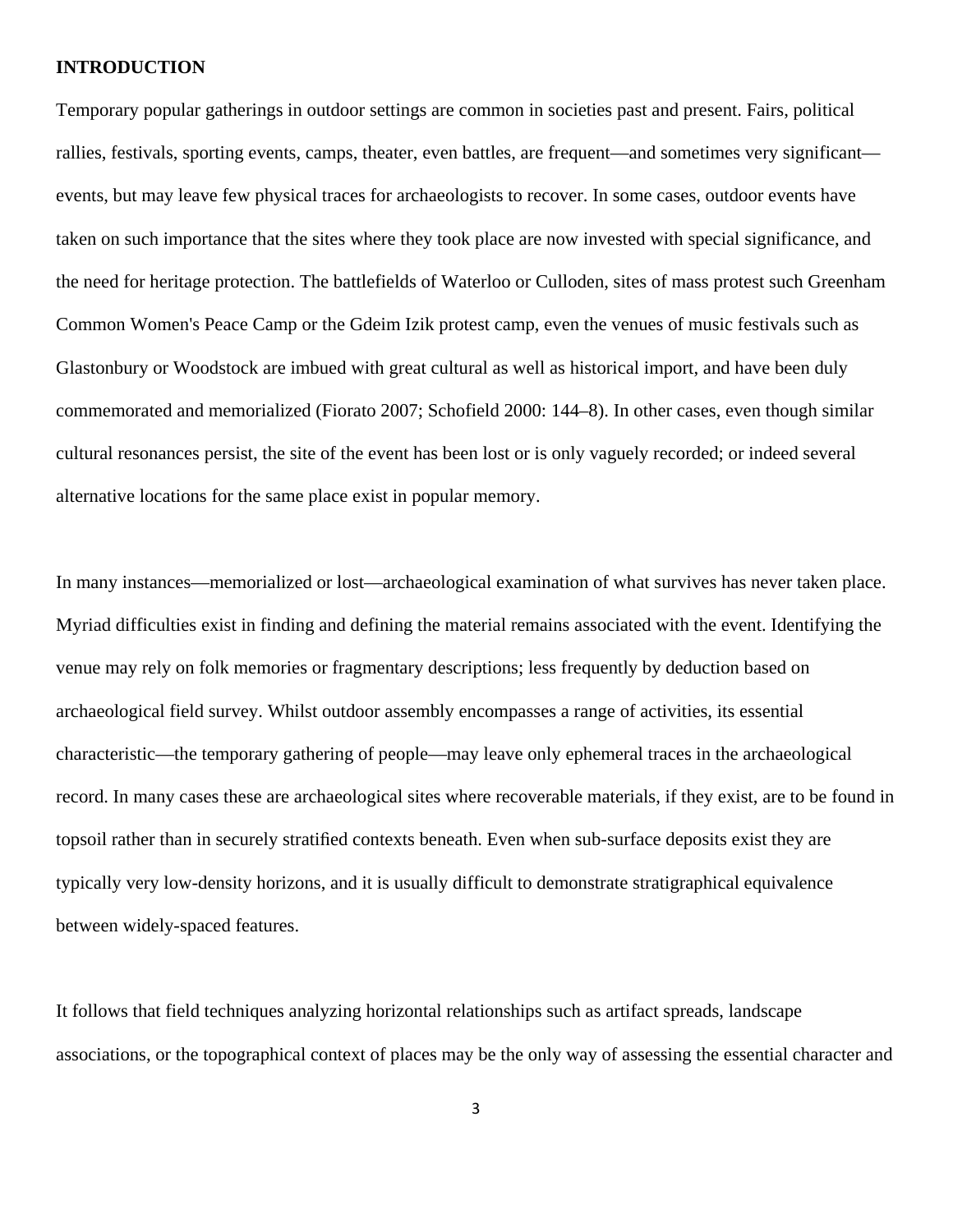extent of these sites. Yet the intangible nature of these sites—transitory and rooted in communal experience mitigates against straightforward assessment and recording of their physical qualities, and it might be doubted that such sites can even be systematically analyzed in a comparative way. In this paper we examine the specific example of early Medieval meeting-places in England to develop a new approach to the study of transient and ephemeral archaeological sites. We will outline the methods used in recording over 250 such sites in the field, and summarize some of the common features of these places. We will argue that this innovative multidisciplinary methodology has important implications for future work on open-air assembly places of all kinds in Britain and across early Medieval Europe and often previously known only from written sources, including judicial sites, fairs and temporary markets, battlefields and places of religious gatherings (e.g. Baker and Brookes 2013b; Williams forthcoming). It is our contention that key character-defining qualities of accessibility, distinctiveness, functionality, and location should be assessed as a means of analyzing all sites of this kind.

## *Open-air assembly sites in early Medieval England*

In early Medieval northern Europe several forms of public assembly are known, including royal and regional courts which sometimes met outdoors (the Frankish *mallus* or English *witan*), and those of local administration which were held at regular intervals at open-air meeting-places, often referred to as "things" or "moots" in English historiography. The latter were a fundamental element of government and society amongst the various petty kingdoms comprising early Medieval (Anglo-Saxon) England. As they are recorded in contemporary sources, these groups were legally constituted of communities rather than territories (for example, the lawcode not of Kent but of the people of Kent), and their laws aimed primarily at mediating in-group conflict. The earliest legal code produced in England in the court of the Kentish King Æthelberht (*c.* AD 600) outlines an elaborate series of payments connected with the notion of *leodgeld* or *wergild*, a man's blood-price, through which kindred could be compensated by the initial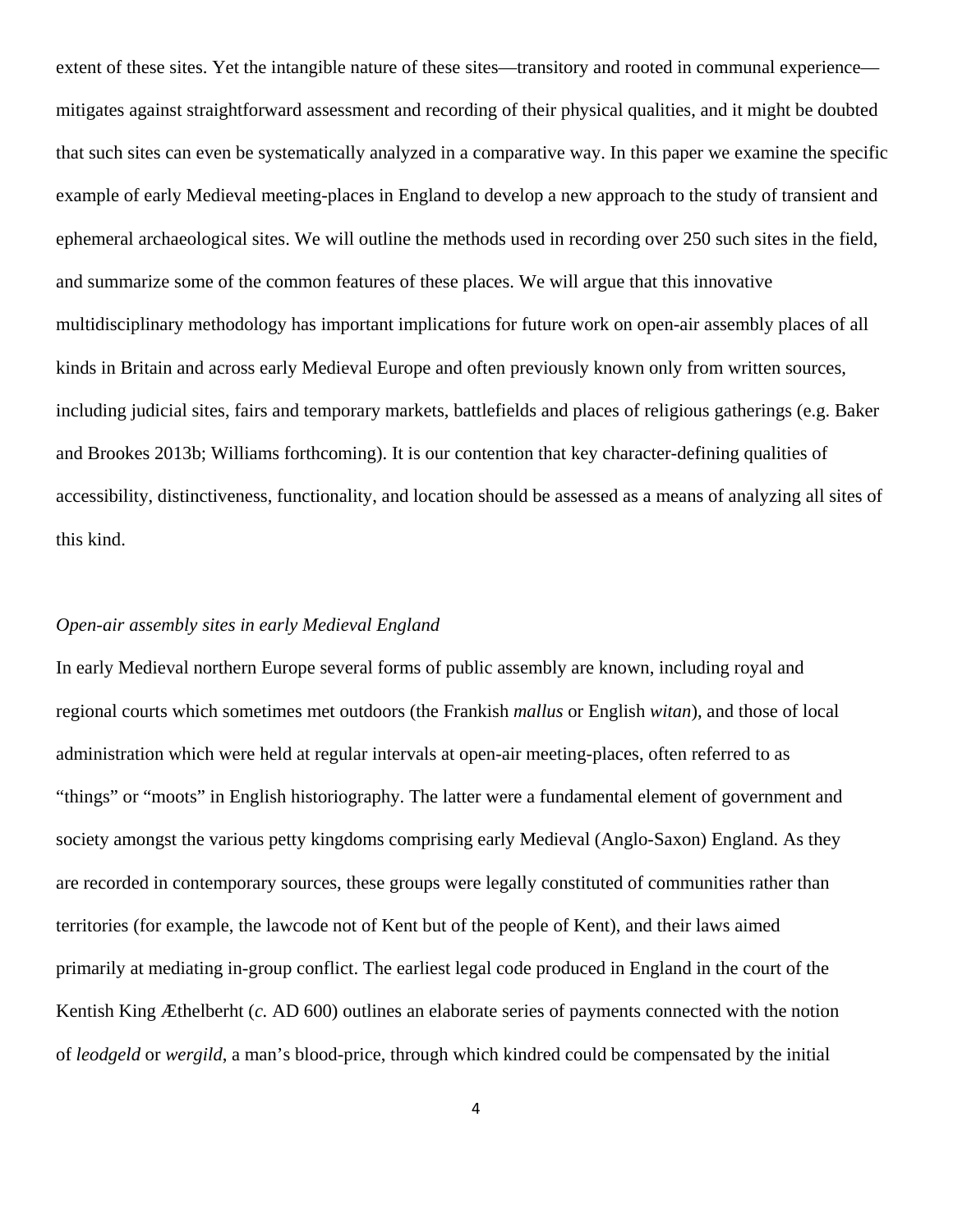wrongdoer (and presumably his kindred) for injuries sustained as a result of robberies, brawls, or fights. Many disputes appear to have been settled without the intervention of officials; the role of kings was simply to administer justice when necessary and to uphold and clarify points of custom (Hudson 1996: 24–40). Significantly, the very first clause of Æthelberht's code also records that "the peace of a meeting [is to be paid for] with a two-fold compensation", emphasizing the centrality of public assembly. Implicit in this clause is a sense of spatially- and temporally-defined parameters within which a meeting could be formally declared to be in process, and it seems likely that such limits were from the outset tied to specific and preordained venues.

Many of these assembly sites can be identified by triangulating written, archaeological, and toponymic evidence. A crucial source in this regard is Domesday Book, the great survey of holdings and liabilities over much of England and parts of Wales completed in 1086 (Williams and Martin 1992). Amongst the categories of information recorded by the Domesday survey are geographical data on the estates, manors, and vills, and the administrative territories (hundreds and wapentakes) to which they belonged (**FIG. 1**). Within each hundred there was a meeting-place where during the Anglo-Saxon period the men of the hundred discussed local issues, and judicial trials were enacted, as described in the Laws of King Edgar (943–75; Loyn 1984: 131–47). Although the locations of hundredal gatherings are not explicitly stated in the Domesday survey, it is clear that many of the hundreds were named directly from the places at which they assembled.

Open-air assemblies were clearly of major importance to the functioning of early Medieval societies. They could fulfill either judiciary or legislative functions, were venues of local, regional, and national decisionmaking, and on occasion might be either quasi-democratic or autocratic in form. As significant elements in the administrative, legal, and military institutions of the Anglo-Saxon state, it seems certain that these open-air assemblies, and by extension the venues at which they took place, also served as important places in the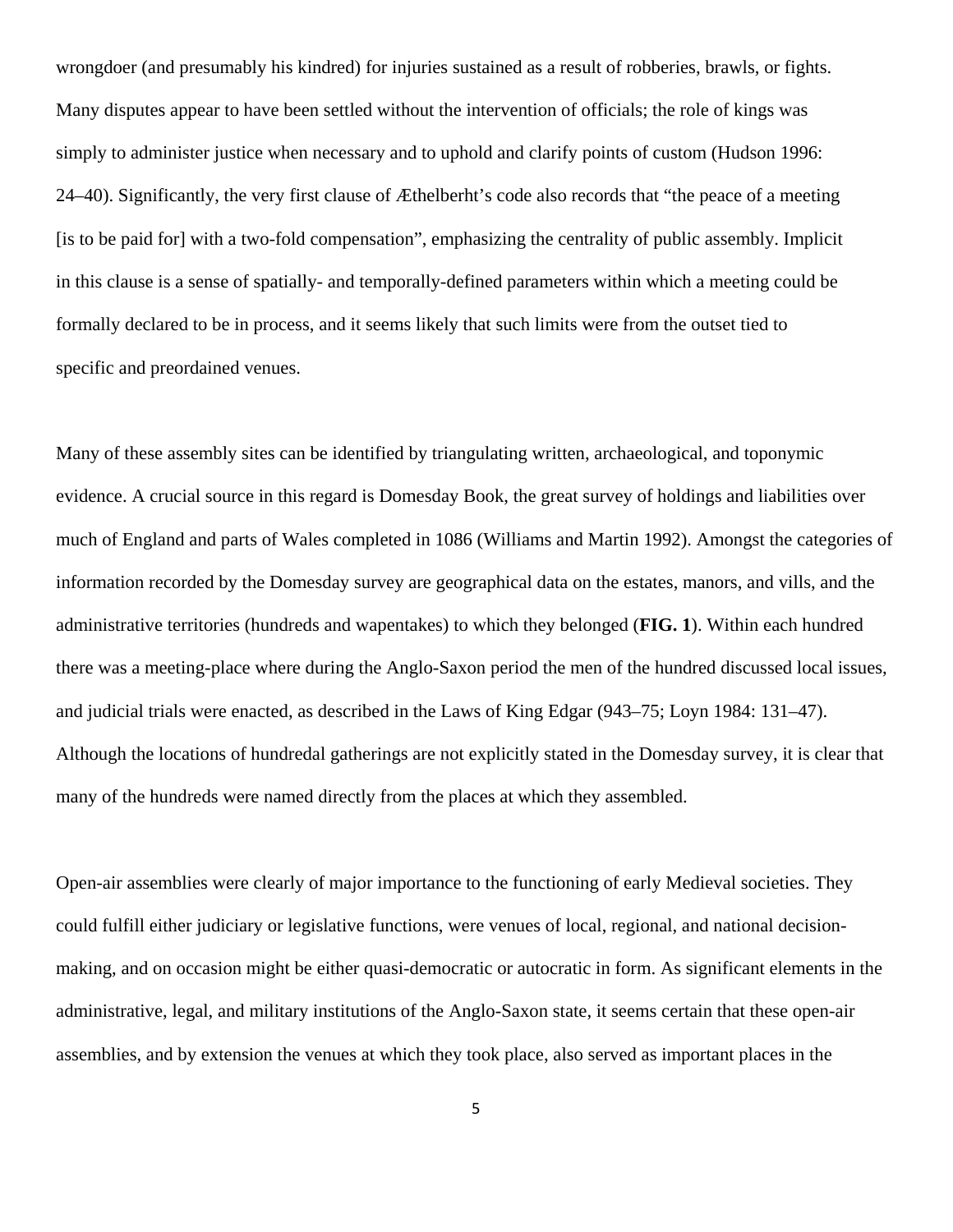organization of the landscape. Yet significant questions remain about how they were chosen, how they were used, by whom, and for what purposes.

The project *Landscapes of Governance*, funded by The Leverhulme Trust, has begun to address these questions through the compilation of a gazetteer of over 800 places of documented public assembly in Anglo-Saxon England combining desk-based research with ground-truthing, as a way of beginning to address fundamental questions about the nature and development of legal and political frameworks in an early state. Over a threeyear period from 2009–2012, fieldwork was carried out at over 250 sites of open-air assembly. Here we use a series of case studies from this fieldwork as a way of exploring, firstly, how early Medieval assembly places can be found; secondly, what field observations at these sites contribute to our understanding, and how this relates to evidence drawn from desk-based research; and thirdly, ways in which to characterize more generally places of open-air assembly. The relevance of this case-study to other cultural settings is offered in conclusion.

## **FINDING AND CHARACTERIZING EARLY MEDIEVAL ASSEMBLY PLACES**

From the outset, it is worth emphasizing that places of early Medieval assembly cannot be identified by archaeology alone, and to understand such sites requires analysis of non-archaeological evidence as well. Indeed, whilst in many cases archaeology may refine our understanding of the location at which assemblies took place and furnish important evidence about the character and qualities of a site, it is often not the starting point for assembly place research at all. For legal or jurisdictional gatherings identification may be wholly dependent upon textual evidence. Such meetings appear regularly in written sources (legal and manorial documents, narrative texts, folklore) and in place-names, but the ephemeral nature of the human activity that took place means that there is little or no material evidence that intrinsically associates them with judicial practices. Their study, therefore, requires a carefully coordinated multidisciplinary approach.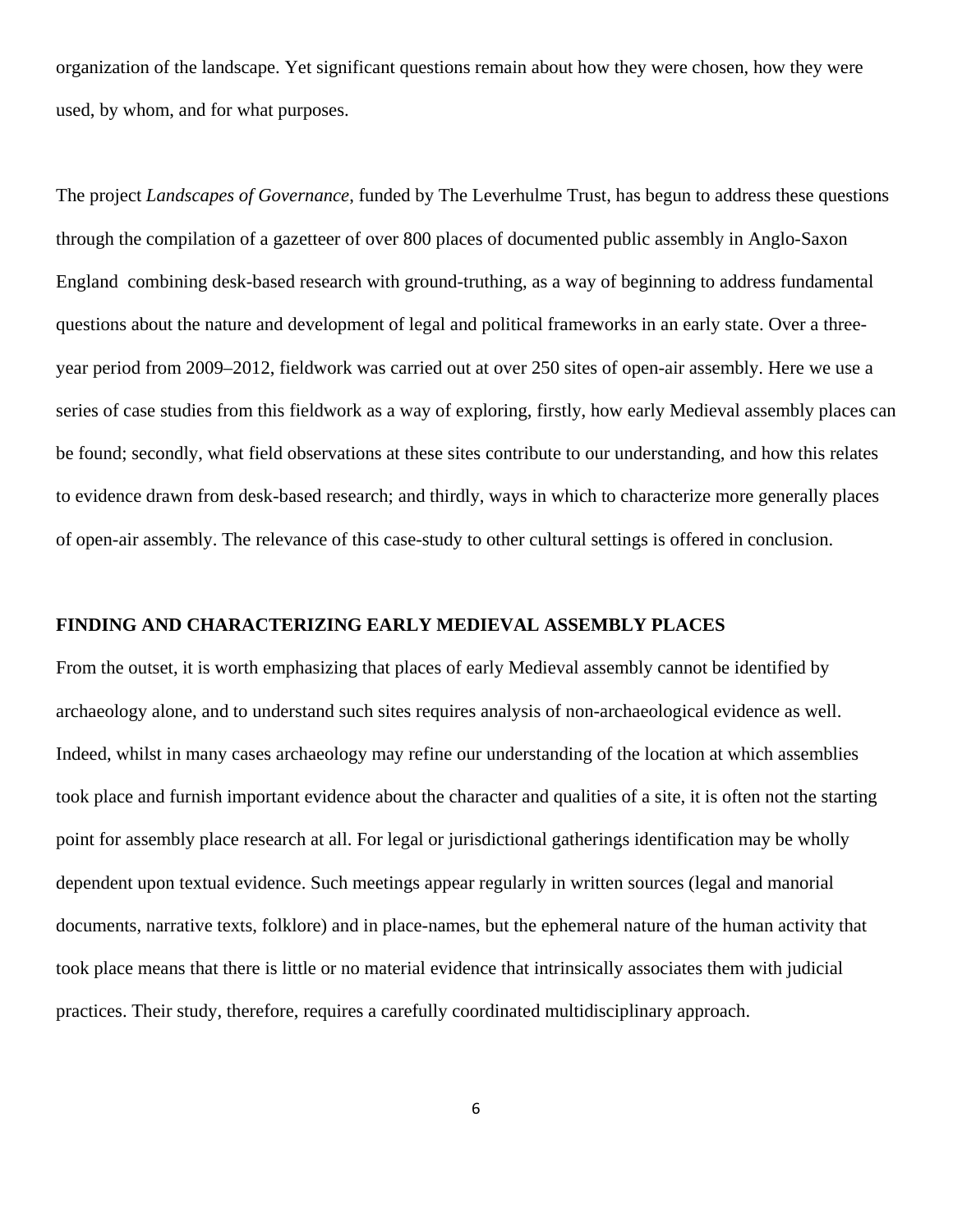## *Place-Names*

Since the 1970s, English place-names have occupied an increasingly central position in multidisciplinary landscape studies. Margaret Gelling's hugely influential *Signposts to the Past* (1978) was instrumental in bringing the potential importance of place-name evidence to the attention of a wider community of archaeologists and landscape historians. Fundamentally, place-names are descriptive labels, used to define parts of a landscape in a way that is meaningful for others. The scale and frame of reference may vary, from the very local to the national, and between the social, political, and economic, but the need for accuracy within a given context remains unchanged. It is in the change from one-off (and variable) characterization to a more stable label for a specific location, that this descriptive information becomes fossilized, preserving for place-name scholars a precise nugget of data about an aspect of that site—its physical appearance, location, function, and so on. Detailed work on charter bounds, which list minor descriptive labels, some of which became place-names (e.g., Hooke 1981; Kitson 2008), and further ground-breaking publications on place-names (e.g., Gelling 1984; Gelling and Cole 2000), have emphasized the precision with which early Medieval people understood and described their surroundings. This insight allows us to use place-names as a means of understanding not just the physical characteristics of Medieval settlements, but contemporary perceptions of the landscape and functional relationships within it.

The naming of the hundreds and wapentakes in Domesday Book provides, in most cases, the earliest onomastic record we have for this category of place and therefore an important opportunity for linguistic analysis. It also has significant implications for our ability to identify their meeting-places on the ground. The naming of hundreds after their meeting-places was evidently not a formal requirement, since some hundreds were named from a defining characteristic of the district as a whole. Many others were called after a chief settlement; and there are almost certainly settlements named from the feature at which meetings took place, and from which their hundreds were also independently named. It can be difficult to distinguish instances of the latter from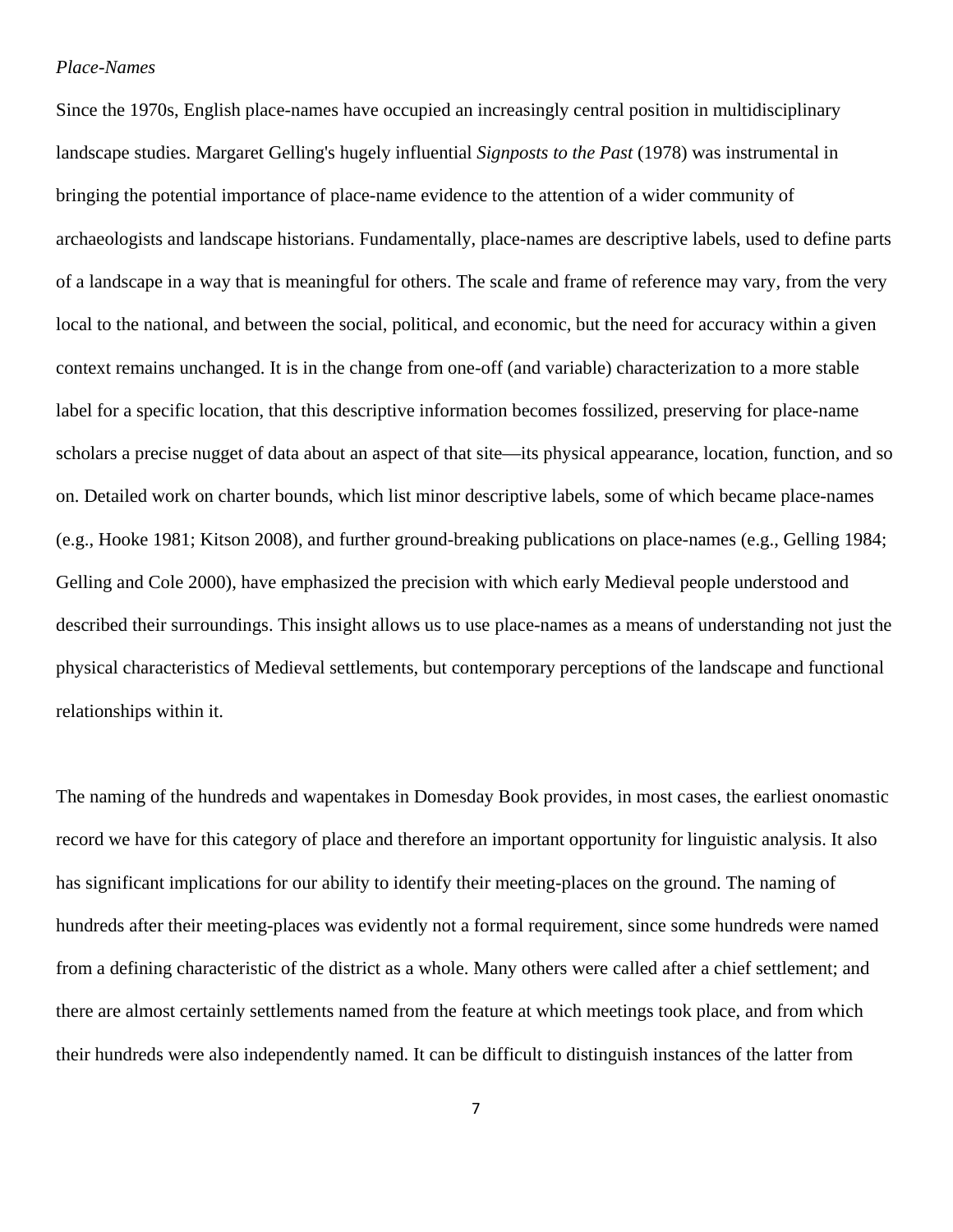instances of the former, and in all of these cases, separating the names of meeting-places from those of districts or settlements can be challenging. Moreover, the names of the hundreds do not themselves seem to have been entirely fossilized by the eleventh century. This much is clear from alternative names employed in Domesday and later Medieval surveys, and it is sometimes the latter rather than the former that provide the name of the meeting-place. This serves to highlight the complexity of the toponymic analysis required, but it is a very rewarding analysis, often leading to the identification—sometimes very precisely—of the locations where assemblies were held.

This is especially true when the name of the hundred contains specific locational information: description of a lake, barrow, standing stone, ford, or crossroads, for example. Such hundred-names are common and the features they describe sometimes positively identifiable. The barrow at which the freemen of *Brictwoldesberg* met is still visible at the place it has stood since the early Medieval period or before, while the distinctive landscape form anticipated in the hundred-name *Holeford* "hollow ford" or "ford in a hollow" has been convincingly associated with the hamlet of Ford (Gloucestershire; Anderson 1939a: 18; Pantos 2002: 299–300). Nevertheless, close scrutiny must be paid to late Medieval or modern records and antiquarian accounts. The stones that are believed to have marked the meeting-places of Tibblestone (Gloucestershire; **FIG. 2**) and Hurstingstone (Huntingdonshire) hundreds have probably been relocated, slightly in one case, substantially in the other (Pantos 2002: 310–11; Anderson 1934: 109; Meaney 1993: 80–1); and some debate surrounds the correct identification of *Langebrige* "the long bridge" which gives its name to a Domesday hundred in Gloucestershire (Rudder 1779: 551; Anderson 1939a: 12; Smith 1964c: 155, 162; Pantos 2002: 300; Draper 2011).

The correlation of Medieval hundred-names with modern place-names and, eventually, with specific positions in the landscape demands above all a rigorous historical linguistic approach. As Gelling (1978) pointed out in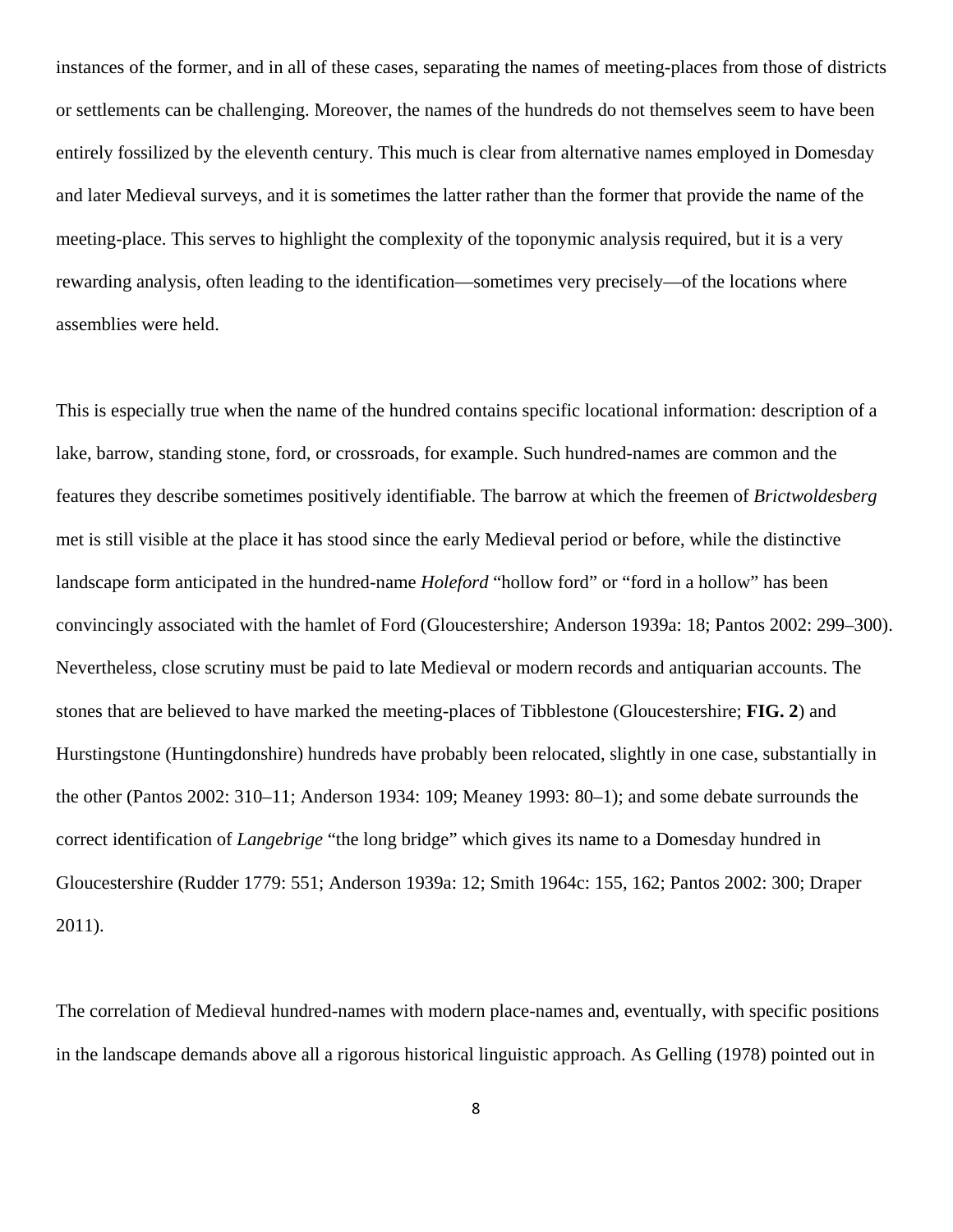her introduction to *Signposts to the Past*, the establishing of etymologies must be left to those with some philological training, but their work may be built on very effectively by those from other fields. Olof Anderson (1934–1939) set out the first, and until now the only, systematic national catalogue and etymological discussion of hundred- and wapentake-names, setting the subject on a sound linguistic footing, and helping to identify the meeting-places of many districts. Great strides have also been taken by the English Place-Name Society (EPNS), whose survey now covers all but seven of the traditional shires of England, in part or in whole. This vast archive of place-name data and interpretations provides an authoritative basis for the investigation of hundred-names.

Beyond the major names of hundreds and wapentakes, the value of detailed analysis of minor place-names has been demonstrated by a series of local and regional studies (Cox 1971–72; Meaney 1993; 1997; Pantos 2002). Modern EPNS county surveys provide detailed information on minor names and field-names, and these, alongside local maps and charters, can significantly aid the task of identifying hundred meeting-places. As well as surviving microtoponymic instances of the name of a hundred's meeting-place, which can allow fairly accurate identification, there exists a wide range of toponyms that seem to identify the hundredal centre or to denote in a more general way the assembling of people. These might include modern minor-names such as *Hundred House*, *Shire Hill*, or *Court Oak*, or place-names containing elements such as *(ge)mōt*, *þing*, *spell*, *mæþel* and so on, terms that refer to assembly, discussion, or speech-making (Smith 1956a: 110, 268–69; 1956b: 34, 44, 109–11, 136, 204). These elements may lie behind some modern names in Mot-, Mod-, or Mut- (e.g., Motborow, Modbury, both Dorset, Mutlow, various counties), Thing-, Ding-, or Ting- (e.g., Thingoe in Suffolk, Dinghill in Leicestershire, and Tingrith in Bedfordshire), although the modern forms alone are not conclusive evidence of such an etymology and should not be treated as such.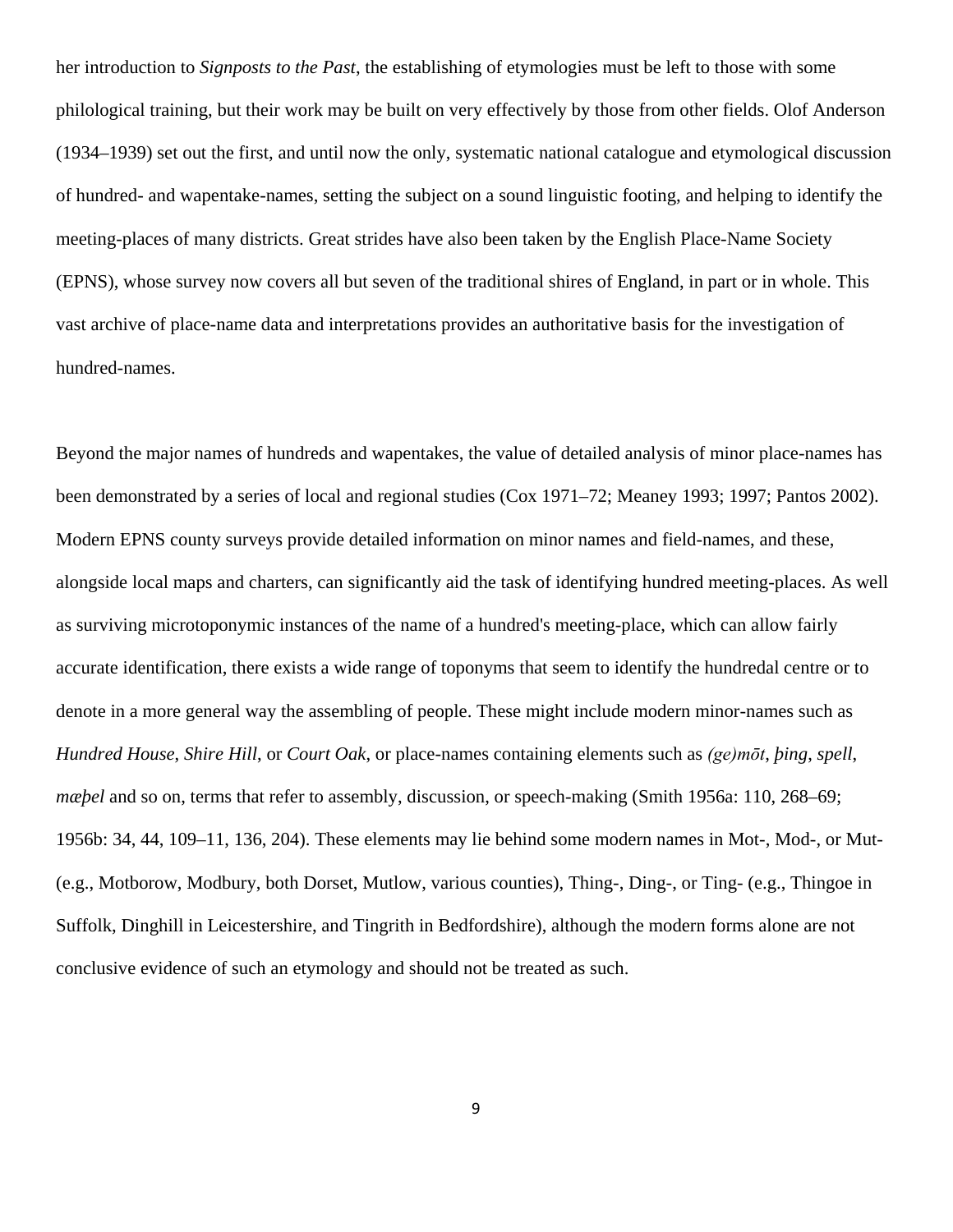Moreover, although sites whose names contain elements such as *(ge)mōt* and *þing* are likely to have been the foci of gatherings, it is not a logical step to assume that they were the sites of hundredal moots (cf. Pantos 2002: 176–461; 2004a). As the corpus of place-names gathered by the EPNS grows, it becomes increasingly clear that the pre-modern landscape was venue to a wide range of meeting-places of different kinds, and belonging to different periods. While spiritual, commercial, military, judicial, leisure, and political get-togethers may sometimes have shared a common locus, it would be wrong to assume that all types of assembly coincided at all times.

Guthlaxton wapentake in Leicestershire provides a useful case study (Pantos 2002: 326–30). It is recorded as *Gutlacistan, Gutlagistan* in Domesday Book, and the name is preserved in Guthlaxton Bridge, Gap, and Meadows, recorded within *c.* 500m of each other in the First Edition Ordnance Survey map of Cosby parish of 1840–3. Minor place-names in Guthlaxton wapentake, however, document further early Medieval meetingplaces. *Shericles Farm* in Peckleton parish is first recorded in 1553, and may derive from OE *scīr* ("an administrative division") and *āc* ("oak"). Given the frequent occurrence of tree-words in hundred-names (Anderson 1939b: 184–8), one possible assumption is that the oak in question was the focus of an administrative district. Meanwhile, the field-name *Spelthorn* in Oadby parish, recorded in a thirteenth-century charter, appears to derive from OE *spell* ("speech") and *þorn* ("thorn"). Again, this seems to commemorate an early meeting-place.

A place called *þing* or *(ge)mōt* within the district of a hundred need not, therefore, have served at all times, if ever, as administrative or judicial meeting-place of that hundred. In the absence of any other suitable site of assembly, the connection is natural; but it can only really be substantiated with corroborative evidence that meetings of the hundred took place there. It has sometimes been assumed, for example, that Mutlow (*(ge)mōthlāw* "meeting mound") on Fleam Dyke in Fulbourn (Cambridgeshire) served as the meeting-place of three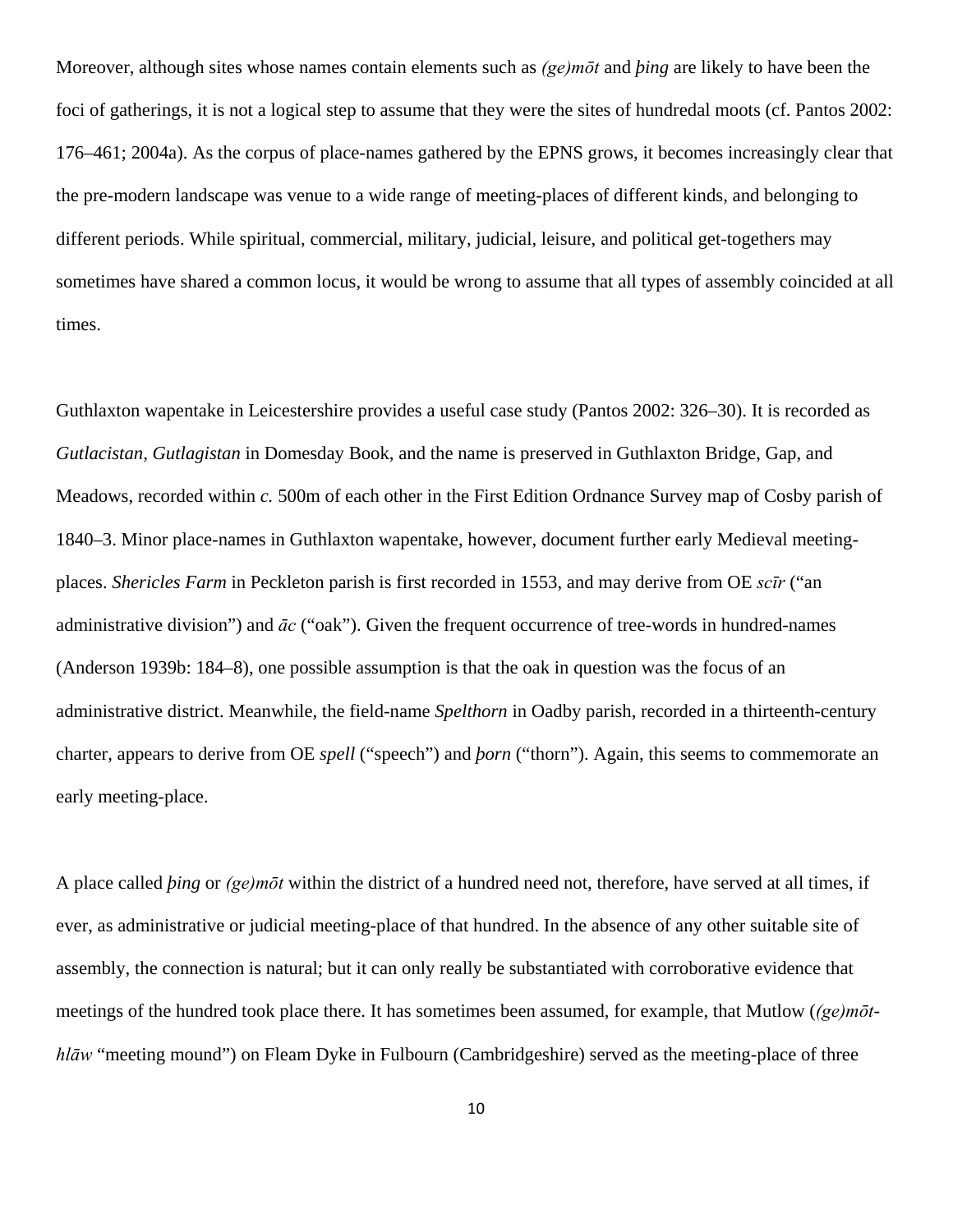separate hundreds: Flendish, Staine, and Radfield. The suggestion has merit, given the meaning of the placename and its location at the point where the boundaries of the three hundreds come together. Flendish hundred takes its name from the dyke on which Mutlow stands; Staine might be a reference to masonry remains associated with the Romano-Celtic temple that existed next to the mound; and Radfield "red open land" could be a district name rather than a reference to the meeting-place. However, detailed analysis of the microtoponymy of the area reveals a now lost *Radefeld* in the parish of Burrough Green, within Radfield hundred but at some distance from Mutlow (Meaney 1993, 83). *Radefeld* may, therefore, have been the location of the meeting-place, rather than the name of the district. The appropriateness of a sense "red open land" (OE *read-feld*) in this part of the hundred has been questioned, and an alternative "open land of the council" (OE *r* $\bar{\mathbf{z}}$ *d-feld*) has been proposed (Martin and Satchell 2008: 186). In that case, an alternative suggestion for the meeting-place of Staine hundred might be given greater weight (Meaney 1993: 83), and the need for Mutlow to have been the meeting-place of all three hundreds diminishes. It is quite likely that the people of all three hundreds did meet at Mutlow on occasion, but it does not follow that it was always, or ever, the hundred meeting-place of all three. The importance of making this distinction is clear, and has significant implications for our understanding of the complexity of Medieval administrative arrangements and the chronological evolution of the tradition of public assembly and the territories within which it took place.

With due care, the value of place-names is easy to demonstrate. The Domesday hundred-name of *Botlau* in Gloucestershire, for example, survives in Newent parish close to the border with Herefordshire, in the names *Botloe's Green, Botloe's Farm* and the fields of *Little* and *Great Botloe's Piece* (**FIG. 3**). Lying directly between these place-names is *Hundred Field*; a striking location giving good views particularly to the north. There is a network of footpaths, tracks, and roads converging on Botloe's Green, a triangular green at the head of Hundred Field, many of which are holloways including a well-worn route down the eastern side of the field. The second element in Botloe seems to be OE *hlāw* "mound", apparently in reference to a lost tumulus, or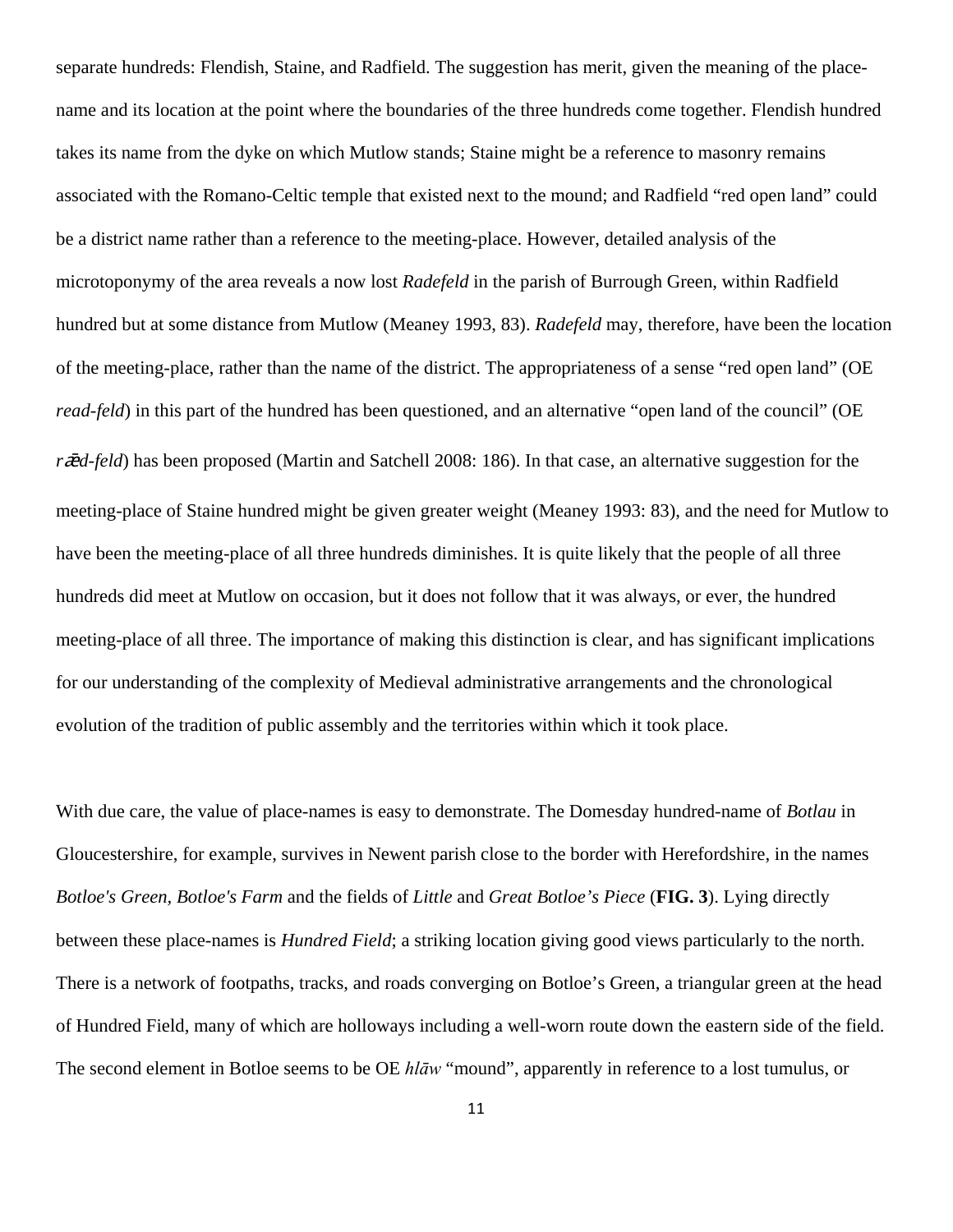perhaps to the distinctive mound-like form of Hundred Field. In cases such as this, the place-name evidence can be quite precise in pointing to a particular location as the early site of assembly.

Place-name evidence is important for much more than the simple identification of sites, providing also detailed and accurate descriptions of the landscape as it stood at the time of naming, which in most of the cases discussed here is the early Medieval period. They provide a means of characterizing assembly-sites by their environment and physical appearance, and by the types of activity that took place in their vicinity. Toponymy can be an important guide to local infrastructure and communications, sometimes evidencing use of a particular route during the Anglo-Saxon period, and giving an impression of the strategic appreciation of the landscape (Baker and Brookes 2013a; forthcoming a). They can also reflect the layout and function of a site, in broad terms, hinting at a focus for religious, commercial, or leisure activities, and in detail, by indicating, for example, the earlier presence of benches or platforms, pits or mounds, and so on, or the types of leisure activity that took place (e.g., Pantos 2004b; Baker forthcoming b). They also provide an important way into early Medieval perceptions of assembly and the ideological context of spaces set aside for public gatherings, including spiritual associations and perceived links with mythical or historical figures (e.g., Brink 2004: 213–5; Williams 2006: 207; Baker forthcoming a and b). An important caveat must be included here. Place-name evidence is seldom capable of providing precise and detailed chronological depth. The coining of a name can only be dated on linguistic grounds within a number of wide parameters. Thus a name coined in a given language can only have arisen during the period when that language was spoken in its locality; at a non-specific point earlier in time than its first attestation; at a period within a relative chronology based on comparatively datable linguistic (especially phonological and morphological) changes that are or are not evident in the place-name concerned. Beyond this, chronological depth can be asserted only on contextual grounds, using other forms of evidence; but this does not diminish the importance of place-names in identifying and characterizing assembly-sites or other periodically-occupied spaces in the landscape.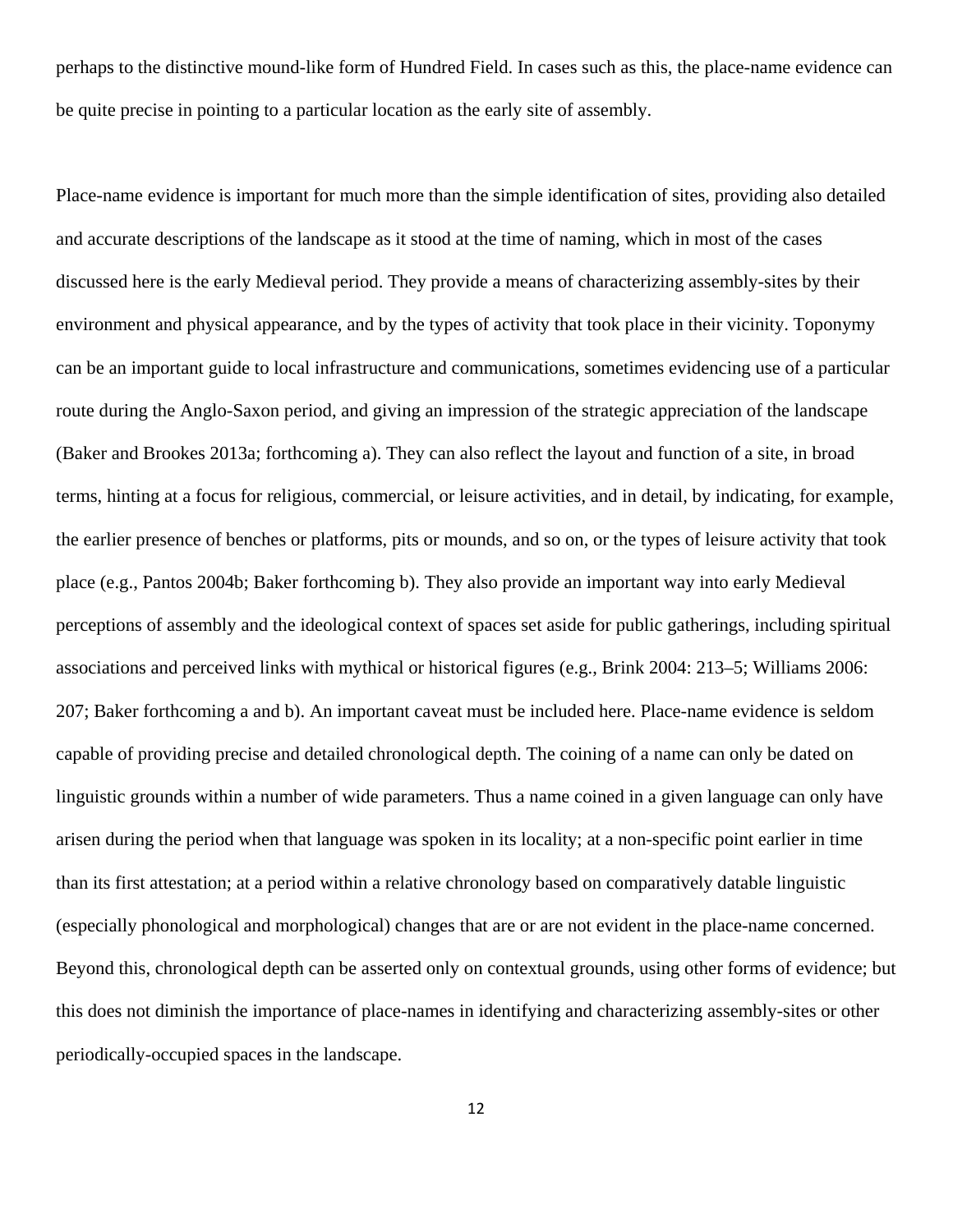#### *Historical and Folkloric Traditions*

For this toponymic approach to succeed, legal, tenurial, or fiscal texts are often required. Domesday Book is the prime example of a survey that identifies the names of the hundreds (and often by implication their meetingplaces), allowing identification through place-name research. Later Medieval documents may serve a similar role. Folklore and antiquarian surveys can also help to identify meeting-places. Eighteenth-century county surveys by the likes of Hutchins (1773–1774), Hasted (1788–1799), and Nichols (1795–1815), contain a range of evidence that helps identify meeting-places, often recording the location of courts, ancient trees, and other relevant details as they were in the early modern period, perhaps preserving older traditions.

A good example of the importance of folklore is provided by Combs Ditch hundred in Dorset (**FIG. 4**), which takes its name from the large earthwork of the same name. A crier continued to summon the hundred court at Combs Ditch near Goschen and at the nearby Bloxworth crossroads as late as 1905, even though district meetings were by that time held at Anderson manor (Hutchins 1773, I: 51; Guest 1851: 149; Dacombe 1935: 32). A footpath leading north from Anderson manor intersects with Combs Ditch close to the junction of the Goschen, Bloxworth, and Anderson parish boundaries, and where the earthwork is at its highest elevation. This may well have been the original site of the hundred moot, before it moved from open-air site to manor house. Similarly, the meeting-mound of Thynghowe (ON *þing-haugr* "assembly mound") in Birklands (Nottinghamshire)—not as far as we are aware a hundred or wapentake meeting-place, but an assembly site nonetheless—remained the focus of local communal traditions even after the earlier judicial importance of the site had been largely forgotten (Gover *et al* 1940: 92; Mallet *et al.* 2012). A perambulation of the manor of Warsop, made in July 1816 (MWP), describes how, at Thynghowe, "according to ancient custom Bread and Cheese and Ale brought from Warsop were given away to a number of Persons from Warsop who had Assembled there and also to a number of Boys who ran Races for it".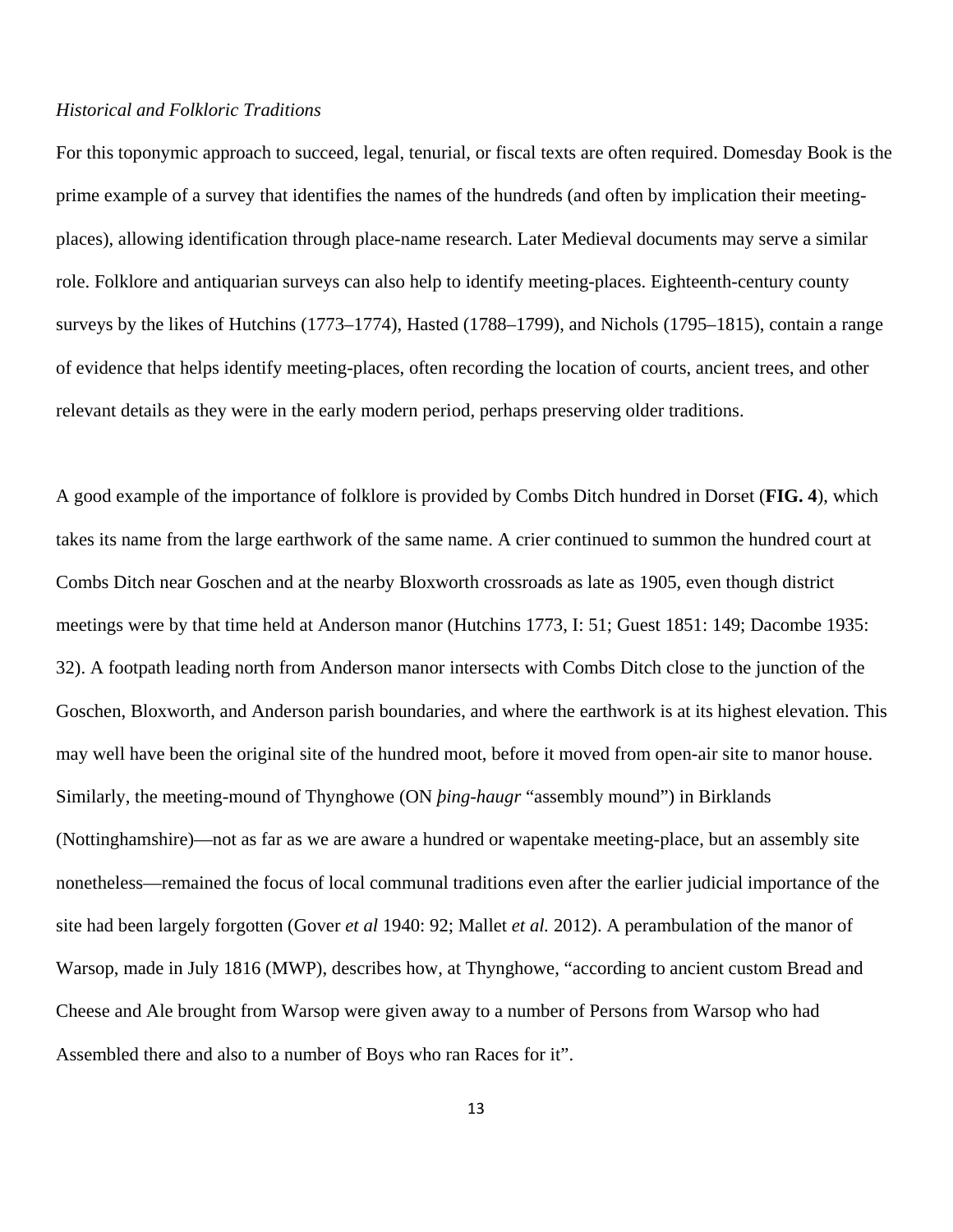Hundred meeting-sites that are now public places of recreation—gallops or sports-fields for instance—may distantly echo this remembrance of communal process. Onomastic evidence places the meetings of Wetherley Hundred (Cambridgeshire) on the high ground of Orwell Hill, a site adjacent to May Pole Farm. This was the location of the Orwell maypole and therefore a focus of communal activity until the nineteenth century (Hughes and Hughes 1909: 244; Reaney 1943: 69, 77). The artificial mound where Pathlow hundred (Warwickshire) met is now lost, but a Gospel Oak, apparently used as a preaching post by early modern non-conformist ministers, stands very close to its probable location—a maintenance of the traditions of assembly at the site.

### *The archaeological signature of assembly*

The transient nature of outdoor assemblies means that the places at which they occurred rarely feature in archaeological literature. Nevertheless, the characteristics of partially analogous sites have been profitably explored and two types of open-air gatherings have generated a substantial literature: temporary prehistoric camps and battlefields. Although in both cases scholarly discourse has focused on much narrower classes of site, it has resulted in hypotheses and methods relevant for the study of early Medieval assembly places.

One concern of Palaeolithic archaeology has particular relevance to the study of open-air assembly. Archaeological finds at Palaeolithic camps are generally fragmentary and spaced widely across a landscape. Demonstrating the contemporaneity of activities is therefore problematic, and some features may result from repeated activities, others a single isolated event (cf. Stern 1993: 215; McNabb 1998: 15–6). In order to address this problem, archaeologists have emphasized the need to adopt a landscape (or "off-site") approach, aiming to contextualize the nature of deposits from various sites across a locale (Stern 1993: 219; Potts *et al.* 1999, 786; Pope *et al.* 2009: 261). Following this method, research at Olduvai Gorge (Tanzania) has determined that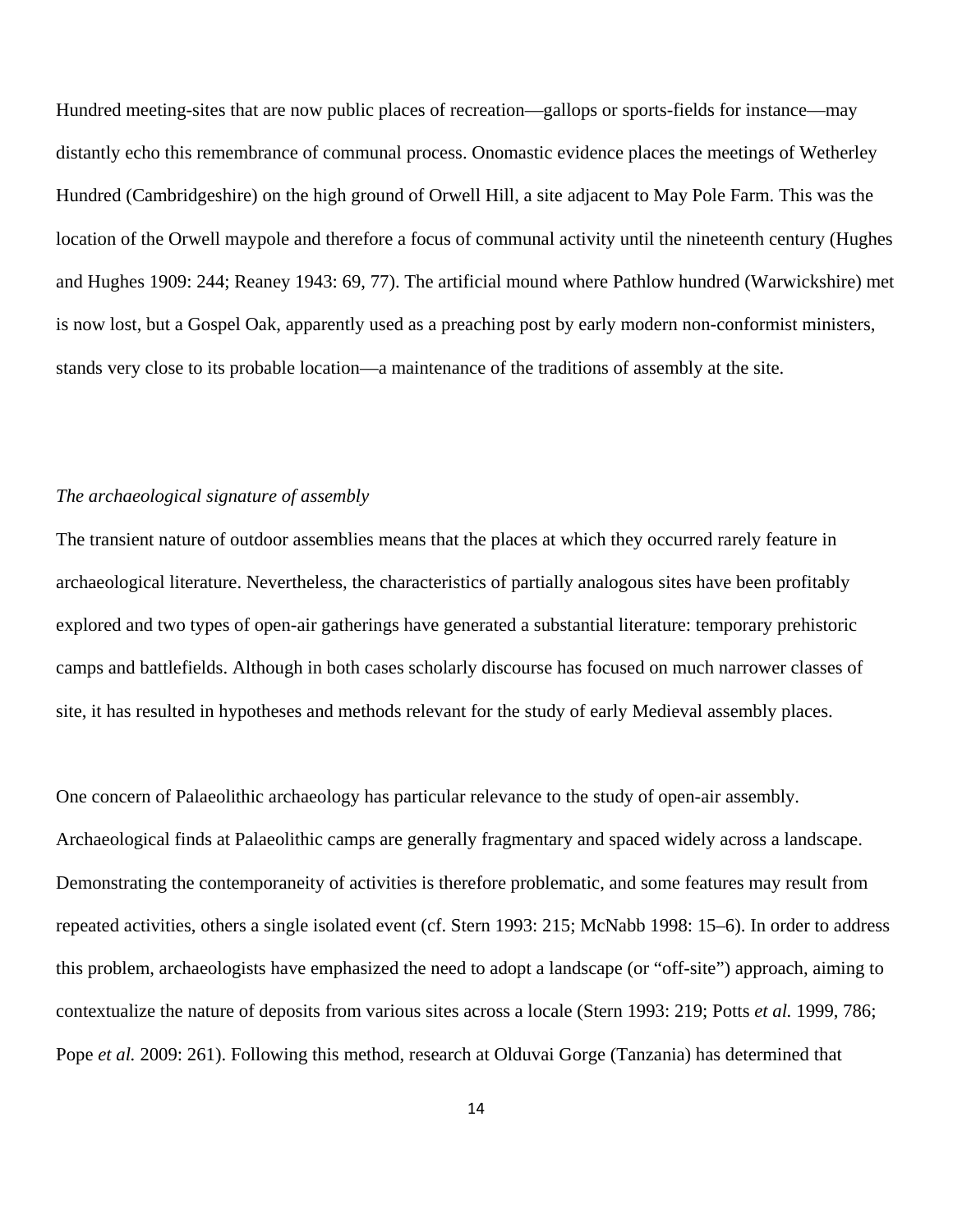different types of activity took place across the basin, with the analysis of finds showing strong evidence for the frequent reuse of some locations (McNabb 1998). Similarly at the Olorgesailie basin in Kenya, such an approach has helped to define persistent patterns of activity associated with certain geographical settings (Potts *et al.* 1999). Further explanation of why these locations attracted persistent activity has focused on their microtopographical and vegetational characteristics, as elucidated through detailed environmental reconstruction (e.g., Kroll and Isaac I984: 27–8; Pope *et al.* 2009: 261).

This two-pronged approach (detailed analysis of the artifact assemblage and topographical reconstruction) has also been advocated by battlefield archaeologists. Following the pioneering lead of Scott and Fox *et al.* (1989; Fox and Scott 1991; Fox 1993) in their work since 1983 at the Little Bighorn, emphasis has been given to understanding the spatial clustering of features and finds across the locale, human agency being read (as with the Palaeolithic examples) from differences in the frequencies, variations, and proportions of artifacts within individual scatters (Fox and Scott 1991: 94). Thus, for example, a precise plot of specific cartridge-cases can be used to trace the positions and movements of individual weapons across the field of battle. Finds are also placed in their landscape context. Analysis by Glenn Foard of the English War of the Roses battlefield of Bosworth employed detailed environmental reconstruction to locate the site of the battle (Foard 2009). Ground and aerial survey as well as environmental sampling have enabled the reconstruction of the fourteenth-century pattern of land-use, providing for an interpretation of the site matching archaeological and contemporary accounts of the battle. Further work on plough-soil finds of projectiles and dress fittings has modified our understanding of the conduct of the battle, demonstrating the value of unstratified surface finds (Foard 2009).

Such finds can also be an important guide to identifying open-air assembly sites. The hundred court was a place where legal and administrative functions were carried out, but Anglo-Saxon law codes also emphasize its role in regulating trade, with large transactions expressly forbidden in II Æthelstan 12 unless done "in the witness of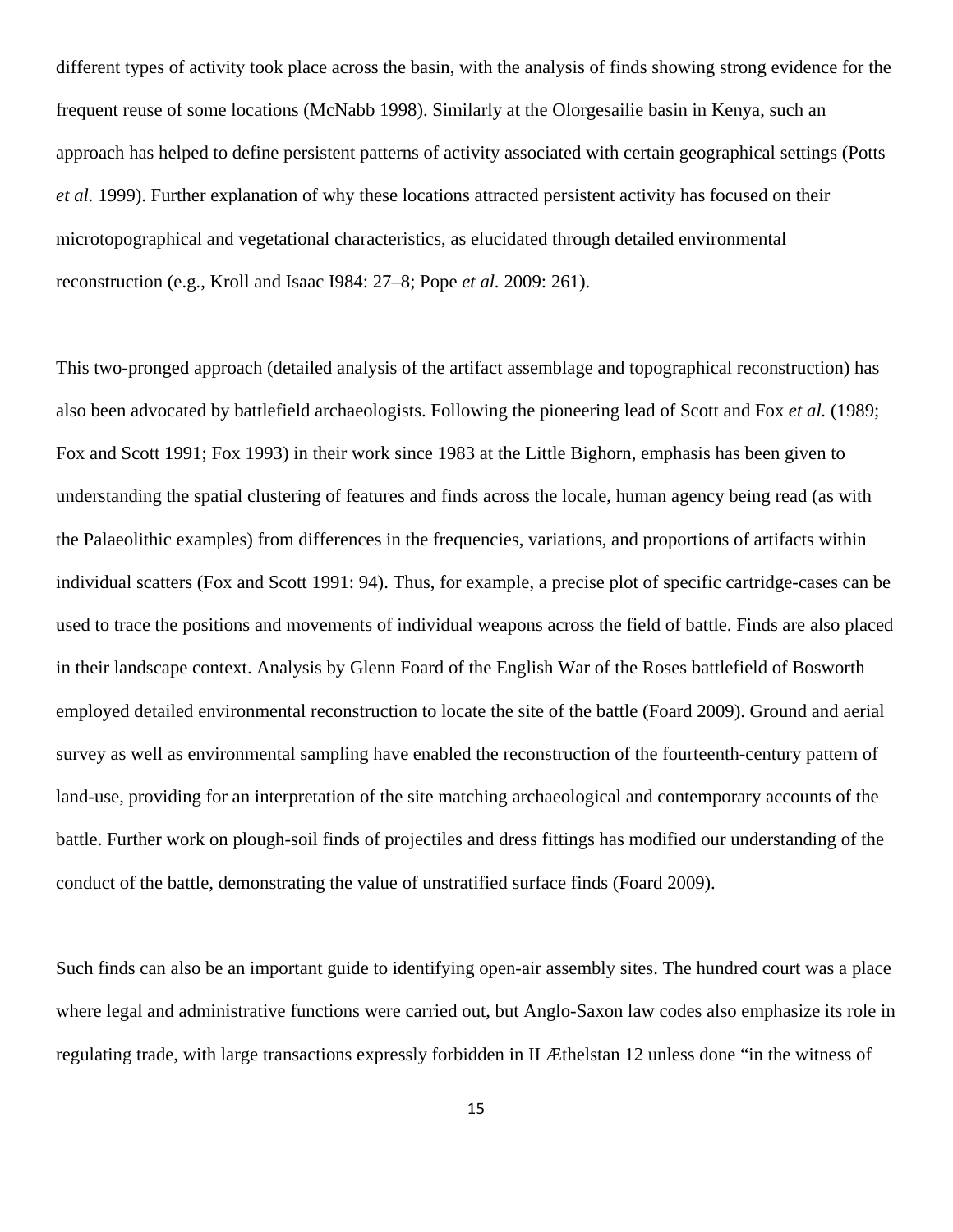the reeves at the "folk-moot"". As a consequence, hundred meeting-places frequently became sites of fairs and trading. Archaeologically, the signature for these activities might be reflected in patterns of casual coin loss, and in this regard there is potential overlap with a much-discussed class of site from the period 650–900 known as "productive sites" of concentrated coin and metal finds identified by metal detectorists (Pestell and Ulmschneider 2003; cf. also Arthur 2000: 427). The Portable Antiquities Scheme [\(http://finds.org.uk/\)](http://finds.org.uk/) and Early Medieval Corpus of Coin Finds [\(http://www-cm.fitzmuseum.cam.ac.uk/emc/\)](http://www-cm.fitzmuseum.cam.ac.uk/emc/) are important resources for plotting the pattern of single coin finds, and in some cases concentrations of metalwork can be positively correlated with assembly sites. At Tan Hill in Wiltshire, for example, Medieval fairs were held at least by 1499. Andrew Reynolds (Pollock and Reynolds 2002: 254; cf. Chandler 1991: 98) argues that the alternative name *Charlborough* (1499; OE *ceorlabeorg* "hill or mound of the peasants") implies an even earlier association with groups of peasants, and may mark it as the early meeting-place for the Domesday hundred of Studfold (cf. Swanborough hundred, Wiltshire, from OE *swānabeorg* "hill or mound of the herdsmen/peasants"; Gover, Mawer, and Stenton 1939:320). The Portable Antiquities Scheme records a number of finds near Tan Hill, including a fragment of a penny of Edward I or Edward II, two Jetton, and other items of metalwork. Another example has recently been suggested by Thomas Green (2012: 140–7) at Lissingleys in Lincolnshire. Extensive metal detecting of the site has recovered a range of finds from the late Roman and early Medieval periods, which, combined with historical, toponymic, and cartographical analysis, argues for it having once been an important administrative centre. Likewise, the "productive site" of Hollingbourne in Kent, can be correlated with the meeting-place both of the hundred of Eyhorne and a putative early district known as the lathe of Hollingbourne (Brookes 2007a: 164–171).

Certain excavated sites existing in the corpus provide tantalizing clues for places that may have functioned as similar temporary (or seasonal) markets. Excavations at a site 2 km west of Eton Wick, at Dorney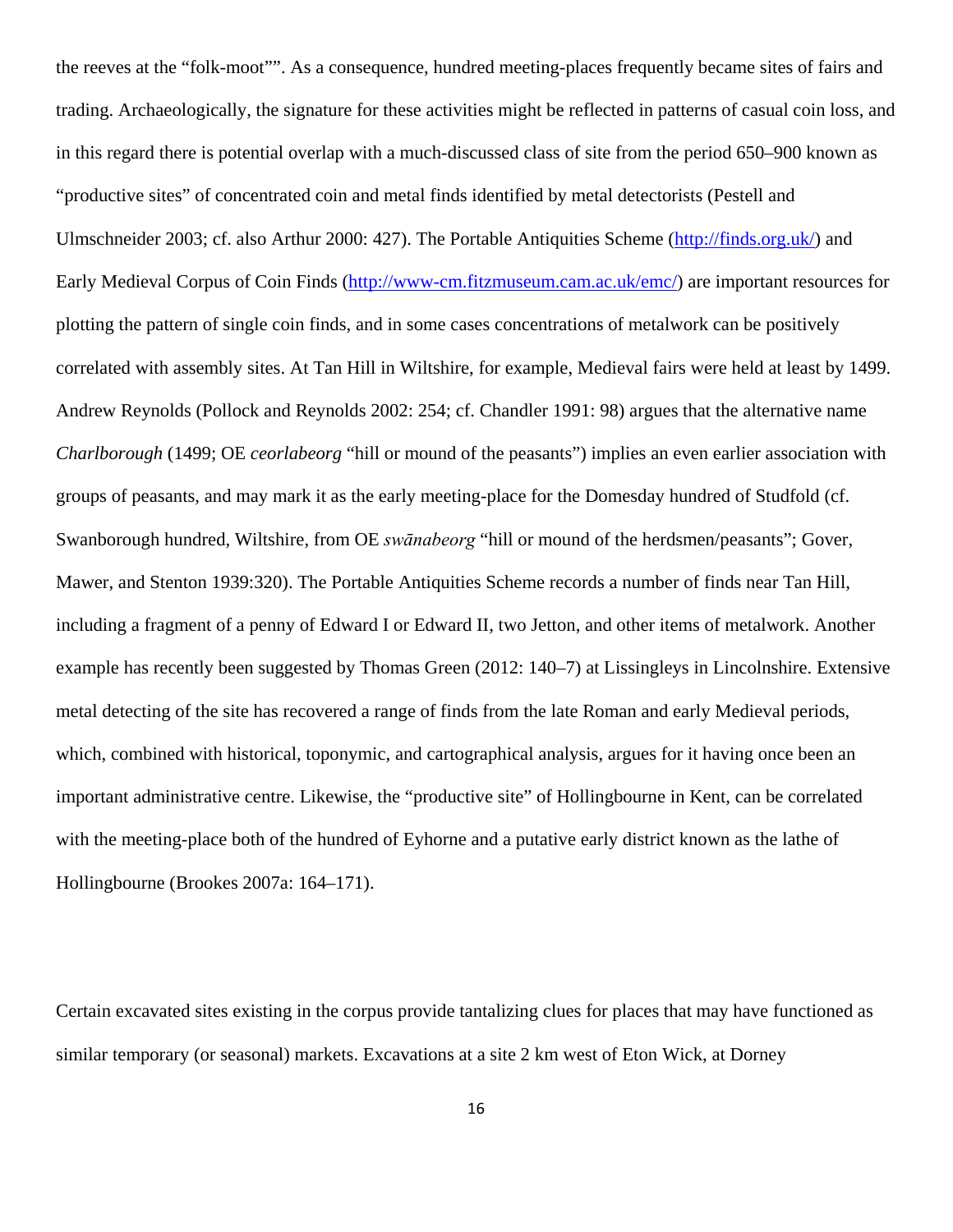(Buckinghamshire), have revealed evidence for significant middle Anglo-Saxon activity (Foreman, Hiller, and Petts 2002). Across the three sites 123 features of eighth-century date were recorded, a large number of which were pits of varying sizes backfilled with cess, animal, and plant remains, in addition to a range of small finds including exotic imports, alongside more limited evidence for craft and agricultural production. The formal arrangement of the features, the character of the material culture, and the scarcity of occupation structures, suggested to the excavators that this was the site of a temporary open-air trading place, operating for a brief period in the mid-eighth century. Although there is no hundredal meeting-place known to be associated with this site, the evidence hints at the kind of open-air gathering place that might occasionally have served as one.

Certainly, the Dorney site finds a number of close (but chronologically diverse) analogues, such as Iron Age "specialized" cooking pit fields in Norway (Gustafson, Heibreen, and Martens 2005; Skre 2007: 385–406), and grain-rich pits found in various Late Bronze Age and Iron Age hillforts across Europe. Archaeobotanical analyses of the latter (e.g., Jones 1984; van der Veen and Jones 2006; Kreuz and Schäfer 2008; McClatchie 2009), suggest the large cereal volumes in these assemblages as well as the weed diversity or grain/weed/chaff ratio represent the labors of different communities harvesting in a variety of environments. These sites appear to have acted as centralized locations for the bringing together of crops, some consumed in feasting when communities were assembled, others perhaps stored for later use and redistribution. Palaeoenvironmental analyses of these kinds may provide archaeological signatures for the temporary coming together of people for marketing, consumption, and hoarding.

Although archaeological evidence of open-air gatherings exists, other forms of evidence are generally required to distinguish it from different archaeological phenomena. An example of such retrogressive analysis is demonstrated by Reynolds' discussion of the early Anglo-Saxon cemetery of Saltwood, near Folkestone in Kent (Booth *et al.* 2011). Excavation in advance of the Channel Tunnel Rail Link revealed 219 burials of late fifth- to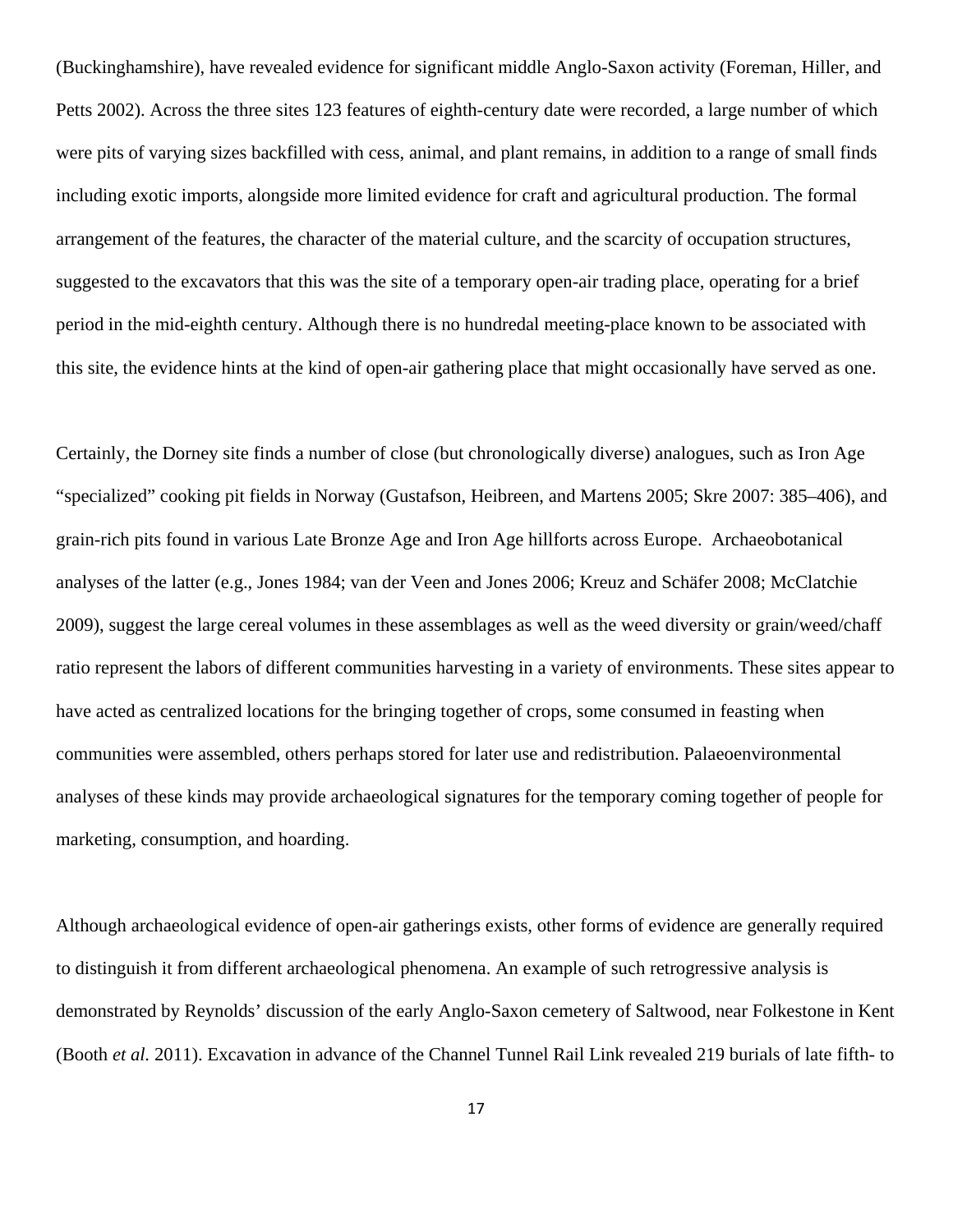seventh-century date buried across four plots, three of them focused on a Bronze Age barrow, either side of an Iron Age trackway (**FIG. 5**). Some four centuries later the site emerges as the meeting-place of the local Domesday hundred, Heane (Heane Wood Barn still stands less than 250 m to the south-west), consisting of the Medieval parishes of Saltwood and Postling. Crucially, a number of pits to the western and eastern ends of the excavated area, and stray-finds from the topsoil attest to sporadic non-funerary occupation of the site through the middle and late Anglo-Saxon periods after burial at the cemeteries had ceased. Very probably, therefore, these findings track the transition from early cemetery space (used by at least four communities) to judicial site, a role it held until at least 1279.

## DEVELOPING A FIELD ARCHAEOLOGY OF ASSEMBLY SITES

Recent work on the landscape qualities of battlefields demonstrates the potential value of a rigorous phenomenological approach to open-air assembly sites. John and Patricia Carman's work on the battlefields of Europe, which identifies their shared characteristics such as "boundedness" in the landscape, location on low or high ground, and intervisibility with settlement, has made possible a comparative analysis of the topography of battle, and an assessment of the extent to which battlefield topographies are a reflection of changing methods of war (2001; 2005a; 2005b). Certainly, all of the foregoing studies have emphasized that the archaeological signature of temporary activities must be contextualized according to space and place. Full area survey and remote sensing, palaeoenvironmental reconstruction and off-site sampling are important techniques in establishing the ecological character of the locale, but these need to be coupled with an appreciation of more subjective qualities. Considering how people "read" and understood these places is an essential component of any account of the material remains. Thus in their discussion of the sites of FxJj5o at Koobi Fora and FLK *Zinjanthropus* at Olduvai Gorge, Kroll and Isaac (1984: 27–8) conclude that the material remains "would all fit perfectly well into the shade areas afforded by trees growing in comparable situations in modern East Africa. In addition to providing shade, the trees may also have provided the hominids with a refuge from on-the-ground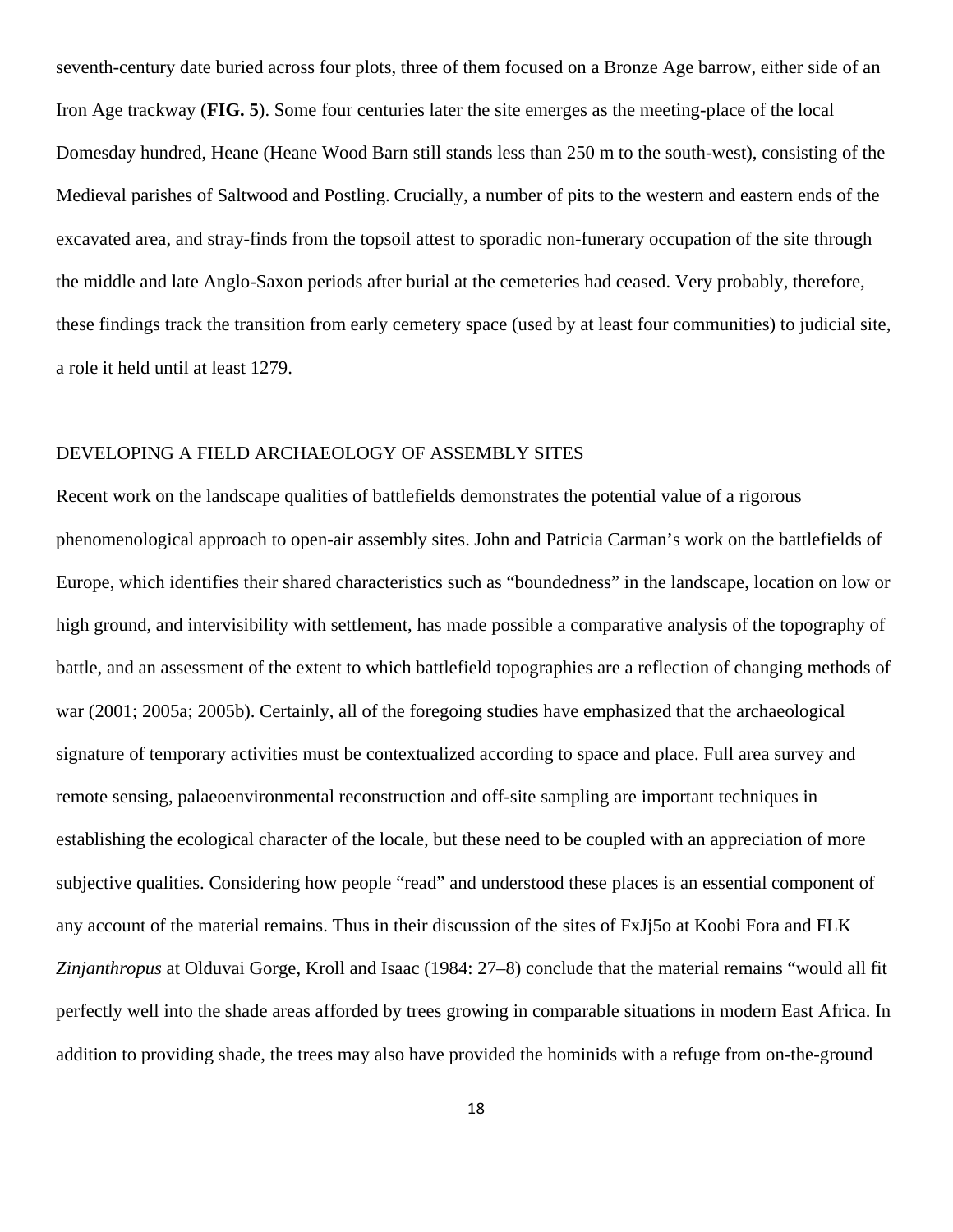difficulties". Similarly, in Carman and Carman's (2005b) comparative analysis of the battlefields of Ancient Greece, they assert that "the high visibility from urban centers suggests too that battle was also seen as a form of "display" and that to be seen to fight was as important as the fighting itself". Implicitly, archaeologists working in both these areas have tried to explain why these places rather than others were significant and became the focus of temporary activities.

In the study of temporary gatherings archaeologists explicitly consider past human agency. Especially when places can be linked to recorded events, scholars must rethink the goals and choices which guided people to these outcomes. To engage fully in such a project, consideration needs to be given to the cultural and historical structures which constrained past action (cf*.* Giddens 1986; Brumfiel 2000), and this "process of observation require[s]… time and a feeling for the place" (Tilley 1994: 75). Glimpses of the former can occasionally be gained from written sources, or explored through the use of ethnographic analogy, but all interpretation relies on the concept of the "fusion of horizons"; a dialectic between past and present (Gadamer 1997: 302; Shanks and Tilley 1987: 103–15). Understanding the latter—the material world of social encounter—moreover requires not only an appreciation of the artificial spaces of archaeological monuments, but also the locales in which they are sited (Tilley 1994; Bradley 2000).

Patterns in the practical experience of open-air assembly may be partially identified through the epiphenomenon of our own encounter with these places. The *Landscapes of Governance* project team visited over 250 sites of early Medieval assembly, and recorded their experiential qualities. These include the lines-of-sight with other monuments and features; viewsheds from and to meeting-places; patterns of access and movement; the form of architectural spaces; acoustic conditions. Combined with more traditional methods such as detailed survey and GIS-aided analyses, this corpus of observations can be compared with phenomenological studies of, for example, prehistoric monuments (e.g., Tilley 1996; Bradley 2002; Hamilton *et al.* 2006), early Medieval burial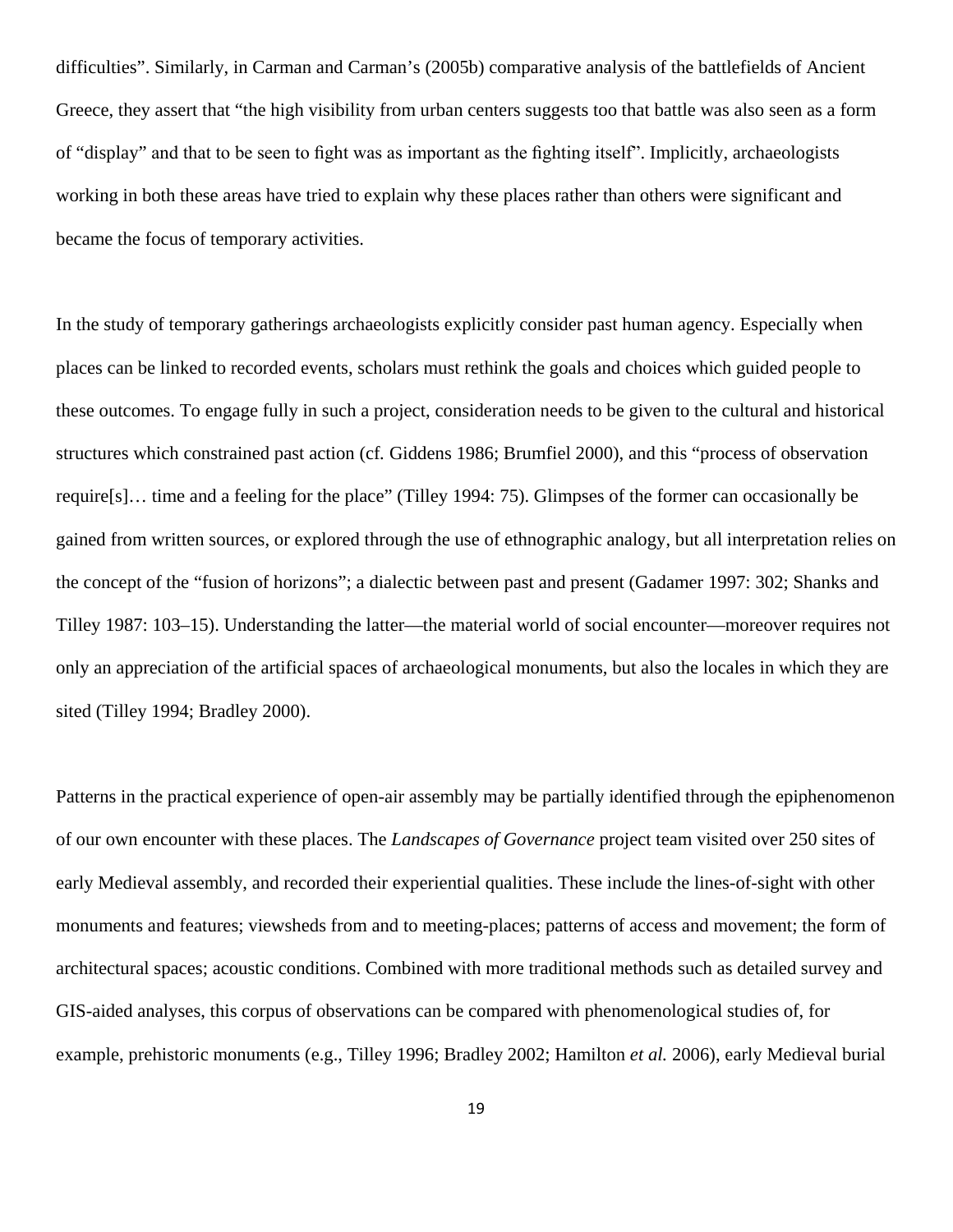sites (Williams 2006), or high-Medieval churches (Graves 2000). Such approaches can aid the positive identification of sites, their extents, and features.

Many of these observations are subjective, dependent as they are on individual experience. It is not surprising, therefore, that previous attempts aimed at uncovering past perceptions have not escaped criticism (e.g., Jones 1998; Fleming 1999). Whilst acknowledging the problems, we take from these debates two important requirements: critical examination of historical contingency (cf. Barrett and Ko 2009); and adherence to a rigorous and explicit methodology (cf. Hamilton *et al.* 2006). We are fortunate in our study of the Middle Ages to be able to draw on a range of additional sources that allow us to reflect on Medieval perceptions of the world (e.g., also Altenberg 2003; Franklin 2006; Pluskowski 2006; see above). Regarding the second requirement, our recording can be given a measure of objectivity by the framework of a proforma, which provides a regulated overarching structure to the assessment of a site, whilst incorporating opportunities for comments on aspects that are unexpected or do not conform to established patterns.

## *The* Landscapes of Governance *proforma*

It will be clear that detailed study of early Medieval assembly sites demands a fully interdisciplinary approach, and it is necessary, therefore, to establish a framework within which different disciplines can operate effectively, and by which their various outputs can be harnessed collectively. It is not a question of using one discipline to assess, let alone prove or disprove the findings of another, for each discipline is independent in approach, scholarly apparatus, scope, and stated aims, and each deals with different aspects of the same historical fields. In the present context, for example, place-names provide one of the best methods of identifying the location of meetings; but archaeology and fieldwork are more likely to link identifiable activities with specific points in the landscape. Place-names can provide a picture of a site's functions, while archaeology can more closely define the physical expression of these functions. It is unhelpful, then, to subject their results to a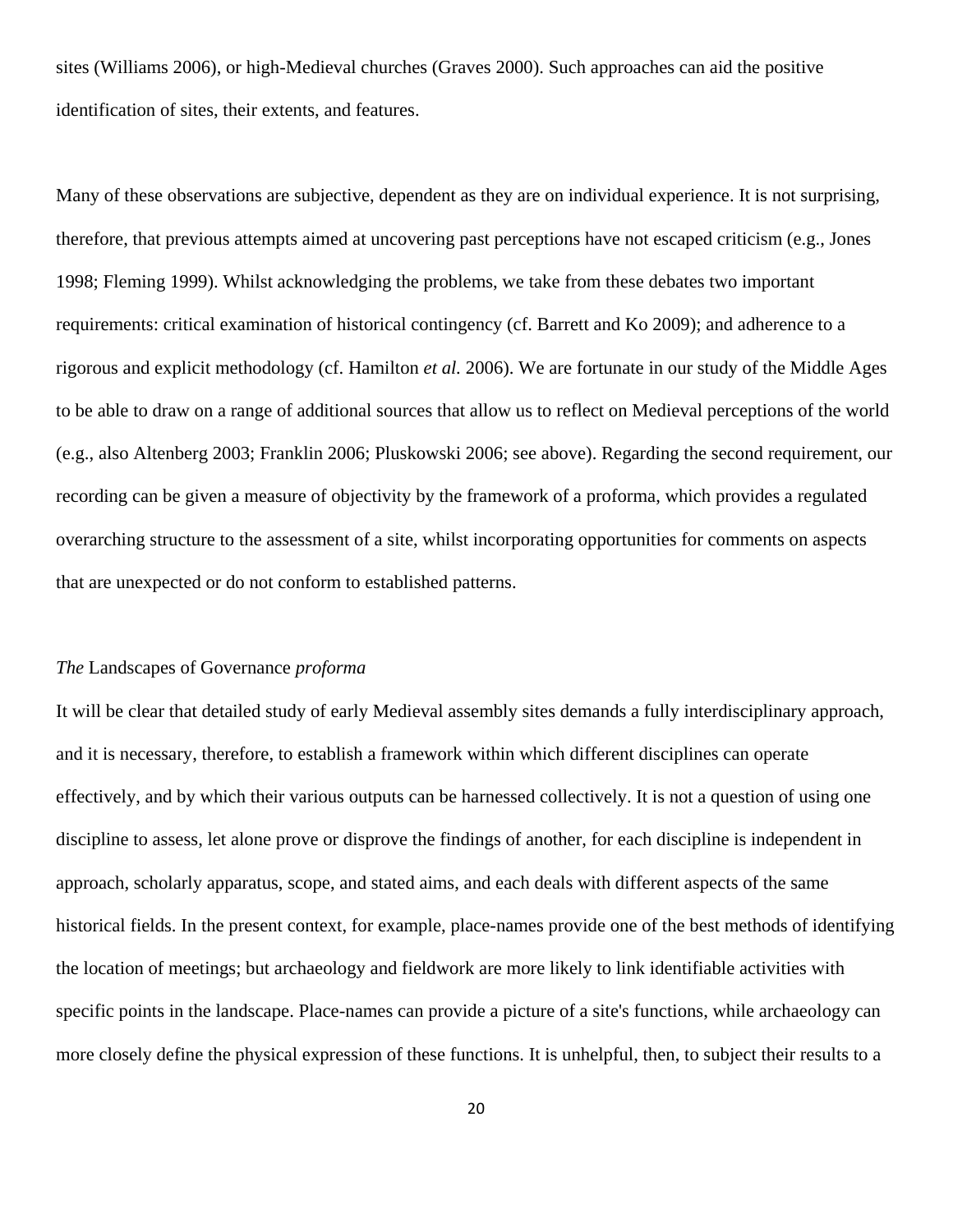comparative judgment. The *Landscapes of Governance* approach emphasizes the strengths of each discipline within its own parameters, and seeks to use its findings in a complementary rather than a contrastive fashion. Key to this approach is the establishment of a coherent means of recording and storing data from disparate sources: in the field by means of a proforma, and within a database that facilitates advanced analysis.

The proforma developed by the *Landscapes of Governance* team is divided into four sheets (accessible at [http://www.ucl.ac.uk/archaeology/research/projects/assembly/downloads/Proforma.pdf\)](http://www.ucl.ac.uk/archaeology/research/projects/assembly/downloads/Proforma.pdf). The first allows a desk-based compilation of relevant data of the types outlined above, as well as background information on the location. This information allows for rigorous source criticism of written and place-name evidence on a site-bysite basis. The second sheet lists a number of field-based observations. An impression of the scale of the landscape panorama and the presence of topographic features visible from a locale is recorded by drawing "circular views", a method adapted from the Tavoliere-Garagano Prehistory Project (Hamilton *et al*. 2006). This is supplemented by circular photo montages taken from the site, on which key features are later annotated. Given that an underlying function of public assembly sites is communication, we aim to record some of the audio qualities of sites, for example soundmarks of audibility measured by the distances at which the sound of a bell, individual words, or whole sentences can be distinguished by observers spaced around a central location (**FIG. 6**). The site's range of physical attributes—proximity to route-ways and water sources, presence/absence of distinguishing topographical features and ancient monuments, types of resources in a site catchment—are listed. Some of these observations are encoded on a third sheet, which consists of a series of multiple choice descriptive terms, providing a structured visual and experiential assessment of the site today. Modified from the Landscape Character Assessment forms used by the UK Countryside Agency (2002), these descriptive terms list factors likely to influence the character of the landscape from topography to texture. The final page is a continuation sheet, to include information for which there is insufficient space in the first two sheets, or that is not covered by any of the earlier sections. It is an attempt to make the proforma as non-proscriptive as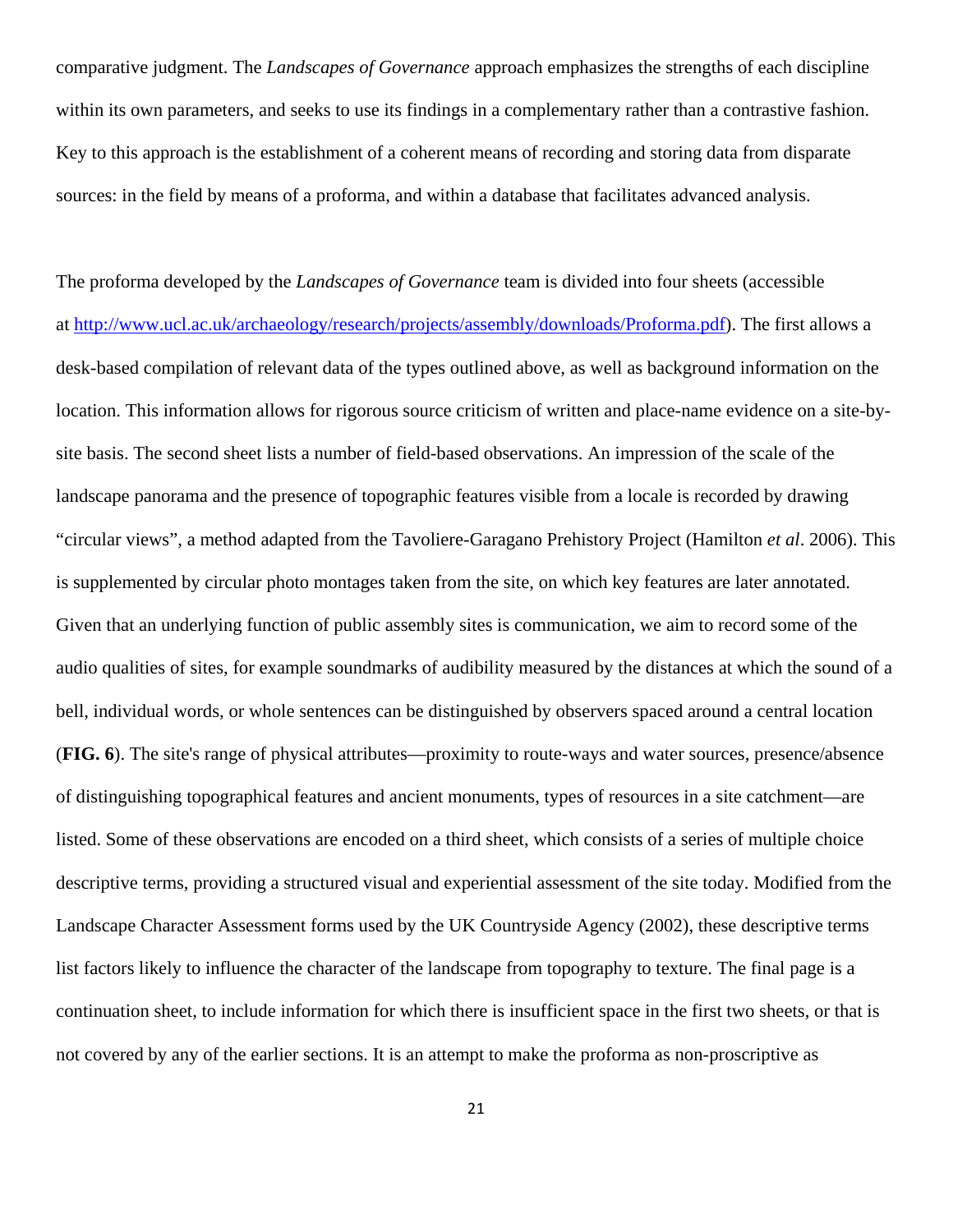possible—while the third sheet helps to introduce a level of uniformity of description that will permit comparative analysis, the final sheet ensures that observers are not limited in their perceptual evaluations.

The data collected as a result of desk-based research and field observation is entered into a searchable electronic database, allowing comparative analysis of sites as GIS-enabled, spatially referenced data. Incorporating additional geographically cross-referencing datasets from historical, archaeological, and cartographic sources, including geology and soils, English Heritage National Mapping Project, and LiDAR data (**FIG. 7**), users can explore, query, and analyze these data and, crucially, investigate the relationships between them. Parametric and non-parametric statistical analyses of these relationships has illuminated the patterning of sites relative to ancient route-ways (Brookes 2007b), viewsheds and lines-of-sight (Brookes 2012), administrative boundaries and other monuments (Baker *et al*. forthcoming). These complementary methodologies—rigorous toponymic and textual source criticism; phenomenological recording; and GIS analysis—although useful in their own right, when taken together provide a suite of approaches which help us to identify significant patterning in the evidence, and this is especially important for evaluating the characteristics of assembly sites, in terms of location, function, and form.

## *Characterizing Early Medieval Assembly Places*

Analysis of the corpus of open-air assembly places has emphasized some generalizable qualities. These can be summarized in turn under the following headings: accessibility, distinctiveness, functionality/practicality, and territorial centrality/liminality.

## **Accessibility**

Perhaps the single most important feature of an assembly site is its accessibility. In most cases, the function of such sites would demand proximity to major through-roads and local routes between central places and smaller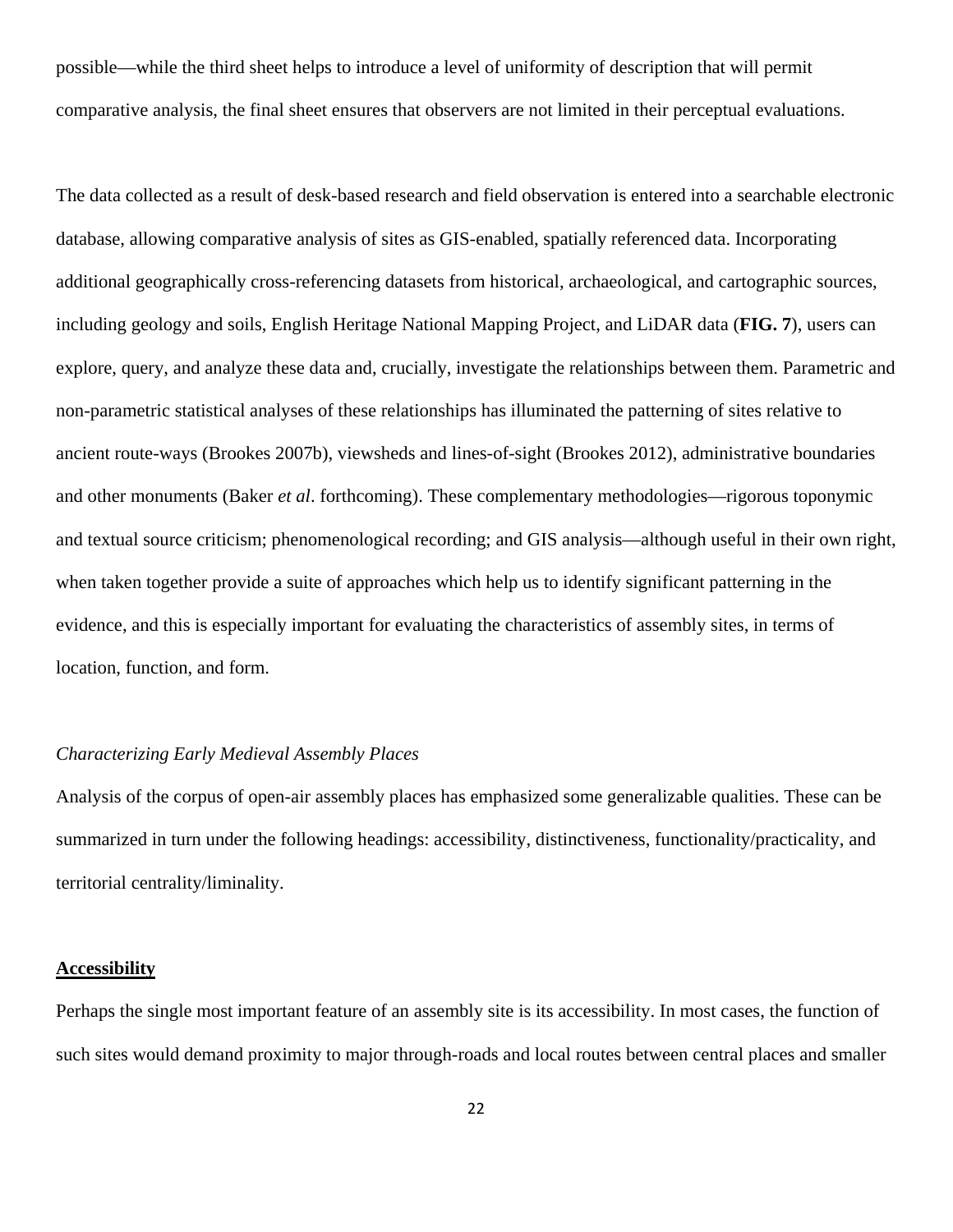estates, and it is no surprise that access from the main routes of communication appears to have been one of the principal criteria underlying the location of meeting-places. In some cases, the central position of a meetingplace within the surrounding infrastructure can be demonstrated. The meeting-place of the hundred of Swanborough in Wiltshire—thought to be the *Swanabeorh* of a charter of A.D. 987 (Sawyer 1968: no. 865)—is a low earthwork close to the junction of several route-ways mentioned in a number of separate tenth-century documents (Semple and Langlands 2001: 240–1). Similarly, the stone marking the meeting-place of Kinwardstone hundred in eastern Wiltshire, stood at the crossroads of the major north-south and east-west route-ways through the hundred (Langlands forthcoming). Audrey Meaney's (1997) study of meeting-places in the Cambridgeshire region suggested that the assemblies of Odsey, Thriplow, Whittlesford, and Lackford hundreds were all located beside the "prehistoric" trackway known as the Icknield Way; whilst similar work by Aliki Pantos (2002) on the Anglo-Saxon meeting-places of central England found many associations with Roman roads, port-ways, and "prehistoric" tracks. If assembly sites are to be categorized in any way, then their relationship with the landscape of communications is perhaps the easiest framework within which to do so.

A first group consists of hundred meeting-places located directly on major route-ways and, more specifically, at significant points on them. Most obviously, this means at the meeting of two or more tracks or a track and a stream (fords routinely feature in the names of hundreds and their probable meeting-places), but a marked change in the direction or incline of a path seems also sometimes to have served this purpose. The suggested meeting-place of Northstow Hundred (Cambridgeshire) is at a local apex on the Roman Road from Cambridge to Godmanchester (Margary 1973: Route 24), while Normancross hundred (Huntingdonshire) seems to have met in the vicinity of a major bend of Ermine Street, at the top of a relatively steep ascent (Margary 1973: 205– 6).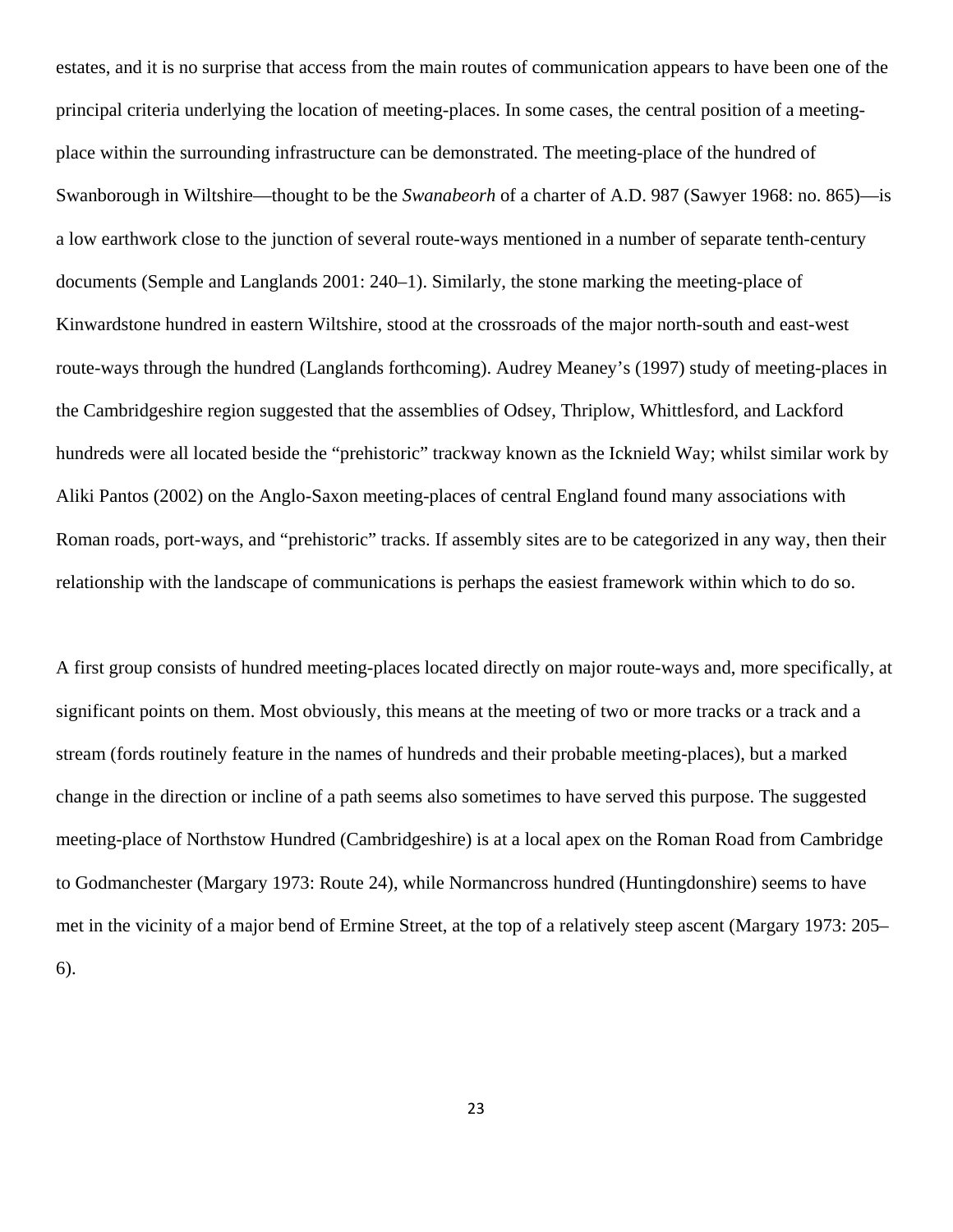Other assembly sites seem to overlook or dominate route-ways, situated on ridges close to, but not directly on long-distance tracks. At Pathlow in Warwickshire, the now lost mound overlooked an important early route between Henley-in-Arden and Stratford-upon-Avon (both Warwickshire), although its name (from OE *pæðhlāw* "path mound") suggests that a spur-road already linked it with the main route-way in the eleventh century. The probable meeting-place of *Fernecumbe* Hundred is located on higher ground approximately 500m to the south of the Roman road from Alcester to Stratford-upon-Avon (Pantos 2002: 445).

A third sub-category is formed by upland sites such as Wittantree (OE "tree of the wise men, councillors") in Gloucestershire, possibly the meeting-place of *Biseleie* hundred. Such sites were certainly not inaccessible, but are located at some distance from the principal lines of long-distance communication. Wittantree lies 300m north of the Calfway, part of an early route referred to as the "great road" in the thirteenth century, and 600 m north-east of a Medieval holloway between Painwick and Cirencester (Pantos 2002: 280). Their upland location probably places them within expanses of communal grazing land which must have bordered on, or been accessible from those arterial route-ways, perhaps by means of minor but long-established tracks. Such sites may not be superficially obvious elements of a transport system, but in pastoralist terms they are vectorial spaces.

For some assembly sites *inaccessibility* might have been a criterion, providing the level of secrecy appropriate to sacred or ceremonial activities, or emphasizing the importance of the site by imposing an awkward and timeconsuming approach on those seeking access to it; a naturally enforced staged procession. One class of meetingplaces that appears to demonstrate such topographical syntax, illustrating concepts of spatial "depth" (cf. Hillier and Hanson 1988), are "hanging promontory" sites such as Moot Hill Piece (Dorset) and Botloe (Gloucestershire; Baker and Brookes 2013b). These meeting-places utilize highly distinctive topography to create spaces of ever-reduced accessibility (**FIG. 8**). Taking the form of domed hillocks of up to 100 m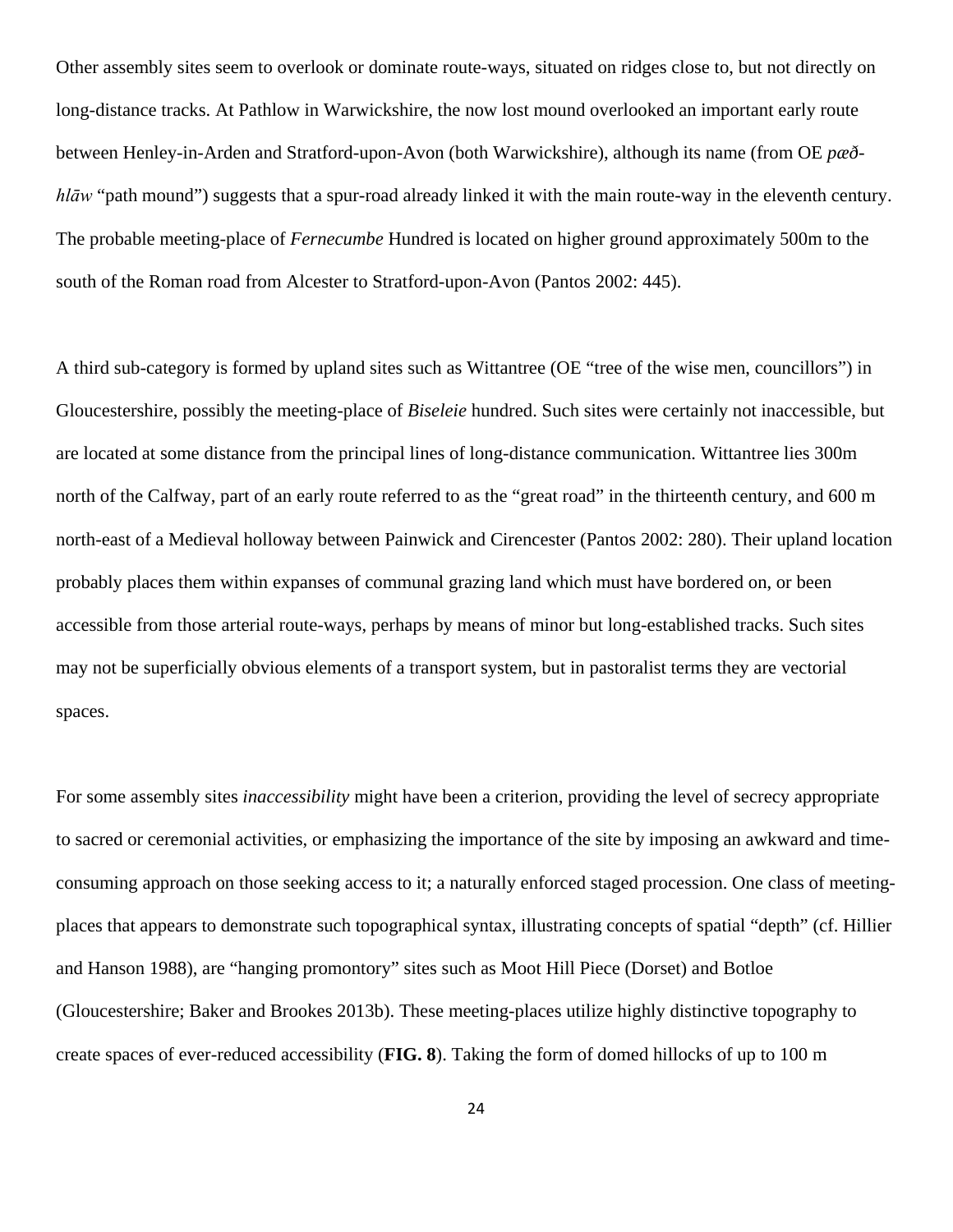diameter they are located on spurs of land protruding below a crest of higher ground. The high ground is often the location of a junction of several parish boundaries, and the site is always marked by at least one well-worn holloway descending further downslope beside the promontory. Access to the domed platform is gained by ascending the holloway and then negotiating the spur linking hillside and promontory. Parallels may be drawn between these and Scottish assembly sites, such as Law Ting Holm, the Tingwall lawthing in Shetland, where the most important business of the assembly took place on a small lake-island linked by a narrow isthmus to the shoreline, accessible only to the most important of the assembled (Coolen and Mehler 2011: 9–11).

#### **Distinctiveness**

A second approach to conceptualizing assembly sites is by the natural or monumental dominance of their situation or physical characteristics. Early Medieval meeting-places were often distant from the main areas of settlement, but at recognizable points in the landscape. Place-names emphasize their connection with naturally distinctive topography, trees, or vegetation; or in other cases human-made monuments like mounds or crosses. Some of these features may have had a functional utility for the proceedings carried out (see below), but in most cases they appear to be signposts to specific locations in the landscape.

A number of hundreds met in upland locations affording commanding views over their surrounding districts. The possible meeting-places of *Biseleie* and *Langetreu* hundreds in Gloucestershire (Pantos 2002: 279–81: 302– 3) and Street in Kent (Anderson 1939b: 137) display such a characteristic. A small number of sites, however, possess such dominating views over the surrounding landscape, that this must have been a consideration in the choice of location. Spelsbury, next to Kiftsgate Court, one of the most impressive examples of a "hanging promontory", possesses commanding views over large tracts of the Gloucestershire landscape. Mutlow, in Fulbourn, also holds a very prominent topographical position. In each case they may have been hundred meeting-places (Meaney 1993; Pantos 2002: 287–88, 315), but closer scrutiny suggests that they were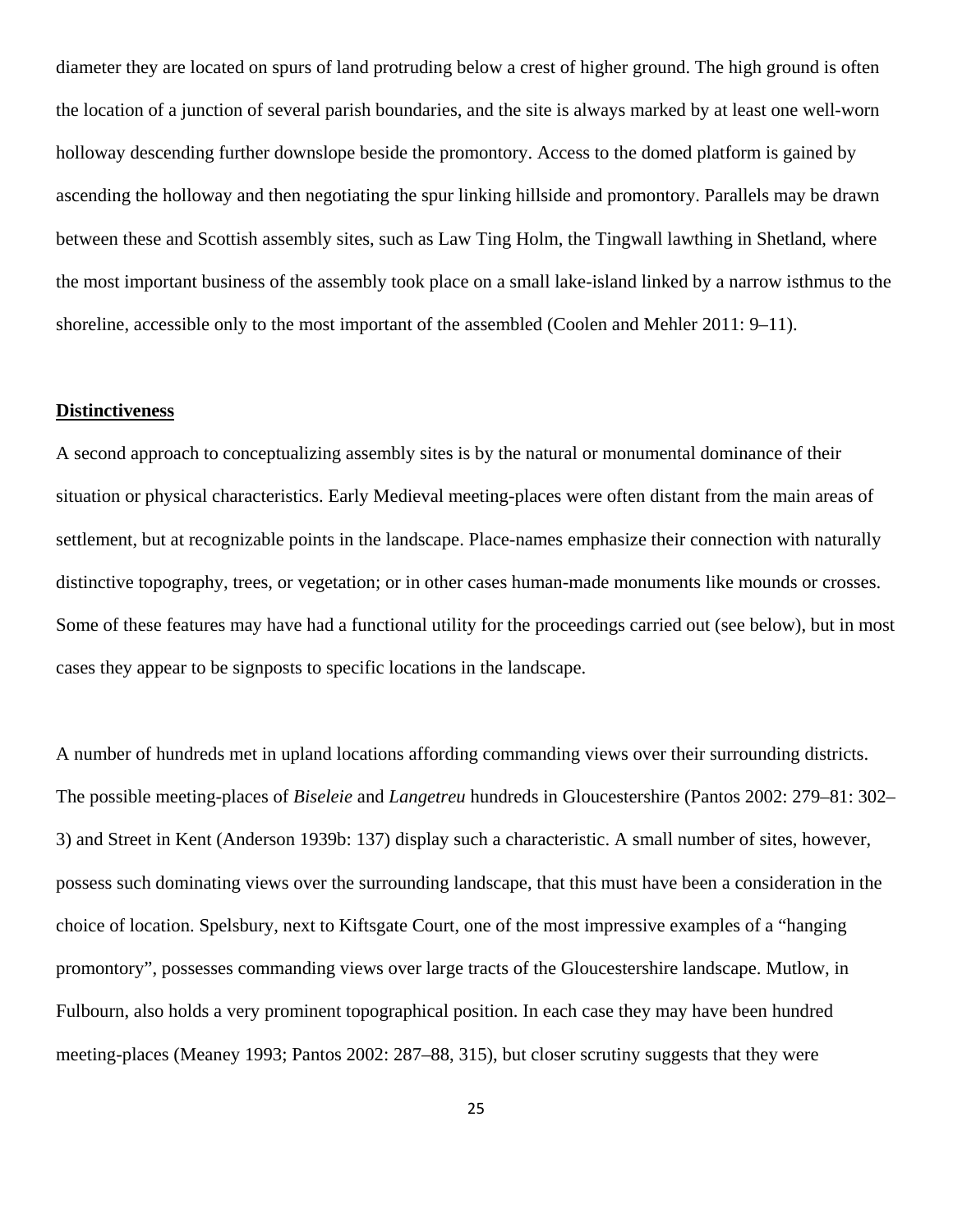alternatively (or simultaneously) meeting-places for wider districts, their administrative importance perhaps reinforced by the impressive landscape location.

In some instances, the location of a hundred moot was not directly on an impressive landscape feature, but in very close proximity to one, the feature in question providing a marker for people traveling to the site and a backdrop to the meetings. For example, the meeting-place of Heane hundred in Kent is located close to the foot of a distinctive local eminence known as Summerhouse Hill (**FIG. 9**). Strikingly similar in profile is the Picked Hill beside the meeting-place of Swanborough hundred. In both cases these dominating landmarks are associated with a large number of ancient route-ways, datable at least to the Iron Age, which link chalk upland with areas of richer agricultural soils. The distinctive combinations of route-ways, meeting-places, and dominating landmarks identify these as liminal places, lying at the precise point between two contrasting areas of economic activity (agricultural and pastoral), and the communities which inhabited these landscapes. For the seasonal flow of pastoral transhumance, these places were fixed points of transition from one landscape defined by economy, settlement, and culture—to another.

Natural monumentality may be mirrored or enhanced by the creation or re-use of imposing man-made markers. Hundredal gatherings seem to have taken place in Iron Age hill-forts at Badbury Rings and Eggardon in Dorset, while artificial mounds were a focal feature at Brightwells Barrow (Gloucestershire) and Pimperne Longbarrow (Dorset). Less imposing today are the remains of stones, crosses, and wooden posts used as markers for meeting-places, but their occasionally-surviving material may represent only a small segment of a once much more substantial and impressive feature. The presence of carved stone sculpture may provide indications of an early Medieval high cross, market cross, or boundary stone. For example, a cross-arm fragment of ninth- or tenth- century date, recovered during demolition of an old residence known as Styles' House, close to the crossing of the River Piddle, in Puddletown Dorset, may be associated with the meeting-place of *Pydelan*,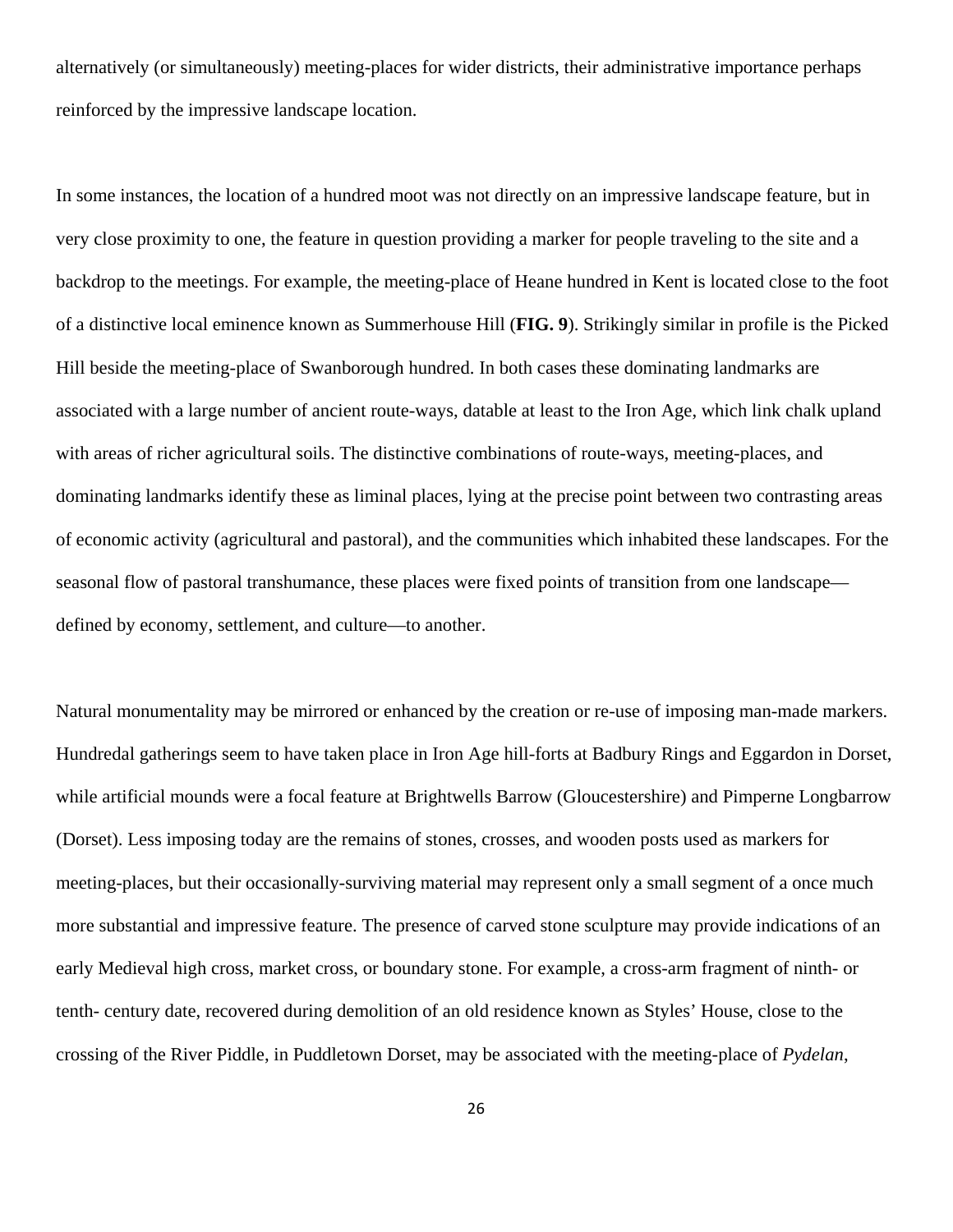mentioned in a tenth century source (Sawyer 1968: no. 830). Many charter boundaries mention "crosses" and "stones", and fieldwork can occasionally identify these as markers around which open-air gatherings might have congregated. Several hundred-names contain the OE element *stapol*—e.g., Staploe (Cambridgeshire), Staple (Wiltshire); Thurstaple (Essex, Kent); Barnstaple (Devon)—which may refer to posts which functioned as cultic foci (Blair forthcoming). In this context, Sarah Semple (2011: 755) has drawn attention to a seventh-century letter by bishop Aldhelm which mentions the worship of crude pillars of the "foul snake and stag", presumably carved zoomorphic or anthropomorphic totem-poles. Archaeological evidence for such posts has been much discussed (Semple 2010; 2011; Blair 1995: 19–20; Meaney 1985: 15–17) and includes three standing posts from the seventh-century high-status site of Yeavering; perhaps significantly also the location of a famous assembly in A.D. 627 (Bede *HE*, II: 14; Hope-Taylor 1977: 78–85). Swineshead and Manshead place-names, two of which are also hundred-names, may be relevant here, although their interpretation as "pagan" placenames is disputed (Bradley 1910; Meaney 1995: 29–31; Ekwall 1960: 229; Gelling 1962: 16–8).

Distinctiveness is sometimes only partially tangible. Early Medieval meeting-places sometimes attract a range of other folkloric associations which may relate to their original functions. Ancient trees are often regarded as central places in local tradition, and indeed many Domesday hundreds are named after trees (Anderson 1934: xxxvi). The reasons for this association may be pragmatic—trees might be easily recognizable topographical markers particularly in relatively featureless landscapes; or symbolic—"world trees" feature in many Scandinavian and Germanic societies as the places in which the spirits of the dead reside (Ellis Davidson 1964: 87–8), whilst "holy trees" are common also in early Christian folk-cults (Blair 2005: 380–2, 477). An example of the long durée of folkloric memory is provided by Braunton hundred in Devon. The hundred is named from a royal manor of Braunton, first recorded in a doubtful charter of 854 (Sawyer 1968: no. 303), but the name gives no further clues as to the location of the meeting-place. Until 1935, an ancient oak known as the "Cross Tree" stood at the crossroads in the centre of the village. This tree is recorded as the site of open-air gatherings and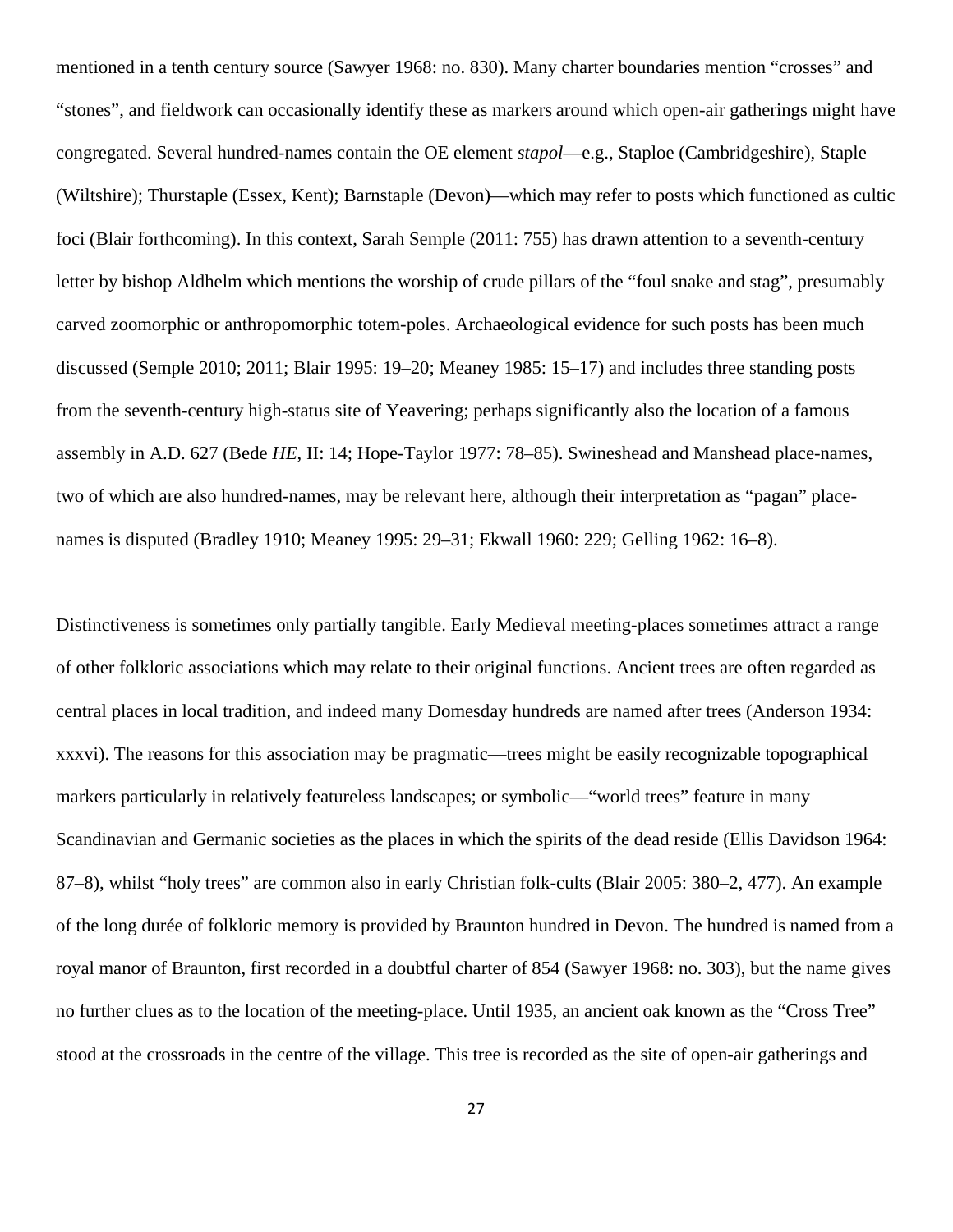public pronouncements through the eighteenth and nineteenth centuries, perhaps a reflection of much older traditions.

Folkloric memory might also be reflected in (and perhaps sometimes created by) the naming-patterns of hundreds, including direct or indirect reference to supernatural beings and deities (e.g., *Ϸunor* in Thunderlow (Essex), *Wōden* in Wenslow (Bedfordshire)). Individuals commemorated in the names of meeting-places sometimes perhaps had heroic or mythical resonance, just as the Cwichelm of Scutchamer Knob (earlier *Cwicelmeshlæwe* A.D. 990–2) may have been a reference to the early West Saxon king of the same name (Gelling 1973–1976: 481–2; Williams 2006: 207; Baker forthcoming a)—a significant marker within the local psychological landscape.

## **Functionality**/**Practicality**

A third analytical framework is provided by the practical functionality of assembly sites—the degree to which they were user-friendly. As arenas of discussion and decisions, assembly sites would have required a range of natural or artificial zones and structures in which separate groups could confer, or from which important announcements could be made. Moreover, strong demands would have been placed on the catering capacities of places of this kind. An eleventh-century account of the proceedings of a shire court assembly held in 1075 or 1076 on Penenden Heath near Maidstone provides an insight into the length of time such gatherings could last; in this case, several days (Douglas and Greenway 1953: 481–3). Given that all freemen were expected to attend hundredal moots, and accepting that they must sometimes have required an extensive entourage of support staff and helpers, the practicalities of accommodating, feeding, and watering large numbers of people and beasts are clear.

## *Topography*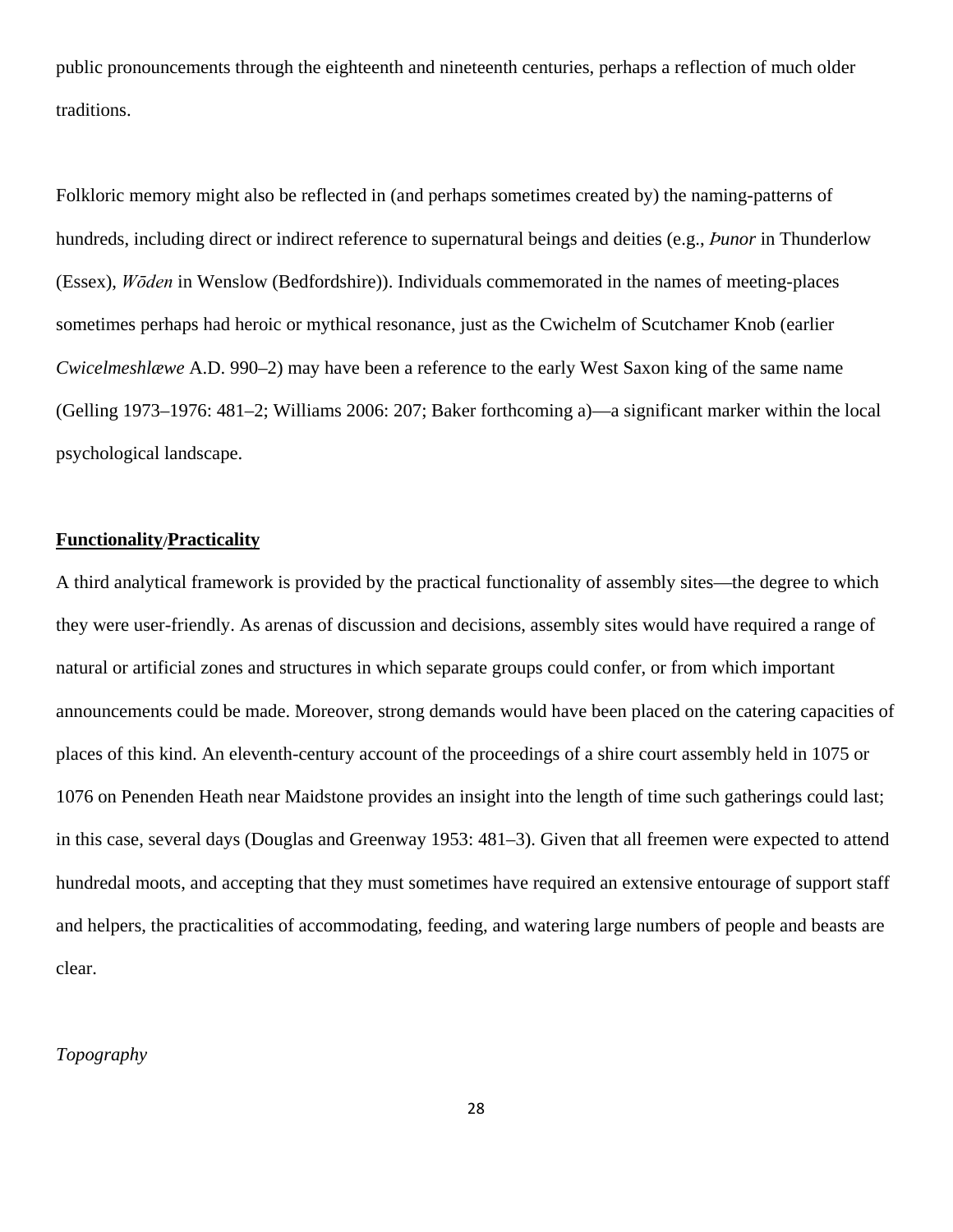Only a dozen or so English assembly sites have been investigated through detailed archaeological survey and excavation, but these have demonstrated the importance of mounds of prehistoric and Medieval date. Excavations in 1977–1978 at a site now behind the public library in Milton Keynes city centre have provided good evidence for a "moot mound" (Adkins and Petchey 1984). In Domesday Book the area of Milton Keynes belonged to the Buckinghamshire hundred of Secklow—the meeting-place of which was known to 18<sup>th</sup>-century antiquaries as the tumulus of Selly Hill. Excavation revealed a flattened mound of around 25 m diameter, encircled by a ditch about 1 m across. The mound probably once stood at least 2 m high, but there was no evidence of it ever having been used to mark a grave. The Secklow evidence suggests that some meeting mounds were artificially created, perhaps in the tenth or eleventh centuries, when West Saxon kings probably implemented a range of administrative reforms; and the creation of such a platform perhaps facilitated the delivery of pronouncements.

Practical concerns are also detectable in the topography of assembly sites. The many upland meeting-places are likely to have existed within wide expanses of open pasture, capable of accommodating large crowds of people. Woodland locations might be included here too—hundred-names in *lēah*, *denn*, or *grāf*, for instance. Meetings that took place within zones of pastoral activity may have been preferred, in order to avoid damage to crops. The location of some meeting-places at the gates of major settlements or of ecclesiastical and other high-status compounds (e.g., Westgate, Canterbury, Kent), must have had important symbolism, but may also have involved a practical decision to keep potentially unruly crowds without, rather than within (Baker and Brookes forthcoming b).

Defining space as suitable for large gatherings is not simply a matter of assessing its size relative to the population it must periodically contain. It is a complex balance of multiple considerations, of which areal sufficiency is only one element. In choosing a site at which speech-making is anticipated, acoustics are likely to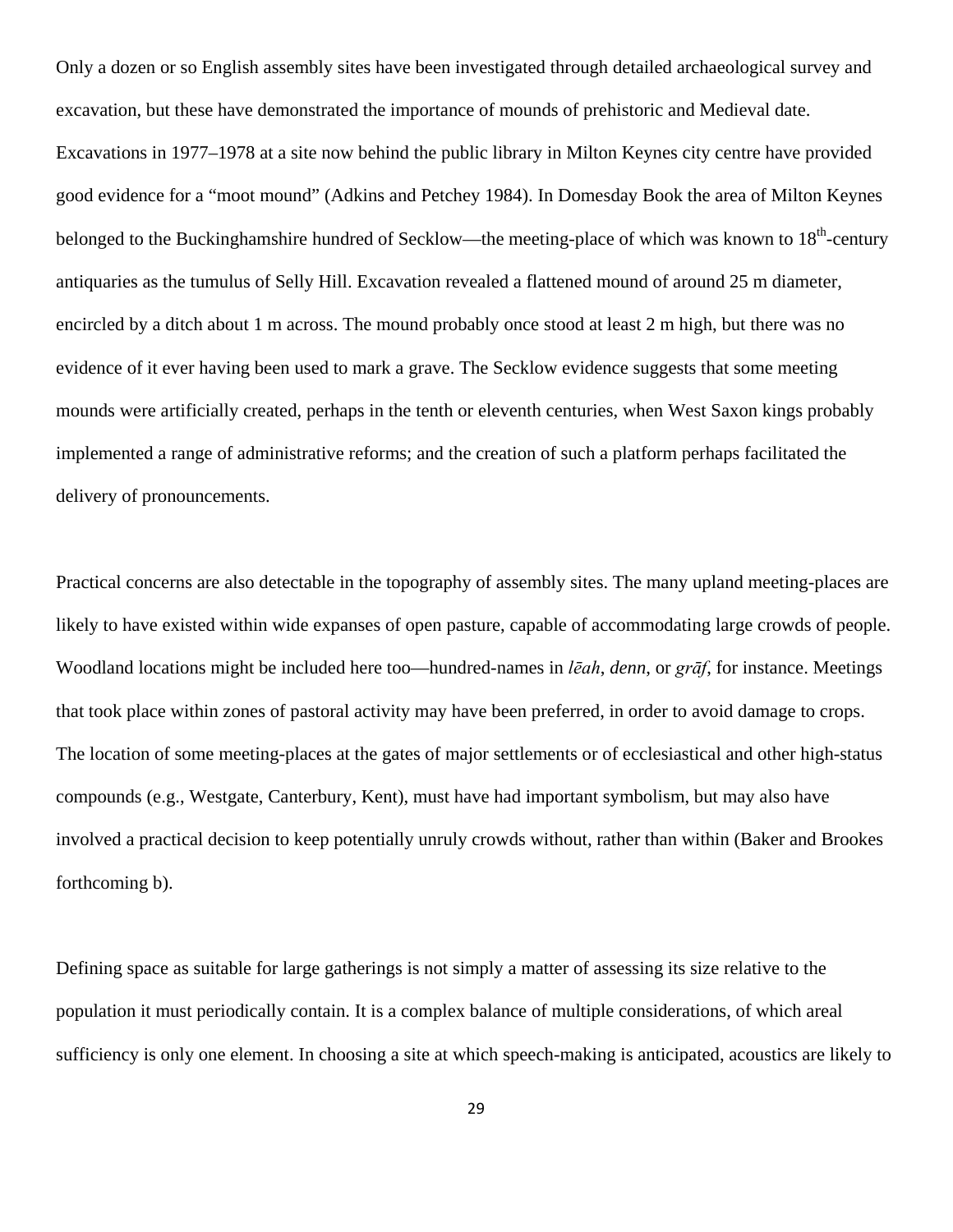be a factor, and it is plausible that natural amphitheaters were occasionally selected for this specific reason. Aristotle claims that "an urban space of assembly should be only as large as a shouting human voice can make itself heard in" (Sennett 1990: 135). Places that are naturally enclosed and form a bowl-shaped arena, or wider areas in which shallow depressions provide smaller, sheltered venues for closed discussion (Pantos 2004b: 161), may have appealed to those seeking to create assembly sites, and can be recognized by site visits. Hutchins (1773–1774 II: 714, 763; cf. Anderson 1939a: 111–12) reports that the meetings of Uggescombe hundred in Dorset took place at some pits. At the probable site of these gatherings, a well-defined depression, perhaps the remains of an early quarry, is still identifiable within the south-west corner of Benecke Wood, and actual discussion may well have taken place there. Similarly, until the  $18<sup>th</sup>$  century, meetings of Bingham hundred in Nottinghamshire took place in a bowl-shaped depression beside the Foss Way, known as Moothouse Pit (Anderson 1934: 42; Pantos 2004b: 161, 163).

A water supply would also have been of utmost importance, especially if travelling delegates required beasts of burden for their own transport and to carry any necessary paraphernalia. The many references to features associated with water—fords, bridges, water-meadows—may bear witness to this requirement; five hundrednames in OE *mere* "lake, pool", and 21 referring to running water—OE *burna*, *brōc*, *ēa*, and *welle*—are also relevant. If considerable numbers of beasts were present (for transport or to be slaughtered for feasting), stock enclosures might have been required, and a remarkable number of hundred-names make reference to such features (Baker forthcoming b).

#### *Cemeteries, Shrines, and Temples*

Apart from judicial and governmental activities it is likely that these places also served as symbolic and ritual assemblies. This is demonstrated by the coincidence of many documented meeting-places with "pagan" burial sites of the fifth to eighth centuries (e.g., Saltwood above; Brookes forthcoming). A similar continuity of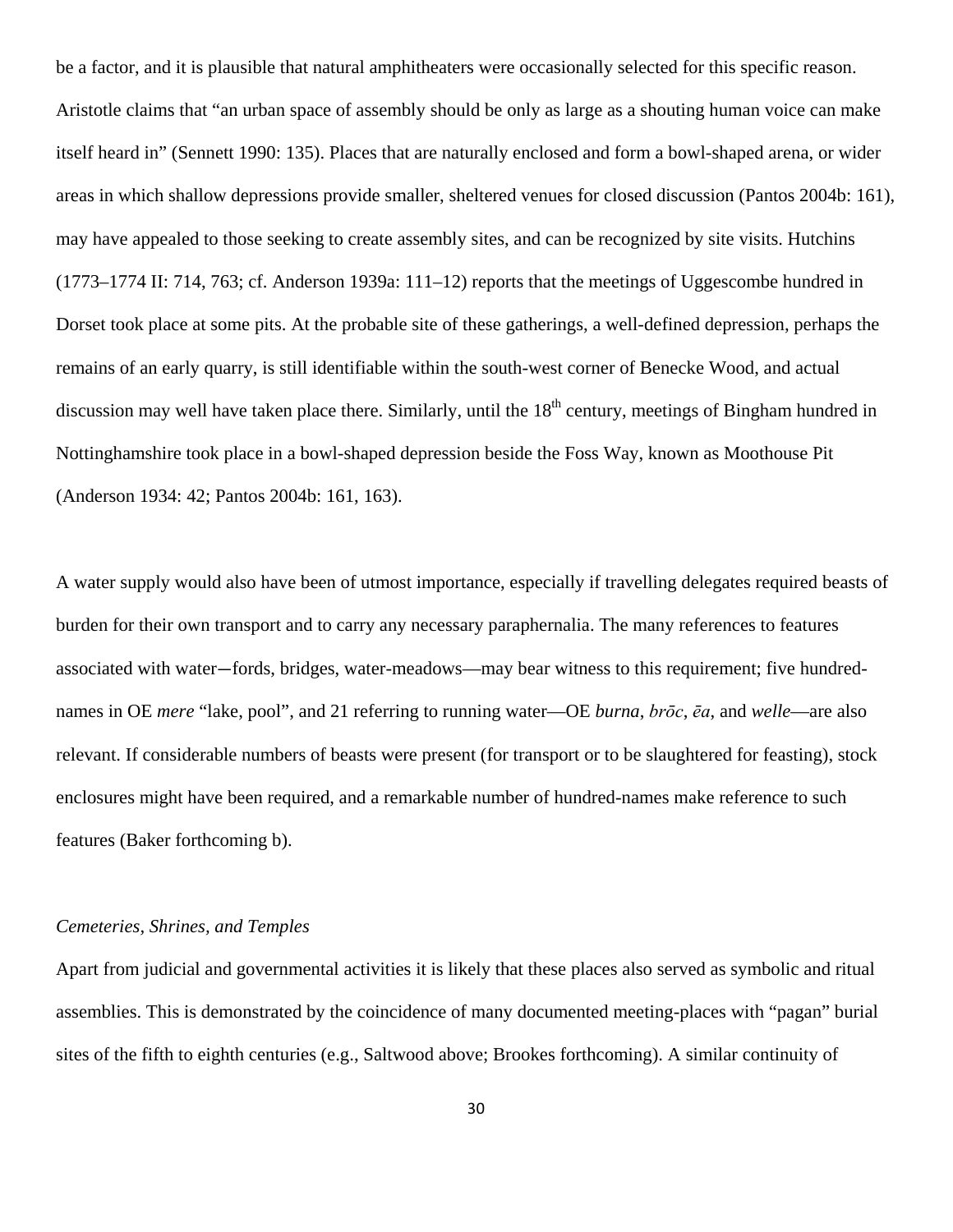symbolic functions might also explain the close association of some hundred meeting-places and sites suggested on archaeological and toponymic grounds to be Roman temples or former pagan shrines. Place-names including the elements *wēoh, wīg* "idol, shrine"—including Wye hundred, Kent—and *hearg* "heathen temple" may indicate such continuities. The relationship with ancestral beings (supernatural or real) is also invoked by some hundred names and local tradition (e.g., Thunderlow and Wenslow above), whilst Easwrithe meeting-place in Sussex may mean "thicket of the gods". Topographical features thought to resemble giant heads of men (Manshead, meeting-place of Selkley hundred in Wiltshire) may similarly reflect mythological associations with giants under the earth; an association which may also find expression in local traditions linking meetingplaces with giant lithic furniture (Crockern Tor, Devonshire).

The nature of these symbolic associations remains conjectural. Indeed, sites of local folk-belief are likely to have taken on new associations across long periods of use. The re-use of ancient monuments for assembly places might be interpreted as a dialogue with the past, conferring legitimacy and authority to proceedings or oath-taking rituals. The erection of new visible monuments on ancient sacred sites, by contrast, might chart the re-incorporation or re-alignment of the landscape within civil society. Certainly, regular meetings for judicial and administrative purposes could give rise to other types of communal activity such as marketing and sports. Fairs are documented on the site of early Medieval meeting-places, such as Hinckford (Essex); while the hundred-name Gainfield (Berkshire) is probably from OE *gamena-feld* "open land of games" (Anderson 1939a: 211–2; Gelling 1973–1976:, 385, 386). Military mustering—whether for campaigning or to review the completeness and order of troops under arms—appears also to have taken place at hundred and shire moots, and there is a good correlation also between places of assembly and recorded battlefields (Baker and Brookes 2013a).

### **Territorial centrality/liminality**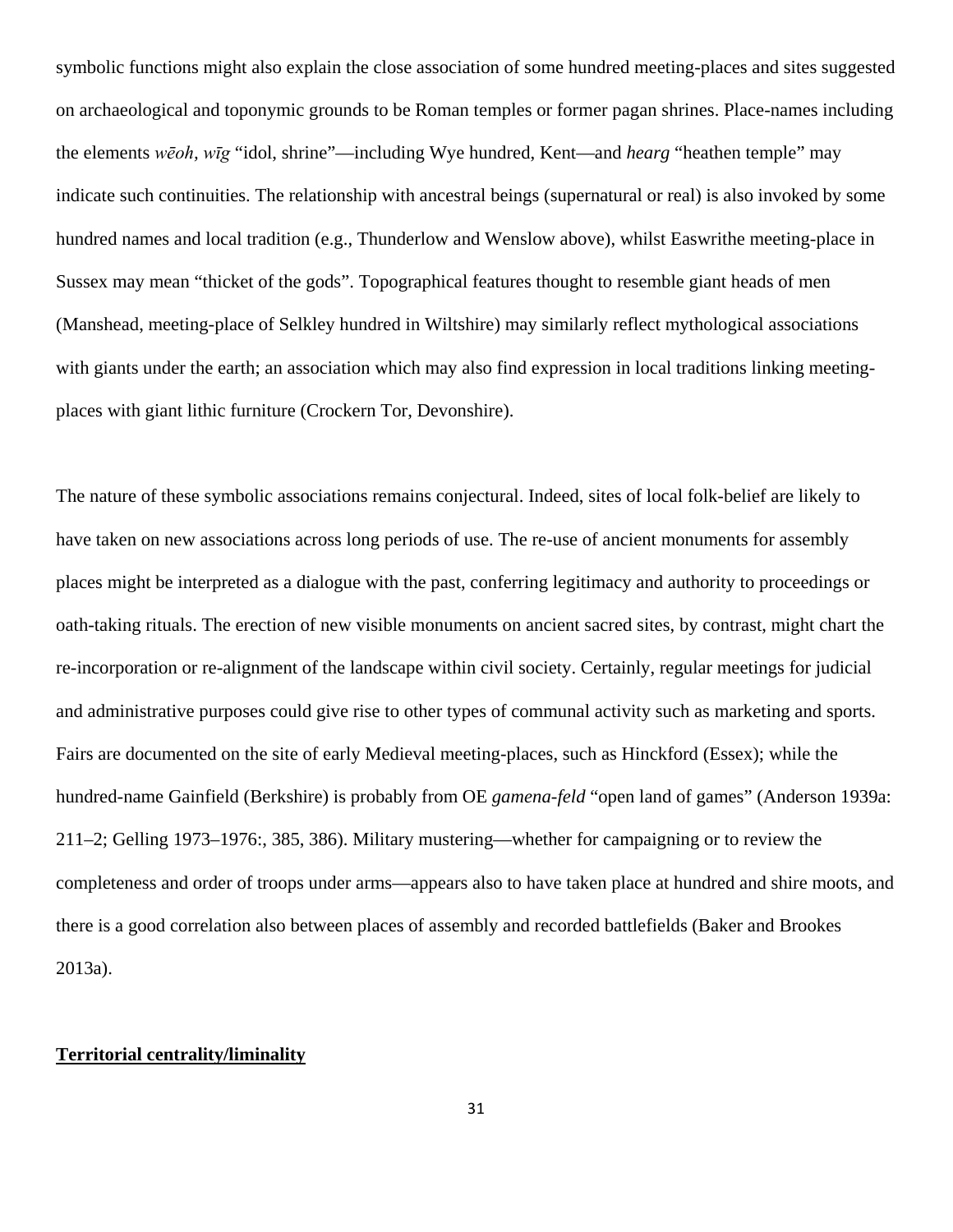Domesday Book tells us that much of England was already subdivided into administrative districts by 1086. These administrative territories can be reconstructed from evidence in Domesday Book, supplemented with estate records and parish boundaries, to create a map of the administrative subdivisions of England at the time of William I (Thorn 1992). Locational analyses of assembly sites demonstrate that meeting-places may lie centrally, and/or close to the boundary of the hundred, shire, parish, or estate. Gelling (1978: 210) argued that a hundred meeting-place was typically located in "a sort of "no-man's-land", as far away as possible from the settlements of the community it served and on the boundary between two or more estates", and indeed certain types of meeting-place closely correlate with district boundaries. For instance, in the example of Guthlaxton wapentake presented above both *Spelthorn* and a possible moot mound at Shackerstone, are located on the boundaries between neighboring wapentakes. One reason may have been to ensure the neutrality of places whose core function was one of mediation; these locations were perhaps considered common to all parties but particular to none (cf*.* Pantos 2002: 129–34).

In the context of this recurrent spatial arrangement, it is worth noting that very few hundred-names make reference to boundary location. Marden in Kent, which might derive from OE (ge)m $\bar{z}$ re "boundary" and *denn* "woodland pasture", has alternative possible explanations for the first element (OE *miere*, *mere* "mare", *mere* "pool", personal name *\*M* $\bar{\mathbf{z}}$ re) and is in any case a post-Domesday hundred (Wallenberg 1934: 314; Anderson 1939: 125; Ekwall 1960; 314; Watts 2004: 397). *Mersete* Hundred in Shropshire, on the other hand, is a groupname (OE (ge)m $\bar{z}$ *re-s* $\bar{z}$ *te*) meaning "the border-dwellers", presumably in reference to its location on the Anglo-Welsh frontier rather than location of assembly on a boundary (Anderson 1934: 155). This has two important implications. First, it probably indicates that the parish boundaries, so often spatially proximate to meeting-places, are in most cases administrative rationalizations post-dating the establishment of the assembly sites themselves. Anglo-Saxon charter boundary clauses demonstrate that some fixed, linear estate boundaries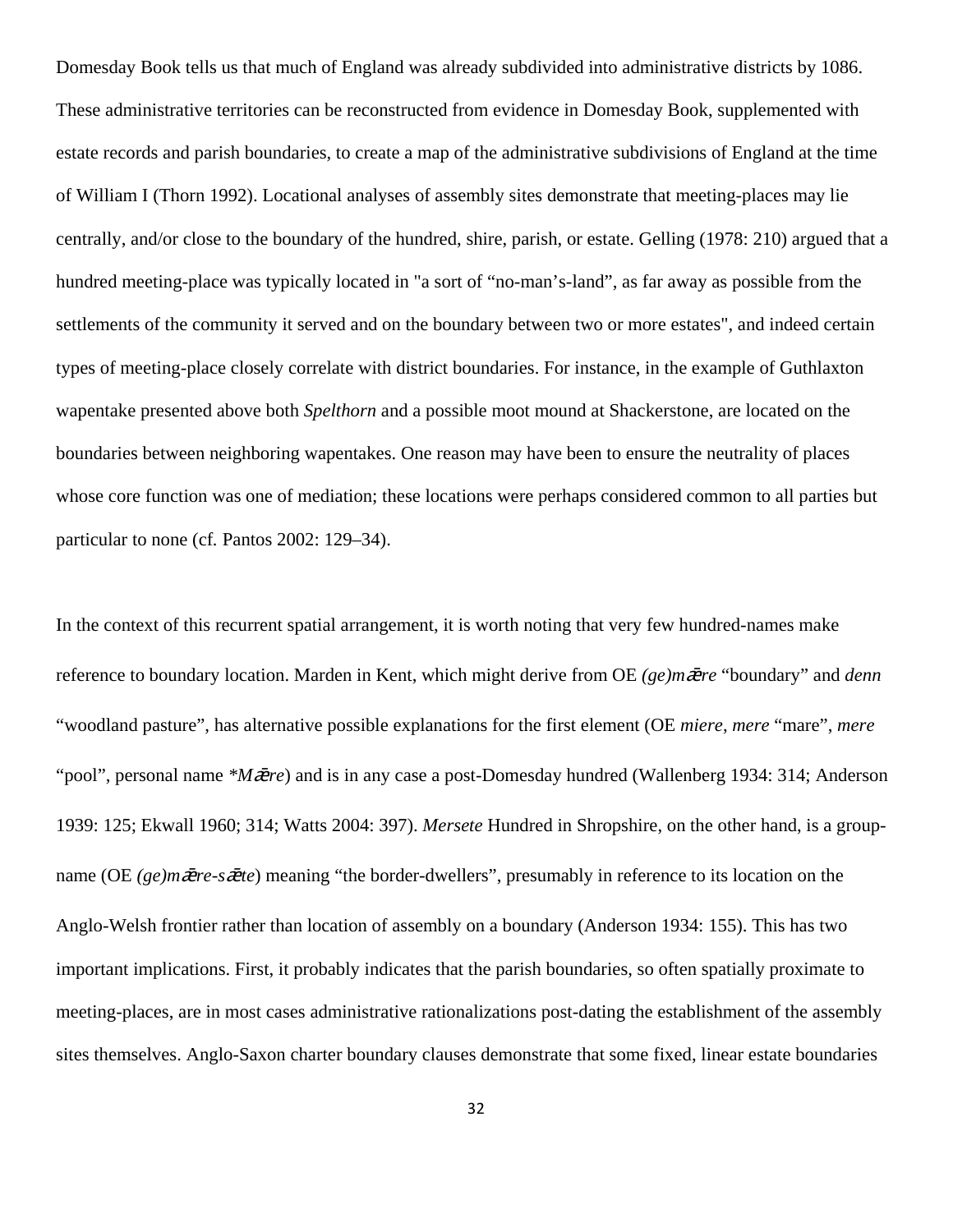did exist by the eleventh century, but much land must still have been divided in terms of limits of exploitation rather than territory. Secondly, and perhaps more significantly, the locations themselves, though neutral, were not perceived primarily as peripheral—they were places on the edge, but nevertheless focal, and were not described as borderlands.

Different scales of such liminal neutrality are recognizable in the data. The boundaries of kingdoms and shires were sometimes the locations of large political assemblies, such as military musters, major church councils, and meetings of royalty and nobles. The site of a meeting between King Cnut, King Edmund, and the *witan* in 1016 appears to have taken place on an island called *Olanige* in the middle of the River Severn on the boundary of Worcestershire and Gloucestershire, which was only accessible by fishing boat (1016 *ASC* DEF; Harris 1992). Meeting-places at the boundaries of lesser units within the limits of hundreds lay neither in one local estate nor the next, but in a place deemed to be neutral. For example, the likely location of Wetherley hundred meetingplace (Cambridgeshire) is close to the odd junction of Orwell, Little Eversden, Harlton, and Barrington parishes. The importance of communal land may be reflected in the post-Domesday hundred-name of Manhood in Sussex, earlier *Manwuða* (1170), *Mannewude* (1230), "common wood" (OE (ge)m $\bar{\vec{\boldsymbol{\alpha}}}$ ne and *wudu*; Anderson 1939b: 74–5).

This liminal quality of some meeting places, existing at the interfaces between territories, has similarly been suggested to underpin the location on medieval fairs (Arthur 2000: 420) and this is hinted at also by a class of hundred names which appear to refer to commercial activities (Baker forthcoming b). Significantly, hundrednames that make direct or presumptive reference to animals, perhaps suggesting a role in facilitating the exchange of selected commodities such as livestock (e.g. *stōd* (OE) "a stud, a herd of horses"; *stōd-fald* (OE) "horse-enclosure": Stodden (Bedfordshire); Stotfold (Buckinghamshire); Stotfold (Northamptonshire); Studfold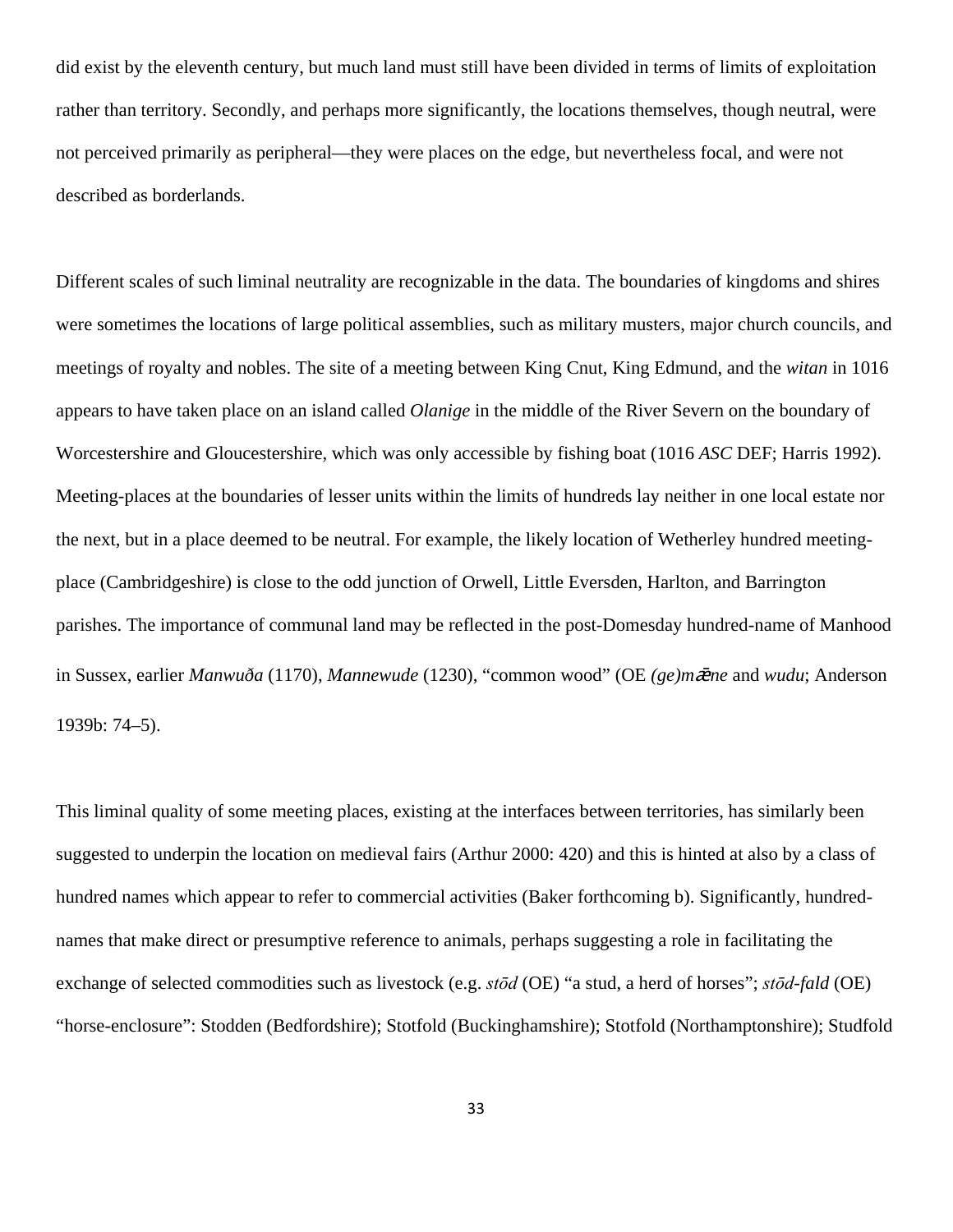(Wiltshire)), or those mentioning commercial activities directly (e.g. port (OE) "(market) town": Langport (Kent); Stotfold in Lamport (Buckinghamshire)), are all located on shire boundaries.

Retrogressive analyses of the form and size of administrative territories in conjunction with the study of meeting-places themselves hint at further patterns. The form and regularity of hundredal geography in Northamptonshire and Surrey, for example, suggests a deliberate policy to rationalize the layout of hundreds, perhaps during the tenth and eleventh centuries, whilst in the Weald some hundreds were yet to be defined at the time of Domesday Book. Huntingdonshire displays strikingly systematic subdivision into four equal parts with meeting-places of similar type (**FIG. 10**). Whether this arrangement is the product of Mercian, Viking, or West Saxon authority remains to be determined; it seems to reflect episodes of top-down imposition of statelevel administration. (Baker and Brookes forthcoming c).

In parts of England, on the other hand, the hundredal geography can be closely related with older administrative units, suggestive of a more long-term evolution. In these areas the administrative organization of the eleventh century may have been superimposed onto earlier groupings. Oliver Padel's detailed analysis of Cornwall (2010), for example, suggests that the Domesday hundred of Stratton was a district known in the ninth century as *Trico[r]shire*—the "shire of the threefold tribe"—comprising the three divisions of Trigg, Lesnewth, and Stratton, an arrangement perhaps dating back to pre-Roman times. In Kent, by contrast, Brookes (2011) argues that groupings of hundreds, known in the tenth century as "lathes" may have originated as three internal subdivisions of the kingdom of east Kent, by comparing their administrative boundaries with the pattern of Anglo-Saxon burial of the period *ca.* A.D. 450–700.

Territorial formations of this kind were accompanied by developments in legal and administrative institutions (Fukuyama 2011; Brookes and Reynolds 2011). Open-air assemblies are one manifestation of this development; sites of judicial practice another, for which archaeological evidence from early Medieval England (including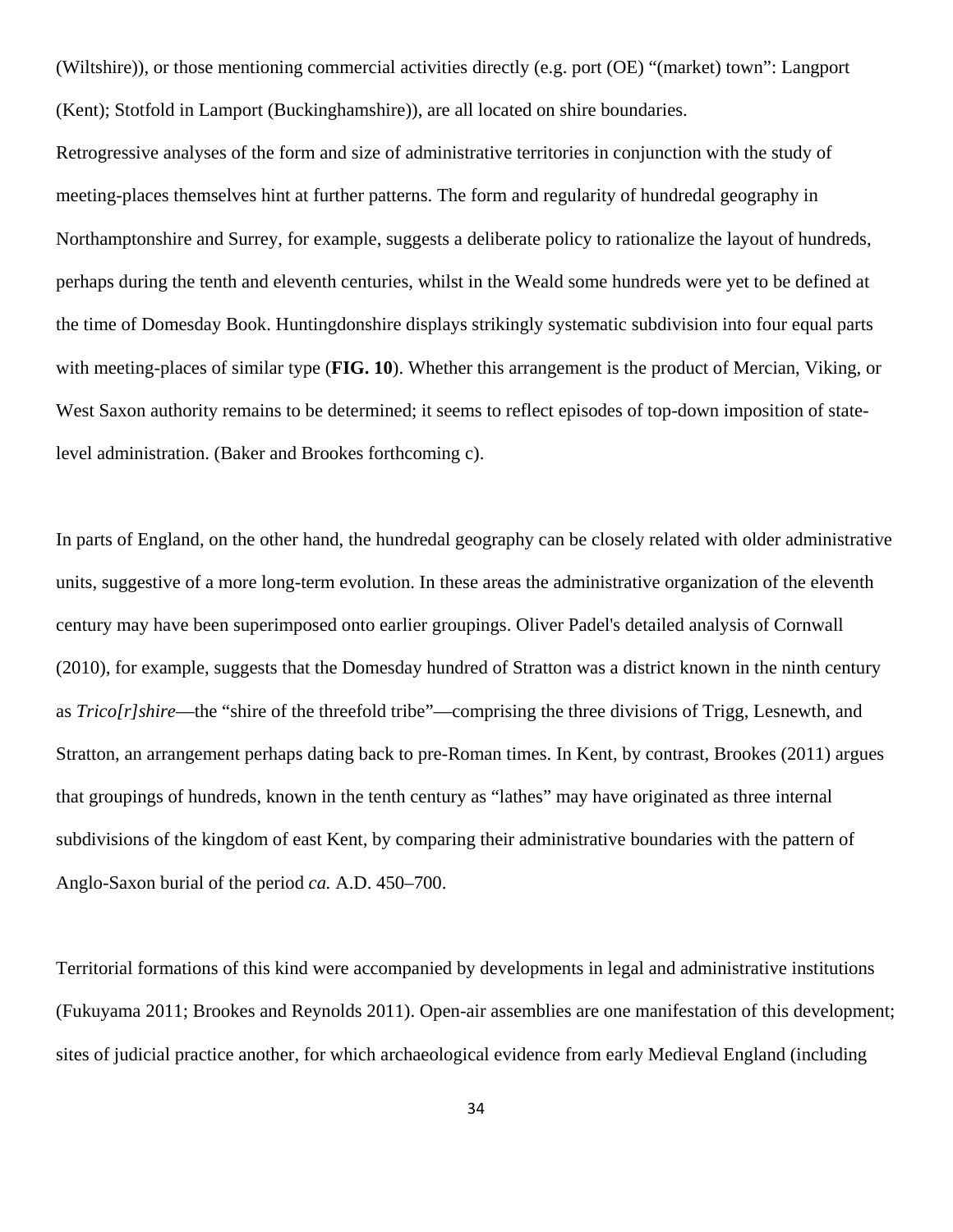execution burials and gallows) has recently been collated (Reynolds 2009a). Reynolds argues that the earliest manifestations of such practices can be correlated with the spatial limits of major political entities of the later seventh and early eighth centuries (2009b). Locations of capital punishment are closely associated with those of legal assembly: often separate from meeting-places, but at highly visible locations within their viewsheds, at the edges of hundred territories. The message of these arrangements is not difficult to untangle: lawmaking, legal procedure, and execution were fundamental components of the lived experiences of early Medieval people.

#### **CONCLUSIONS**

Despite the difficulties the study of outdoor assembly presents to archaeology, its venues are of major importance to understanding past societies. The common occurrence of significant events at places of open-air assembly is not incidental. Sociologists, political philosophers, historians, and anthropologists have emphasized the importance that public gatherings have played in the shaping of civil society and political order. Outdoor gatherings of political intent are the archetype for the "public realm" and broader notions of political discourse (e.g. Habermas 1989). Public assemblies are free, open, and accessible to all members of society (at least in principle) and provide places in which notions of civility and cultural community can be fostered. For Arendt (1958: 198–9) the formal development of the public realm and government emerged from the gathering together of people. "The political realm," she suggests, "rises directly out of acting together." The corollary of such a development is a notion of public space: the Greek *polis*, the Medieval City, Enlightenment urban planning all encompassed places where human action could be realized (Sennett 1990: 135). Public space enabled participatory democracy and in the story of western political development the creation and use of these places was of pivotal importance (Neal 2010: 4–10).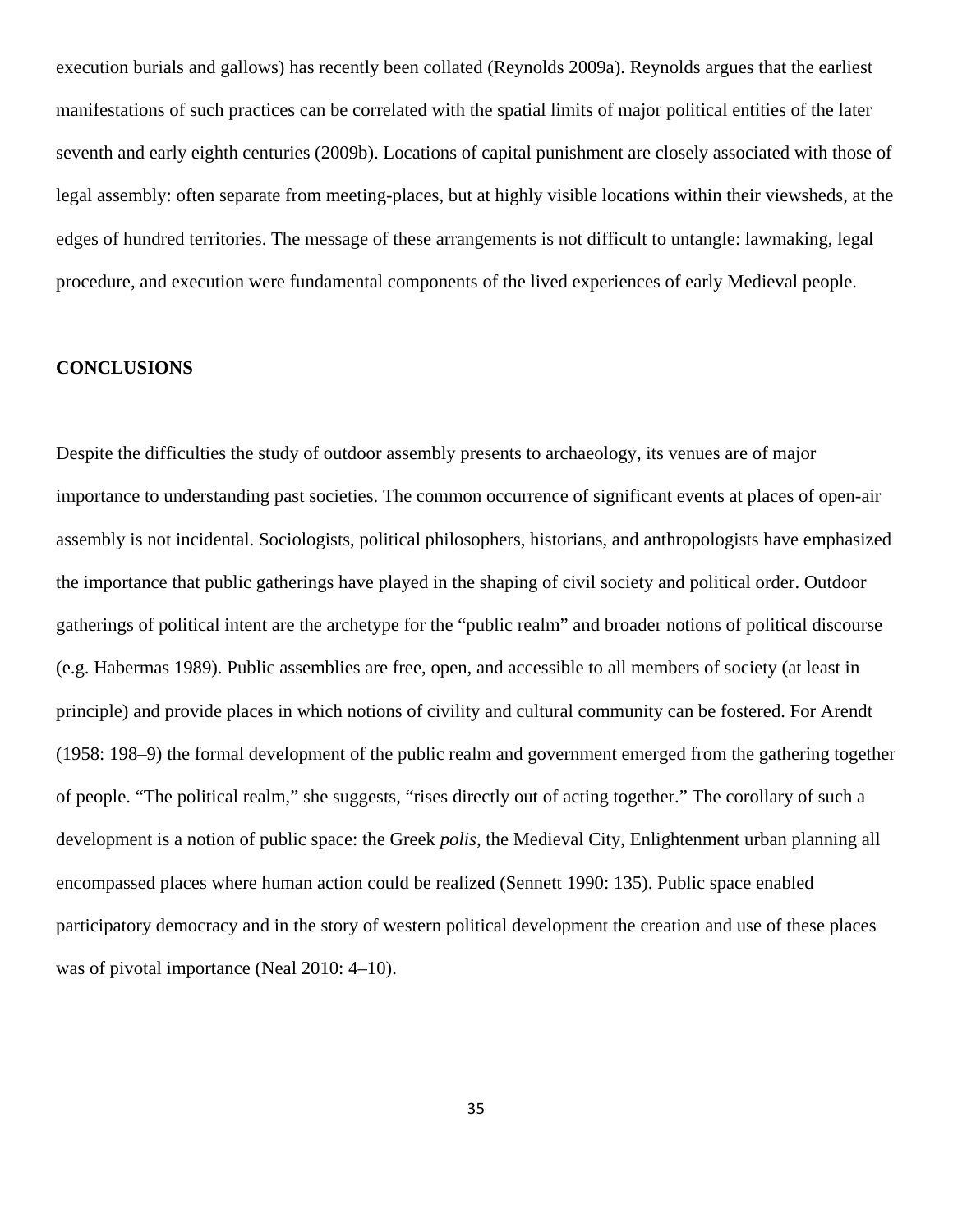Open-air assembly is just one important manifestation of the "public realm". To Thomas Jefferson, breathing freely was a metaphor for public freedom (1955: 26–72), and this link between outdoor public space and an open society is a recurrent theme of socio-political theories since the Enlightenment (Sennett 1992). Ethnographical and historical sources are replete with examples of outdoor gatherings lying at the heart of the political community. Many tribal societies had elaborate systems of dispute settlement (van der Dennen 1998; Fukuyama 2011, 255), sometimes even formalized places of assembly where feuds could be settled and the business of the tribe enacted, such as the *kgolta* of the Tswana (Schapera 1994: 80–3) or the *bora* grounds which "anchored" ceremonies of the Australian aborigine Dreaming (Mulvaney 1979: 211–5; Flood 1983: 274). Studies of contemporary public spaces have emphasized how these sites also become facilitators of civil order as locales of power and resistance, theater and performance (e.g., Orum and Neal 2010; Low 2000). Thus, ceremonial gatherings of the Australian aborigines enable participants to interact with the Dreamtime through dance, music, and costume, whilst open spaces such as the National Mall in Washington or Trafalgar Square in London have become sites of major political resistance and activism.

The occasional and temporary nature of judicial assembly in Anglo-Saxon England dictates that its physical presence was ephemeral and its material signature faint and hard to identify. We have sought to demonstrate that its impression on the landscape, on the contrary, is deep and long-lived, and can be detected using a multidisciplinary approach. Memory of the location of meeting-places and of the types of communal activity they hosted can survive in macro- and microtoponymy, and in historical and folkloric tradition for centuries after the original purpose of the site has been forgotten. The landscape signature of sites of this kind is not simply physical, but vocal too. Communal memory, preserved in the spoken and written landscape, can be used alongside traditional topographical and archaeological observations in a successful methodological approach, creating an effective archaeology for places of periodic occupation.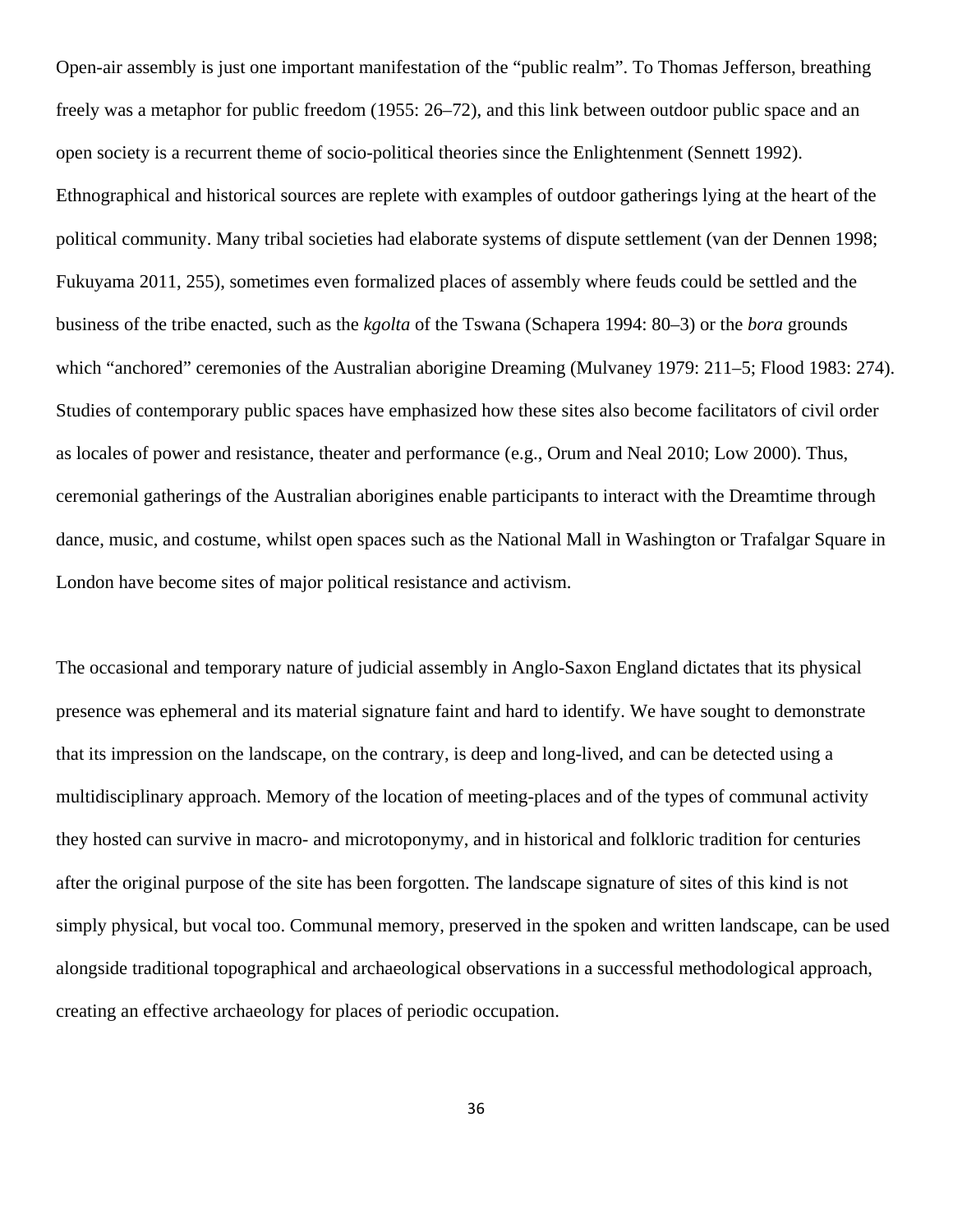Careful calibration of the different landscape disciplines can provide a detailed picture of this category of public space. The combination of evidence from a range of disciplines is vital to a detailed and nuanced appreciation of this type of site. Each discipline has the capacity to reveal important information about an element of the historic landscape, and to enhance, and be enhanced, by the evidence from other disciplines, strengthening interpretations. What this approach emphasizes is the importance of maintaining a careful balance. On the one hand, a multidisciplinary method must preserve the independence of each approach it encompasses, whilst on the other hand synthesizing the resulting analyses in a sympathetic and rigorous fashion. We believe that the methodology set out here is capable of harnessing the strengths of several disciplines, with a shared historical interest but contrasting source material, without reducing the status of any of them.

Assembly sites were selected with a specific function in mind, and within established pseudo-historical and ideological parameters; this may have led to a considerable degree of uniformity in the criteria by which a locality was judged appropriate for assembly. Practical and ceremonial needs—visibility and communality; ease of access and identification; acoustic and topographical compatibility—may all have dictated choice of location, and have helped to create a distinct typology of assembly sites. Some of the characteristics of meeting-places, for example their accessibility or recognizability, may not have served any function in the operation of the public meeting itself, yet may still have given their name to the administrative territory. In other cases, the landscape setting strongly suggests that different activities associated with the meeting took place in discrete places around a named locale.

This approach has a number of wider implications. It forms the basis of a methodology by which relatively intangible aspects of the human past, such as political, spiritual, and socio-cultural processes, may be studied, not just by their historical record, which is sometimes silent, but through their impact on the landscape and on the perception of landscape in local linguistic and folkloric tradition. It is worth noting, to take one example, the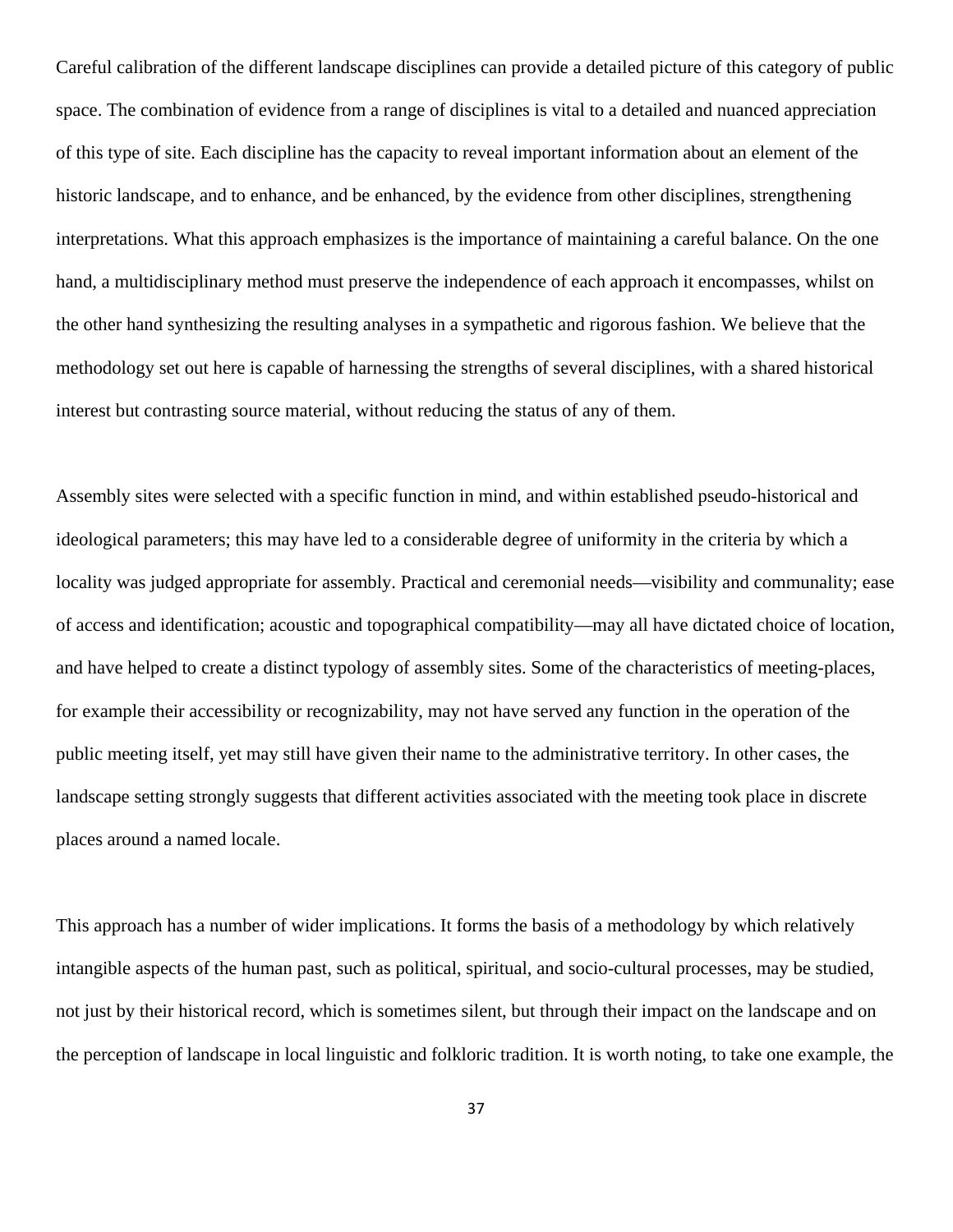potential to build on existing approaches to the study of pilgrimage, adding to our understanding not just of sites of veneration, but the wider ritual and logistical landscape in which the processes associated with them took place, materially distinctive, interdependent on networks of communication, and so closely tied to socio-cultural dynamics as they are (Coleman and Elsner 1994:77–8; Silverman 1994:13; Stopford 1994:59–61, 63–68; Webb 2000:215–32; 2002:121–4, 154–81; Petersen *et al.* 2012:213). Pilgrimage is apt to give rise to the kinds of folkloric and toponymic commemorations that have been highlighted in the present discussion, especially in view of the importance of local pilgrimage and the local impact of international pilgrimage (Hammond and Bobo 1994:19; Whale 2000:215; 2002:130–1). The methods described here have also transferred to a new Leverhulme Trust South Oxfordshire project which aims to investigate medieval perceptions of the lived environment (Mileson 2013)

These methods have a wide range of applications within the confines of Anglo-Saxon studies, and much more broadly in the study of poorly documented, proto- or prehistoric cultures. As a function of the character of English toponymy, the present study has focused on Anglo-Saxon and Anglo-Scandinavian examples; but even in England, some place-names contain pre-English references to assembly. Liss in Hampshire, for example, which is a pre-English place-name containing British *\*lisso*- "main place in a district, a court" (Smith 1956b: 25; Coates 1989: 109), may show that traces of early administrative organization can survive significant political and cultural change. Folk memory, place-names, adaptation to landscape, and material products may be elements of any human culture at any period, and the methodology set out here, therefore, has a very wide range of potential applications: it is transferable across cultures, across time, and across fields of study.

## **ACKNOWLEDGMENTS**

We are grateful to Andrew Reynolds, Barbara Yorke, and Jayne Carroll for reading and commenting on drafts of this paper, and to the late Dr John Knight for helpful discussion of Radfield. In addition, we would like to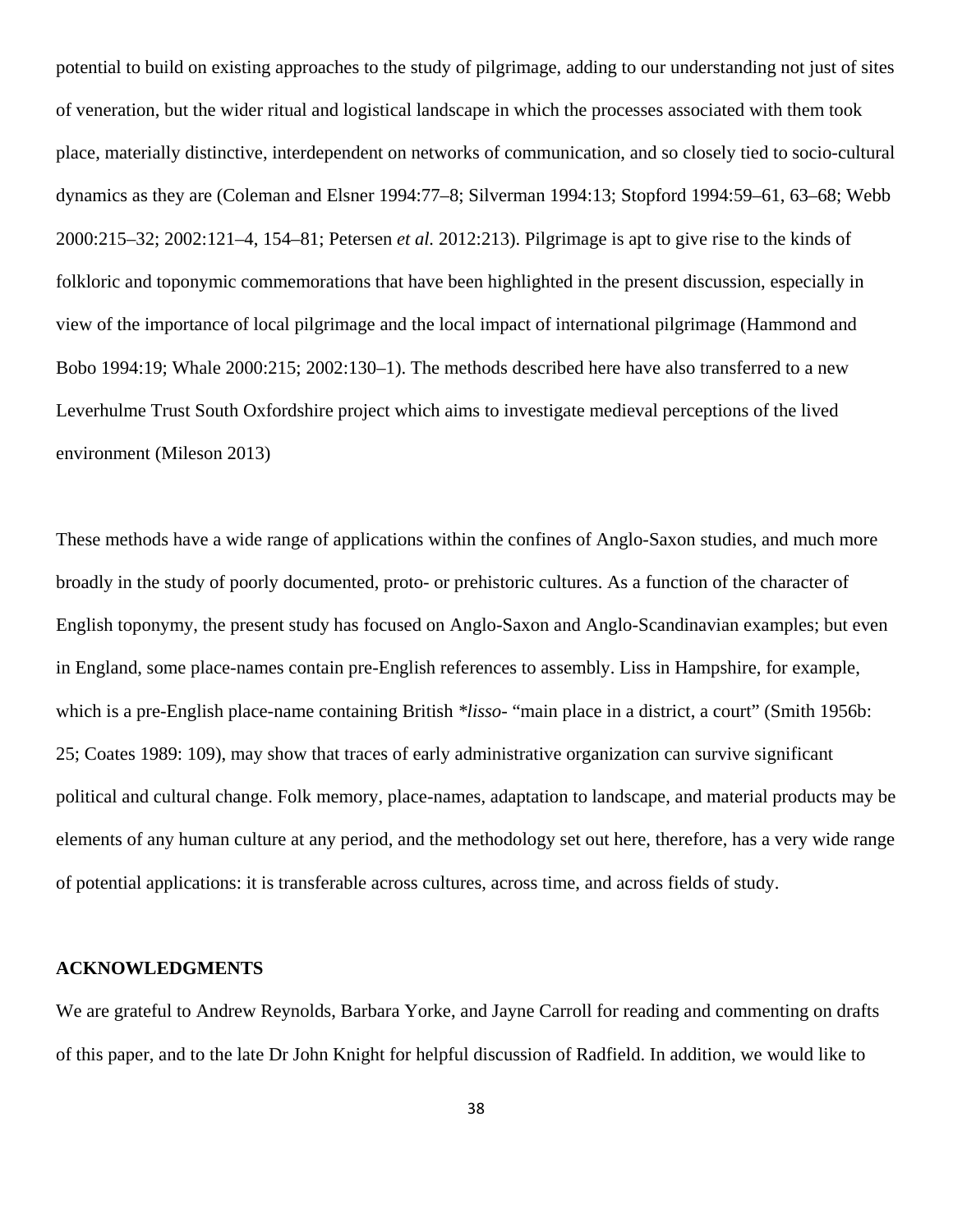express our thanks to all those who have provided feedback on various aspects of the project at conferences and

other public events. The Landscapes of Governance project website

is: [http://www.ucl.ac.uk/archaeology/research/projects/assembly.](http://www.ucl.ac.uk/archaeology/research/projects/assembly)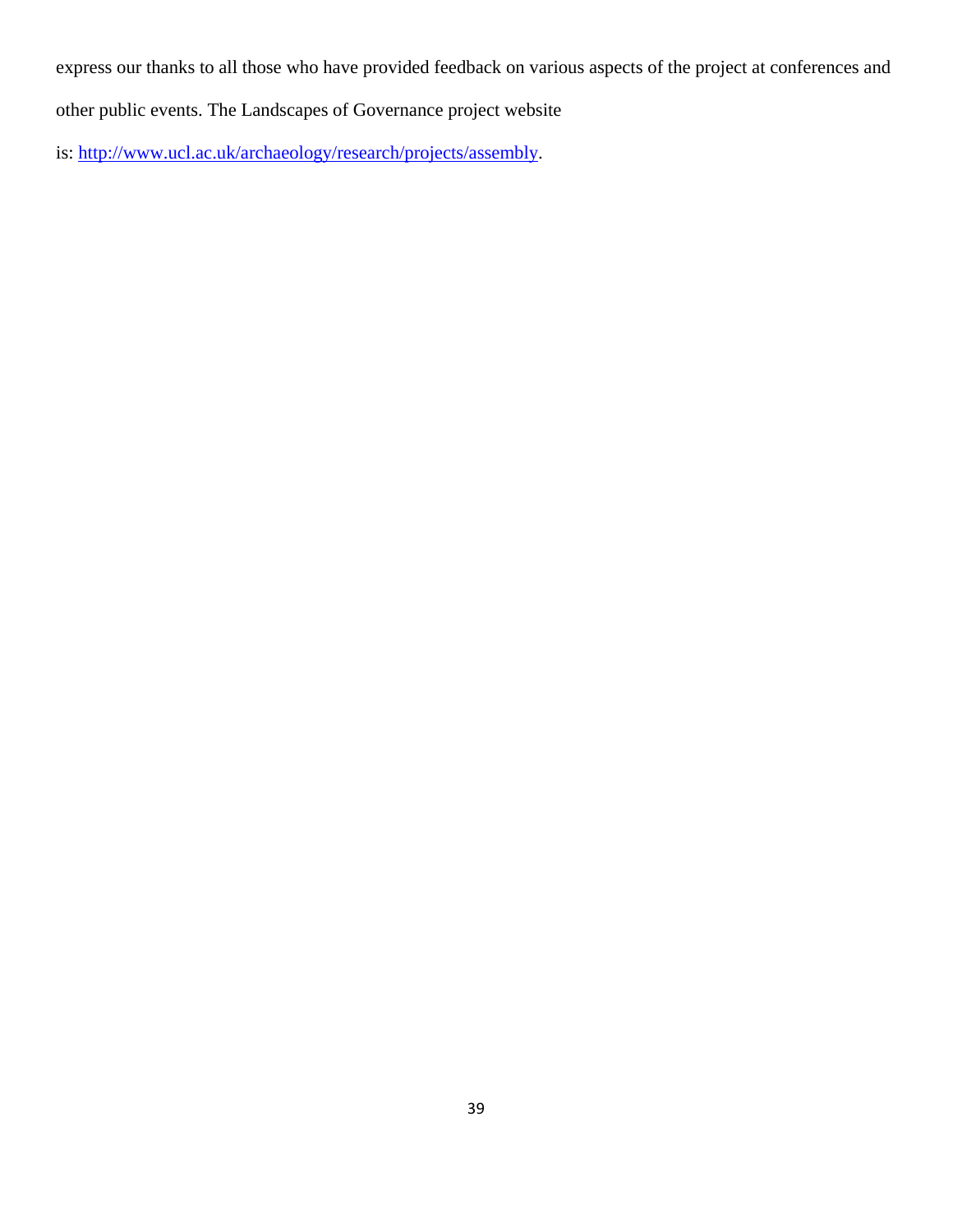#### **AUTHOR BIOGRAPHY**

John Baker received his PhD from the University of Birmingham in 2002. He is Senior Research Fellow at the Institute for Name-Studies, University of Nottingham, with interests in landscape history, and in particular the role of place-names within multidisciplinary research approaches.

Stuart Brookes received his PhD from the UCL Institute of Archaeology in 2003. He is Honorary Senior Lecturer at the UCL Institute of Archaeology and Research Associate in the Oxford University Faculty of History*,* and specialises in comparative landscape studies and the archaeologies of state formation.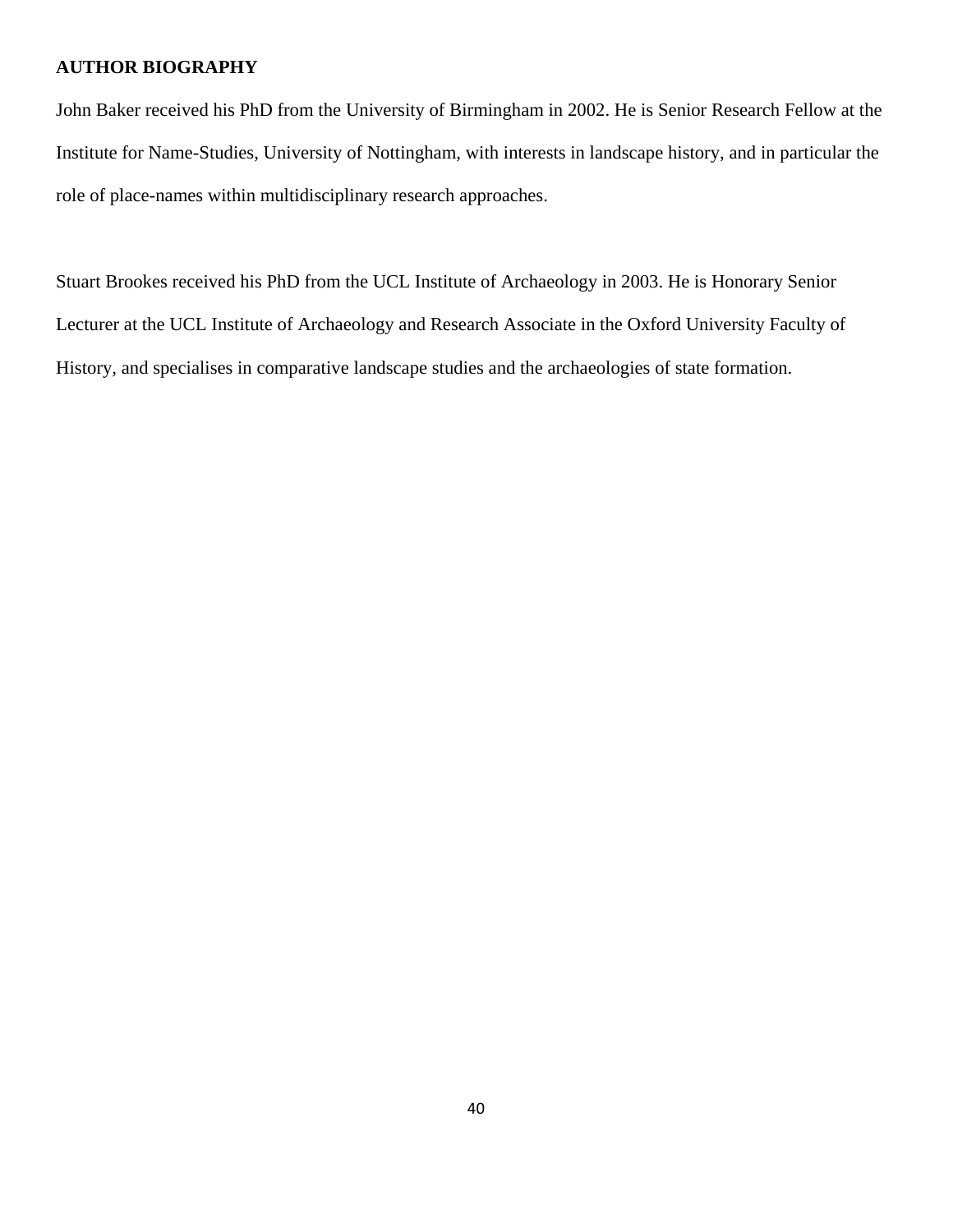#### **ABBREVIATIONS**

Bede *HE* The Venerable Bede, *Historia Ecclesiastica Gentis Anglorum*

MWP *Manor of Warsop Perambulation Verdict Dated 26th July 1816*. Stuart Reddish and Lynda Mallett Private Collection.

## **REFERENCES**

Adkins, R. A. and M. R. Petchey. 1984. "Secklow Hundred Mound and Other Meeting-place Mounds in England," *Archaeological Journal* 141: 243–51.

Altenberg, K. 2003. *Experiencing Landscapes: a study of space and identity in three marginal areas of Medieval Britain and Scandinavia.* Stockholm: Almqvist and Wiksell.

Anderson, O. S. 1934. *The English Hundred-Names*, Lund: Lunds Universitet.

- Anderson, O. S. 1939a. *The English Hundred-Names: The South-Eastern Counties*, Lunds Universitets Arsskrift, 37.1, Hakan Ohlsson, Lund.
- Anderson, O. S. 1939b. *The English Hundred-Names: The South-Western Counties*, Lunds Universitets Arsskrift, 37.2, Hakan Ohlsson, Lund.

Arendt, H. 1958. *The Human Condition.* Chicago: University Press.

- Arthur, P. 2000. "Medieval Fairs: an archaeologist's approach," in A. Buko and P. Urbańczyk, eds. *Archeologia w teorii i w praktyce.* Warsaw: Festschift Stanilas Tabaczynski, 419–436.
- Baker, J. forthcoming. "Meeting in the shadow of heroes? Personal names and assembly places," in J. Carroll, A. Reynolds, and B. Yorke, eds. *Power and place in Later Roman and early Medieval Europe: interdisciplinary perspectives on governance and civil organization*. London: The British Academy.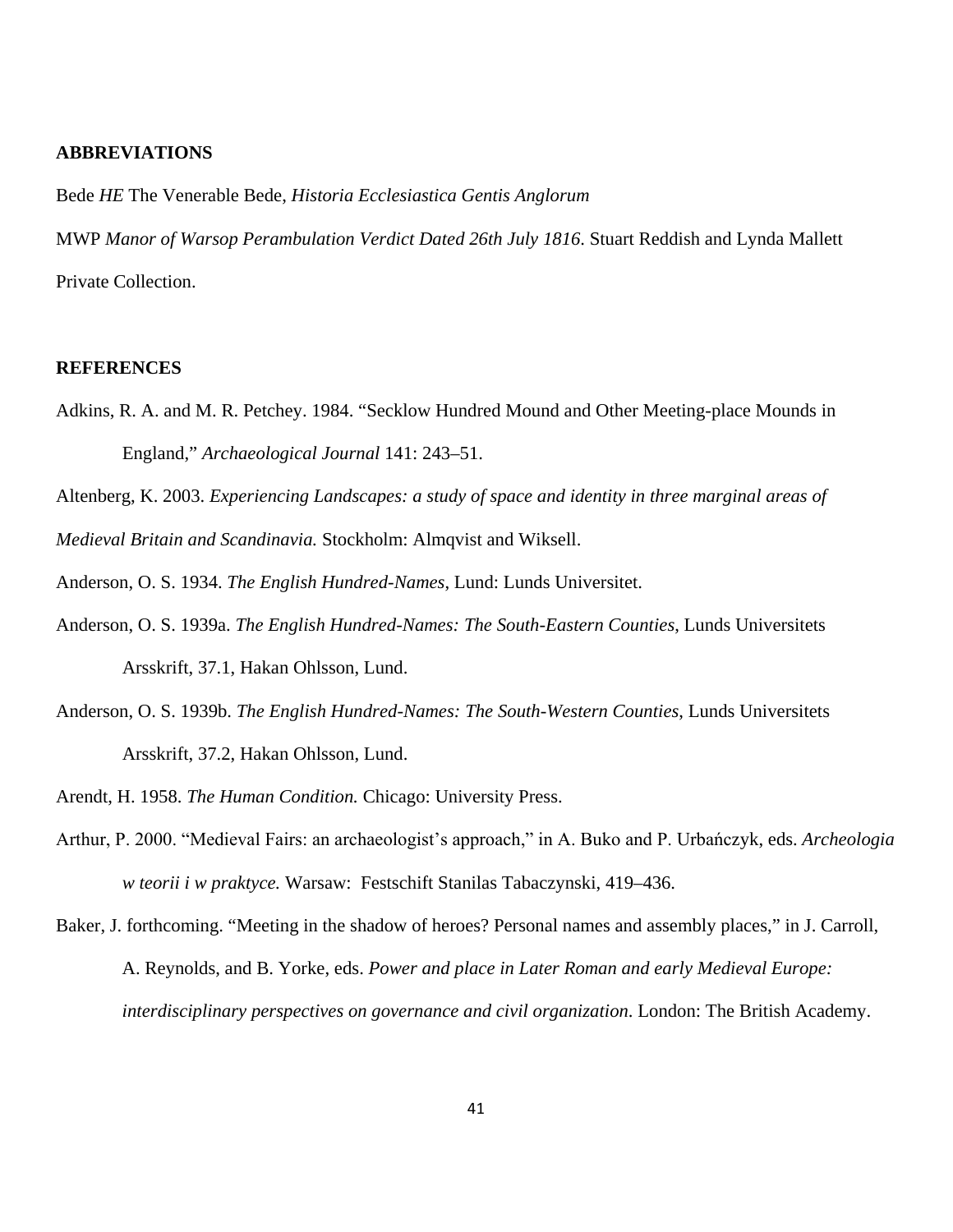- Baker, J. forthcoming. "The Toponymy of Communal Activity: Anglo-Saxon Assembly Sites and their Functions," *Proceedings of the International Congress of Onomastic Sciences, Barcelona, September 2011*.
- Baker, J. and S. Brookes, 2013a. *Beyond the Burghal Hidage: Anglo-Saxon Civil Defence in the Viking Age*. Leiden: Brill.
- Baker, J. and S. Brookes, 2013b. "Monumentalising the political landscape: a special class of Anglo-Saxon assembly-sites," *Antiquaries Journal* 94: 1–16.
- Baker, J. and S. Brookes, forthcoming a. "Explaining Anglo-Saxon military efficiency: the landscape of mobilization."
- Baker, J. and S. Brookes, forthcoming b. "Outside the gate: sub-urban legal practices in early medieval England," *World Archaeology* 45.3
- Baker, J. and S. Brookes, forthcoming c.. "Governance at the Anglo-Scandinavian interface: hundredal organisation in the southern Danelaw," *Journal of the North Atlantic Special Issue: The Assembly Project: Meeting Places in Northern Europe AD 400–1500.*
- Baker, J., S. Brookes, and A. Reynolds, forthcoming. *Landscapes of Governance: legal geographies and political order in Anglo-Saxon England, AD 400–1066.*
- Barrett, J. C. and I. Ko, 2009. "A phenomenology of landscape: a crisis in British landscape archaeology?" *Journal of Social Archaeology*, 9, 3: 275–94.
- Blair, J. 1995. "Anglo-Saxon pagan shrines and their prototypes," *Anglo-Saxon Studies in Archaeology and History* 8: 1–28.
- Blair, J. 2005. *The Church in Anglo-Saxon Society*. Oxford: Oxford University Press.
- Blair, J. forthcoming. "Holy Beams: Anglo-Saxon cult sites and the place-name element bēam," in M. Bintley and M. Shapland, eds. *Trees, Timber and Woodland in the Anglo-Saxon World*. Oxford: Oxford University Press.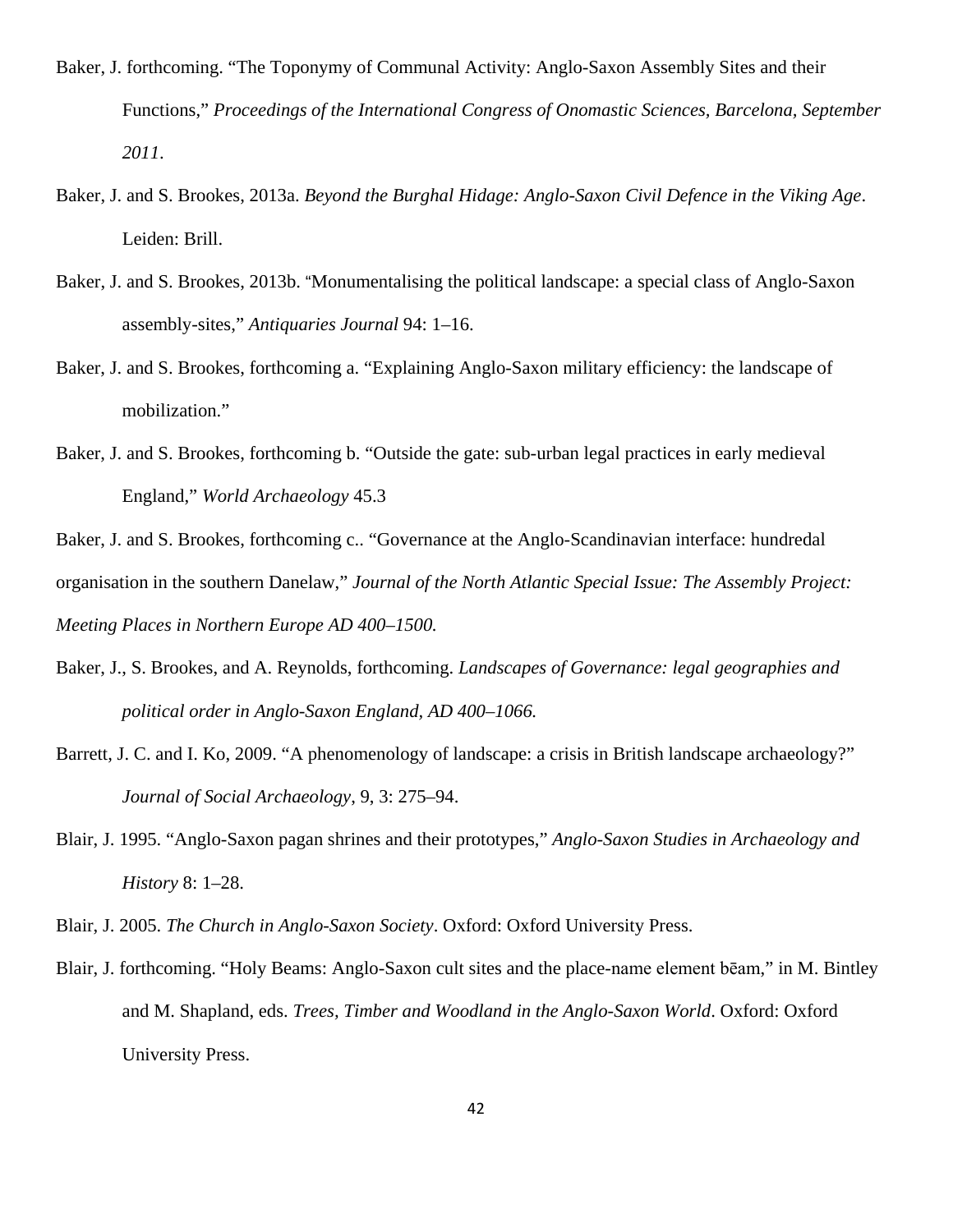- Booth, P., T. Champion, S. Foreman, P. Garwood, H. Glass, J. Munby, and A. Reynolds, 2011. *On Track: The Archaeology of High Speed 1 Section 1 in Kent*. Oxford Wessex Archaeology Monograph 4. Oxford: Oxford Wessex Archaeology.
- Bradley, H. 1910. "English place-names," *Essays and Studies by Members of the English Association* 1: 7–41. Bradley, R. 2000. *An Archaeology of Natural Places*. London: Routledge.

Bradley, R. 2002. *The Past in Prehistoric Societies*. London: Routledge.

- Brink, S. 2004. "Legal assembly sites in early Scandinavia," in A. Pantos and S. Semple, eds. *Assembly Places and Practices in Medieval Europe*. Dublin: Four Courts Press, 205–16.
- Brookes, S. 2007a. *Economics and Social Change in Anglo-Saxon Kent AD 400-900: Landscapes, Communities and Exchange*. Oxford: British Archaeological Reports 431.
- Brookes, S. 2007b. "Walking with Anglo-Saxons: Landscapes of the Living and Landscapes of the Dead in Early Anglo-Saxon Kent," in S. Semple and H. Williams, eds. *Anglo-Saxon Studies in Archaeology and History* 14: 143–53.
- Brookes, S. 2012. "Settled Landscapes a regional perspective of Early Anglo-Saxon settlement in Kent," In R. Annaert, K. De Groote, J. Hollevoet, F. Theuws, D. Tys and L. Verslype, eds. *The Very Beginnings of Europe?* Brussels: Relicta Monografieën 7, 69–80..
- Brookes, S. forthcoming. ""Folk" cemeteries, assembly and territorial geography in early Anglo-Saxon England," in J. Carroll, A. Reynolds and B. Yorke, eds. *Power and place in Later Roman and early Medieval Europe: interdisciplinary perspectives on governance and civil organization*. London: The British Academy.
- Brookes, S. and A. Reynolds, 2011. "The Origins of Political Order and the Anglo-Saxon State," *Archaeology International* 2011/12: 84–93.
- Brumfiel, E.M. 2000. "On the archaeology of choice. Agency studies as a research stratagem," in M.-A. Dobres and J.E. Robb, eds. *Agency in Archaeology*. London: Routledge, 249–55.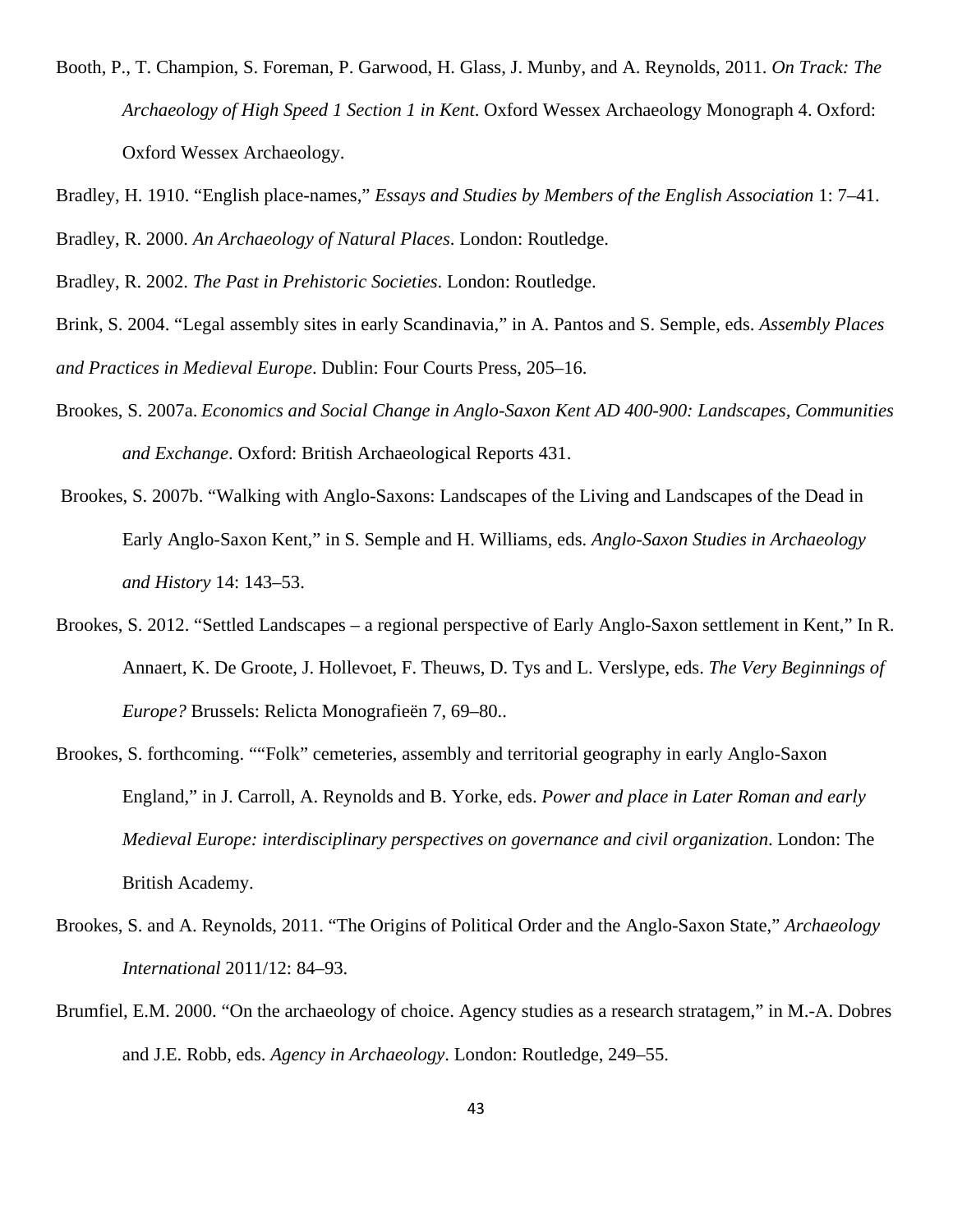Carman, J. and P. Carman, 2001 "Beyond military archaeology: battlefields as a research resource," in P.W. Freeman and A. Pollard, eds. *Fields of Conflict: Progress and Prospects in Battlefield Archaeology*. BAR International Series 958, 275–81. Archaeopress: Oxford.

Carman, J. and P. Carman, 2005a. *Bloody Meadows: Investigating Landscapes of Battle.* Sutton: Stroud.

- Carman, J. and P. Carman, 2005b. "Ancient Bloody Meadows: Classical battlefields in Greece," *Journal of Conflict Archaeology* 1: 19–44.
- Chandler, J. 1991. *The Vale of Pewsey*. Bradford on Avon: Ex Libris Press.
- Coates, R. 1989. *The Place-Names of Hampshire*. London: B.T. Batsford Ltd.Coleman, Simon, and John Elsner. 1994. "The pilgrim's progress: art, architecture and ritual movement in Sinai," *World Archaeology* 26(1):73–89.
- Coolen, J. and N. Mehler, 2011. *Archaeological Excatavations at the Law Ting Holm, Tingwall, Shetland 2011. Data Structure Report/Interim Report*. TAP Field Report No
	- 4. [http://www.khm.uio.no/english/research/projects/assembly-project/pdf/tingwall-dsr-small.pdf,](http://www.khm.uio.no/english/research/projects/assembly-project/pdf/tingwall-dsr-small.pdf) accessed Jan 2013.
- Countryside Agency. 2002. *Landscape Character Assessment: Guidance for England and Scotland*. http://www.naturalengland.org.uk/Images/lcaguidance\_tcm6-7460.pdf.
- Cox, B. H. 1971–72. "Leicestershire moot-sites: the place-name evidence," *Transactions of the Leicestershire Archaeological and Historical Society* 47: 14–21.
- Dacombe, M., ed. 1935. *Dorset Up Along & Down Along.* Dorchester: Dorset Federation of Women's Institutes.
- Douglas, D. C. and G. W. Greenaway, eds. 1953. *English Historical Documents, Volume 2: 1042-1189*. London: Eyre and Spottiswoode.
- Draper, S. 2011. "Morcote in Hartpury and the Domesday geography of Longbridge hundred," *Transactions of the Bristol and Gloucestershire Archaeological Society* 129: 139–45.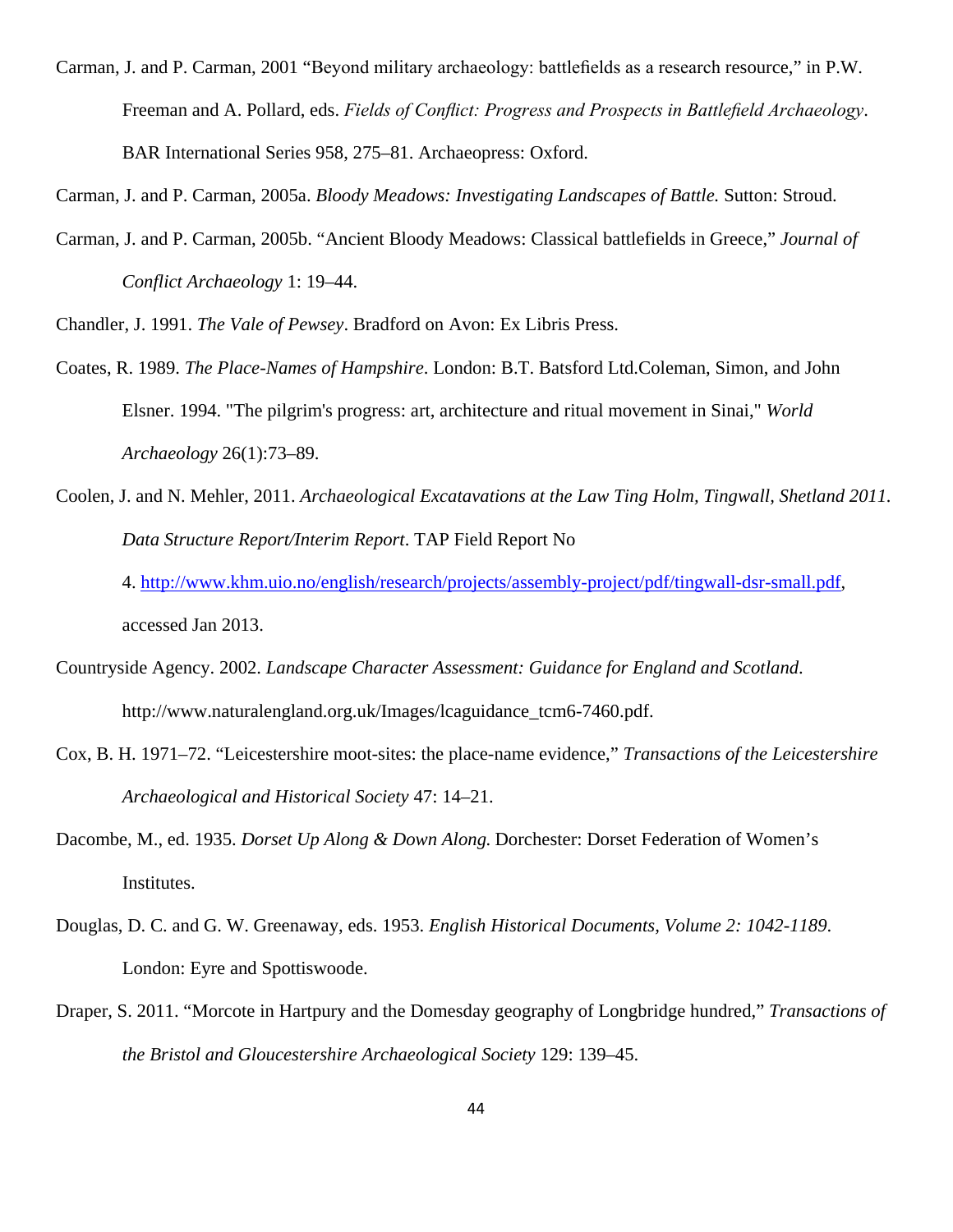Ekwall, E. 1960. *The Concise Oxford Dictionary of English Place-Names*, Fourth Edition. Oxford: Clarendon Press.

Ellis Davidson, H. R. 1964. *Gods and Myths of Northern Europe*. London: Pelican.

- Fiorato, V. 2007. "Greenham Common: The conservation and management of a Cold War archetype", in Schofield, J. and W. Cocroft, eds. *A Fearsome Heritage.* Walnut Creek: Left Coast Press, 129–154.
- Fleming, A. 1999. "Phenomenology and the Megaliths of Wales: A Dreaming Too Far?" *Oxford Journal of Archaeology* 18: 119–25.

Flood, J. 1983. *Archaeology of the Dreamtime*. Sydney: Angus & Robertson.

Foard, G. 2009. "Bosworth Battlefield Survey," [http://www.battlefieldstrust.com/resource](http://www.battlefieldstrust.com/resource-entre/warsoftheroses/battlepageview.asp?pageid=824)[entre/warsoftheroses/battlepageview.asp?pageid=824,](http://www.battlefieldstrust.com/resource-entre/warsoftheroses/battlepageview.asp?pageid=824) accessed 4/09/11.

Fox, R. 1993. *Archaeology, History, and Custer's Last Battle*, Norman: University of Oklahoma Press.

- Fox, R.A. Jr and Scott D. D. 1991. "The Post-Civil War Battlefield Pattern," *Historical Archaeology*, 25.2: 92– 103.
- Franklin, L., 2006. "Imagined landscapes: archaeology, perception and folklore in the study of Medieval

Devon.," in S. C. Turner, ed. *Medieval Devon and Cornwall: shaping an ancient countryside*. Macclesfield:

Windgatherer Press, 144–61.

Fukuyama, F. 2011. *The Origins of Political Order*. London: Profile.

Gadamer, H.-G. 1997. *Truth and Method*. New York: Continuum.

Gelling, M. 1962. "Place-names and Anglo-Saxon paganism," in Sandgren, F. ed. *Otium et Negotium: Studies in Onomatology and Library Science presented to Olof von Feilitzen*. Stockholm: Kungl. Boktryckeriet P.A. Norstedt & Söner, 109–28.

Gelling, M. 1973–76. *The Place-Names of Berkshire*, three volumes. Cambridge: English Place-Name Society.

Gelling, M. 1978. *Signposts to the past: place-names and the history of England.* London: Dent.

Gelling, M. 1984. *Place-Names in the Landscape*, London: J.M. Dent.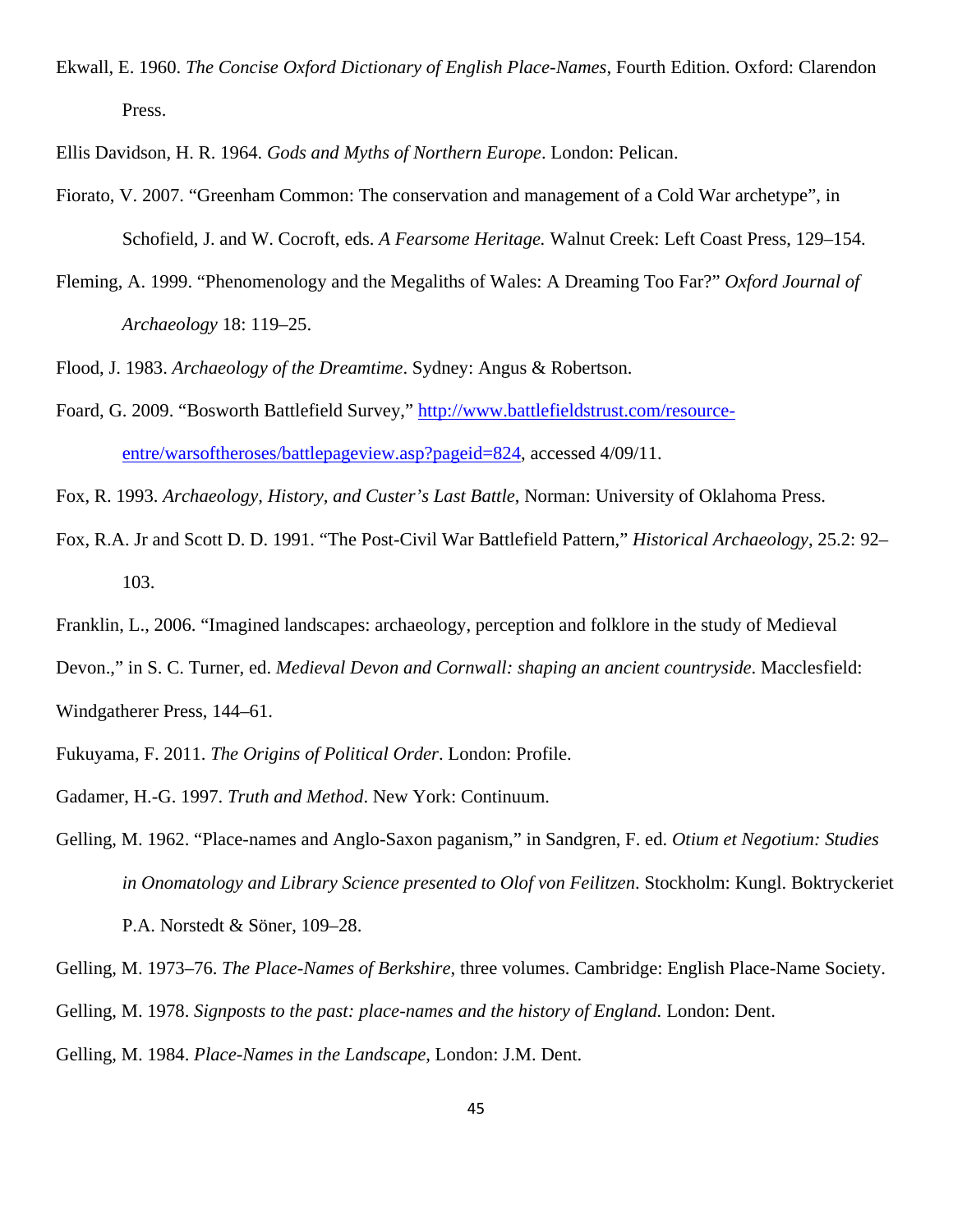Gelling, M. and A. Cole. 2000. *The Landscape of Place-Names*. Stamford: Shaun Tyas .

Giddens, A. 1986. *The Constitution of Society: Outline of a Theory of Structuration*. Oxford: Polity Press.

Gover, J. E. B., A. Mawer, and F. M. Stenton. 1940. *The Place-Names of Nottinghamshire*. EPNS. Cambridge: Cambridge University Press.

Graves, C. P. 2000. *The Form and Fabric of Belief*. Oxford: British Archaeological Reports, British Series 311.

- Green, T. 2012. *Britons and Anglo-Saxons. Lincolnshire AD 400–650.* Lincoln: Studies in the History of Lincolnshire 3
- Guest, E. 1851. "On the "Belgic ditches" and the probable date of Stonehenge," *Antiquaries Journal* 8: 143–56.
- Gustafson, L., T. Heibreen and J. Martens, eds. 2005. *De gåtefulle kokegroper*, Varia 58. Oslo: Kulturhistorisk Museum, Fornminneseksjonen. Universitetet i Oslo.
- Habermas, J. 1989. *The structural transformation of the public sphere: an inquiry into a category of bourgeois society.* London: Polity Press.
- Hamilton, S., R. Whitehouse, K. Brown, P. Combes, E. Herring, M. Seager Thomas, M. 2006. "Phenomenology In Practice: Towards a Methodology for a "Subjective" Approach," *European Journal of Archaeology* 9(1): 31–71.Hammond, Norman, and Matthew R. Bobo. 1994. "Pilgrimage's last mile: late Maya monument veneration at La Milpa, Belize," *World Archaeology* 26(1):19–34.

Hasted, E. 1788–99. *The History and Topographical Survey of the County of Kent*. London: private.

- Hooke, D. 1981. *Anglo-Saxon Landscapes of the West Midlands: the Charter Evidence*. BAR British Series 95. Oxford: BAR.
- Hudson, J. 1996. *The Formation of the English Common Law*. London: Longman.
- Hughes, T. McK., and M. C. Hughes. 1909. *Cambridgeshire*. Cambridge County Geographies. London: Cambridge University Press.
- Hutchins, J. 1773–4. *The History and Antiquities of the County of Dorset.* Westminster: John Bowyer Nichols. Jefferson, T. 1955. *Notes on the State of Virginia*. Chapel Hill: University of North Carolina Press.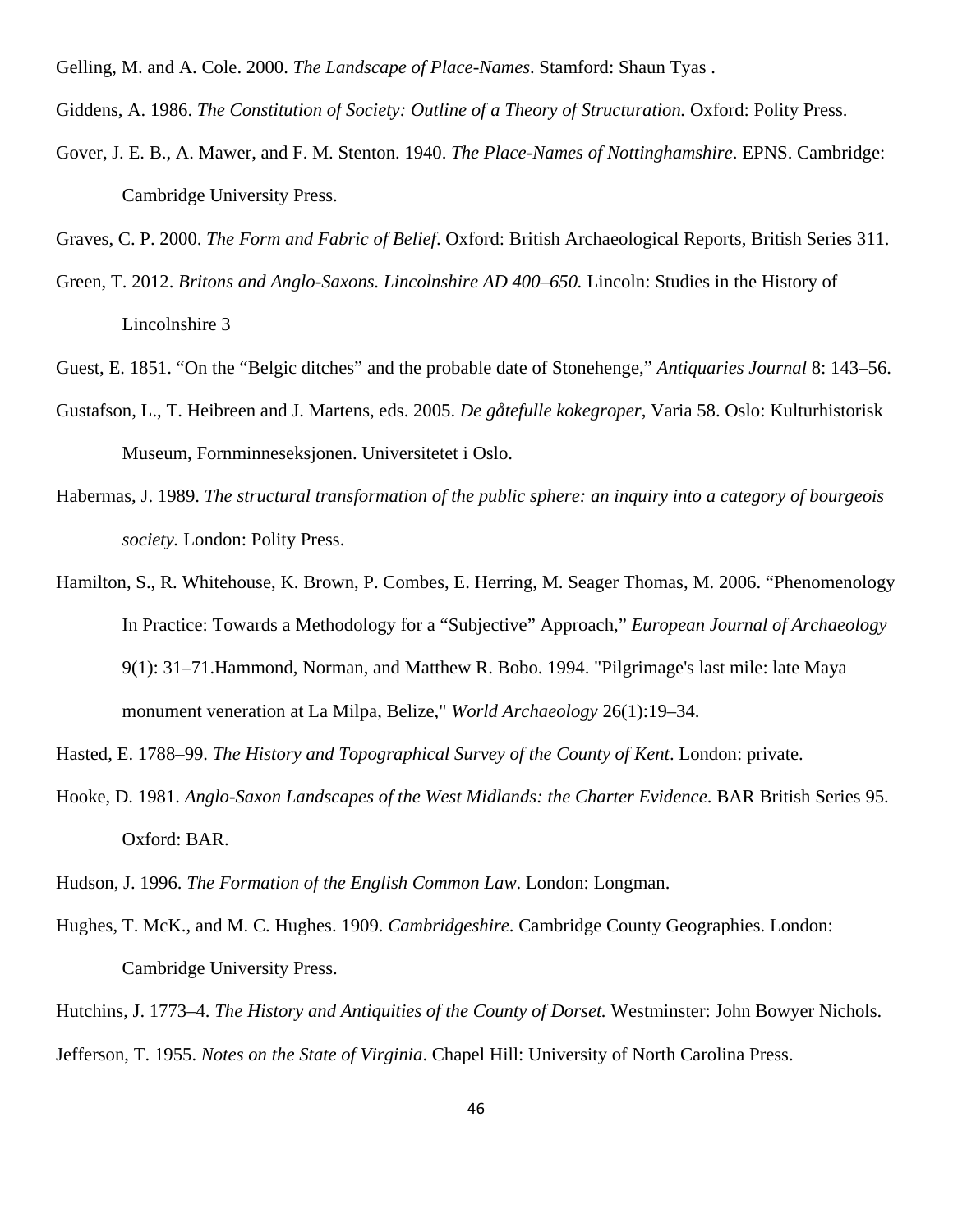Jones, C., 1998. "Interpreting the perceptions of past people," *Archaeological Reviews from Cambridge* 15: 7– 22.

- Jones, M. 1984. "Regional patterns in crops production," in B. Cunliffe and D. Miles, eds. *Aspects of the Iron Age in central southern Britain*. Oxford: Oxford University Committee for Archaeology, 120–5.
- Kitson, P. 2008. "Fog on the Barrow-Downs?" in O. J. Padel and D. N. Parsons, eds. *A Commodity of Good Names: Essays in Honour of Margaret Gelling*. Donington: Shaun Tyas, 382–94.
- Kreuz, A. and E. Schäfer, 2008. "Archaeobotanical consideration of the development of Pre-Roman Iron Age crop growing in the region of Hesse, Germany, and the question of agricultural production and consumption at hillfort sites and open settlements," *Vegetation History and Archaeobotany* 17(Suppl. 1): 159–79.
- Kroll, E.M., and G. L. Isaac, I984. "Configurations of artifacts and bones at early Pleistocene sites in East Africa," in H. J. Hietala, ed. *Intra-site spatial analysis in archaeology*. Cambridge: Cambridge University Press, 4–30.
- Langlands, A. forthcoming. Travel and Communication in the Landscape of Early Medieval Wessex. PhD Thesis: University of Winchester.
- Lennon, B. 2012. *Savernake Forest: Continuity and Change in a Wooded Landscape*. Oxford: BAR British Series 555.
- Low, S.M. 2000. *On the Plaza.* Austin: University of Texas Press.
- Loyn, H. R. 1984. *The Governance of Anglo-Saxon England, 500-1087*. Stanford: University Press.
- Mallett, L., Reddish, S., Baker, J., Brookes, S. and A. Gaunt. 2012. "Community archaeology at Thynghowe, Birklands, Sherwood Forest," *Transactions of the Thoroton Society of Nottinghamshire* 116, 53–72.
- Margary, I.D. 1973. *Roman Roads in Britain* (third ed.). London: John Baker.
- Martin, E. and M. Satchell. 2008. "Wheare most Inclosures be," *East Anglian Fields: History, Morphology and Management*. East Anglian Archaeology 124.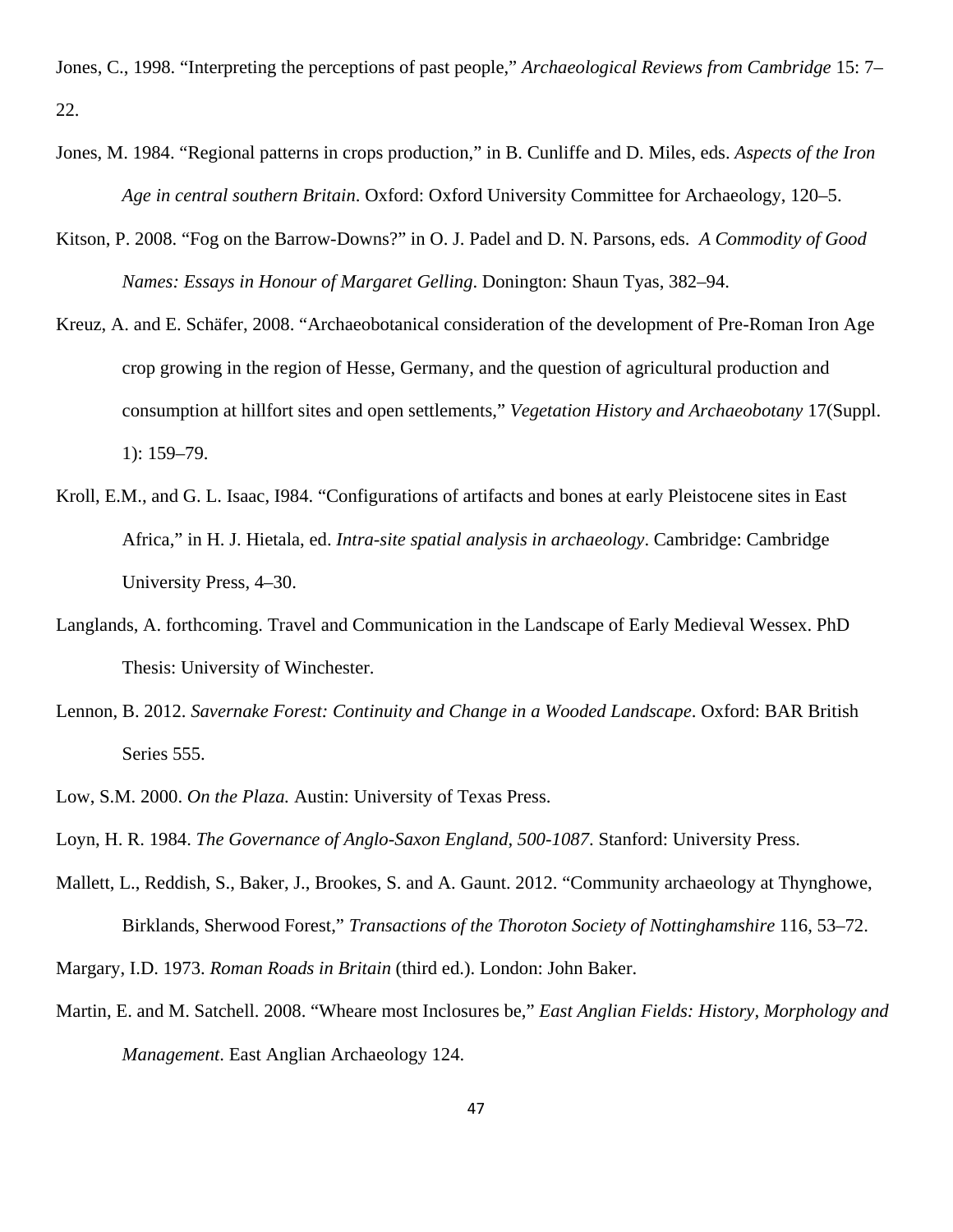- McClatchie, M. 2009. *Arable agriculture and social organisation: a study of crops and farming systems in Bronze Age Ireland*. Unpublished PhD thesis, University College London.
- McNabb, J. 1998. "On the Move. Theory, time averaging and resource transport at Olduvai Gorge," in N. Ashton, F. Healy and P. Pettitt, eds. *Stone Age Archaeology. Essays in Honour of John Wymer*. Oxford: Oxbow Monograph 102, 15–22.
- Meaney, A. 1985. "Bede and Anglo-Saxon paganism," *Parergon: Bulletin of the Australian and New Zealand Association for Medieval and Renaissance Studies* 3, 1–29.
- Meaney, A. 1993. "Gazetteer of hundred and wapentake meeting-places of the Cambridgeshire region," *Proceedings of the Cambridge Antiquarian Society* 82: 67–92.
- Meaney, A. 1995. "Pagan English sanctuaries, place-names and hundred meeting-places," *Anglo-Saxon Studies in Archaeology and History* 8: 29–42.
- Meaney, A. 1997. "Hundred meeting-places in the Cambridge region," in A. R. Rumble and A. D. Mills, eds. *Names, Places and People: an onomastic miscellany in memory of John McNeal Dodgson*. Stamford: University Press, 195–240.
- Mulvaney, D. J. 1970. "The Anthropologist as Tribal Elder," *Mankind* 7: 205–17.
- Neal, Z.P. 2010. "Locating Public Space," in A. M. Orum and Z. P. Neal, eds. *Common Ground? Readings and reflections on public space.* London: Routledge, 1–12.
- Nichols, J. 1795–1815. *The History and Antiquities of the County of Leicester.* London: Nichols & Son.
- Orum, A.M. and Z. P. Neal, eds. *Common Ground? Readings and reflections on public space.* London: Routledge.
- Page, W. 1908. *The Victoria History of Hertfordshire*. London: Archibald Constable.
- Pantos, A 2002. *Assembly-Places in the Anglo-Saxon Period: Aspects of Form and Location*, unpublished DPhil thesis, Oxford University.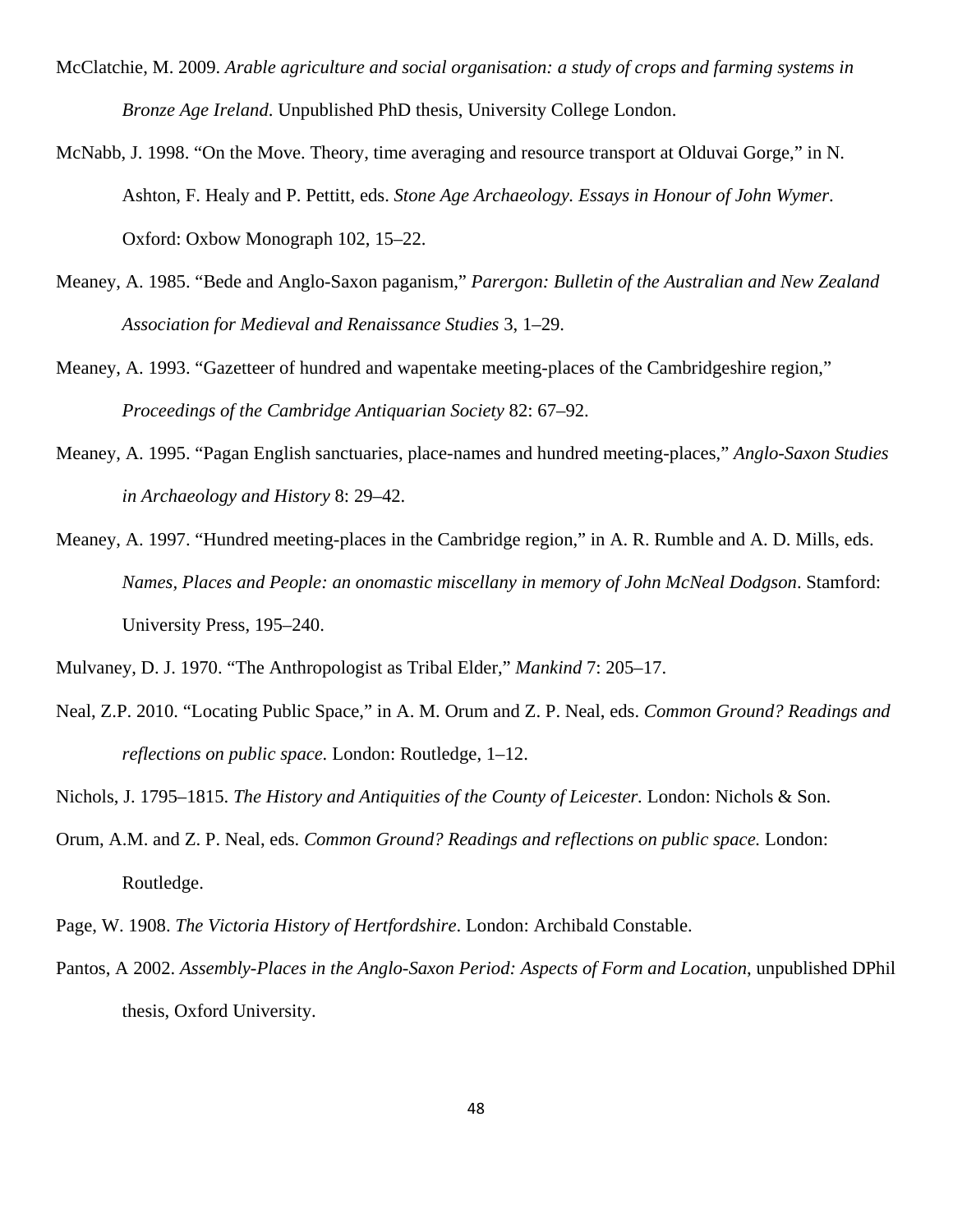- Pantos, A. 2004a. ""*In medle oððe an þinge*": the Old English vocabulary of assembly," in A. Pantos and S. Semple, eds. *Assembly Places and Practices in Medieval Europe*. Dublin: Four Courts Press, 181–201.
- Pantos, A. 2004b. "The location and form of Anglo-Saxon assembly-places: some "moot points"," in A. Pantos and S. Semple, eds. *Assembly Places and Practices in Medieval Europe*. Dublin: Four Courts Press, 155–180.
- Pestell, T. and K. Ulmschneider, eds. 2003. *Markets in Early Medieval Europe: trading and 'productive' sites, 650–850*. Woodbridge: Windgather Press
- Petersen, A., with contributions from M. Diboll, D. Genequand, T. Grey, St John Simpson and M. Tütüncü, 2012. *The Medieval and Ottoman Hajj Route in Jordan: an Archaeological and Historical Study*. Oxbow Levant Supplementary Series Volume 12. Oxford.

Pluskowski, A., 2006. *Wolves and the Wilderness in the Middle Ages*. Woodbridge: Boydell.

Pope, M., M. Roberts, A. Maxted and P. Jones, 2009. "The Valdoe: Archaeology of a Locality within the Boxgrove Palaeolandscape, West Sussex," *Proceedings of the Prehistoric Society* 75: 239–63.

Pollard, J. and A. Reynolds. 2002. *Avebury: the Biography of a Landscape*. Stroud: Tempus.

- Potts, R., A. K. Behrensmeyer and P. Ditchfield, 1999. "Palaeolandscape variation and early Pleistocene hominid activities: Members 1 and 7, Olorgesailie Formation, Kenya," *Journal of Human Evolution* 37: 747–88.
- Reaney, P. H. 1943. *The Place-Names of Cambridgeshire and the Isle of Ely*. EPNS. Cambridge: Cambridge University Press.
- Reynolds, A. 2009a. *Anglo-Saxon Deviant Burial Customs*. Oxford: Oxford University Press
- Reynolds, A. 2009b. *The emergence of Anglo-Saxon judicial practice: the message of the gallows*. The Agnes Jane Robertson Memorial Lectures on Anglo-Saxon Studies 1. Aberdeen: The Centre for Anglo-Saxon Studies University of Aberdeen.

Rudder, S. 1779. *A New history of Gloucestershire*. Gloucester: Printed by S. Rudder.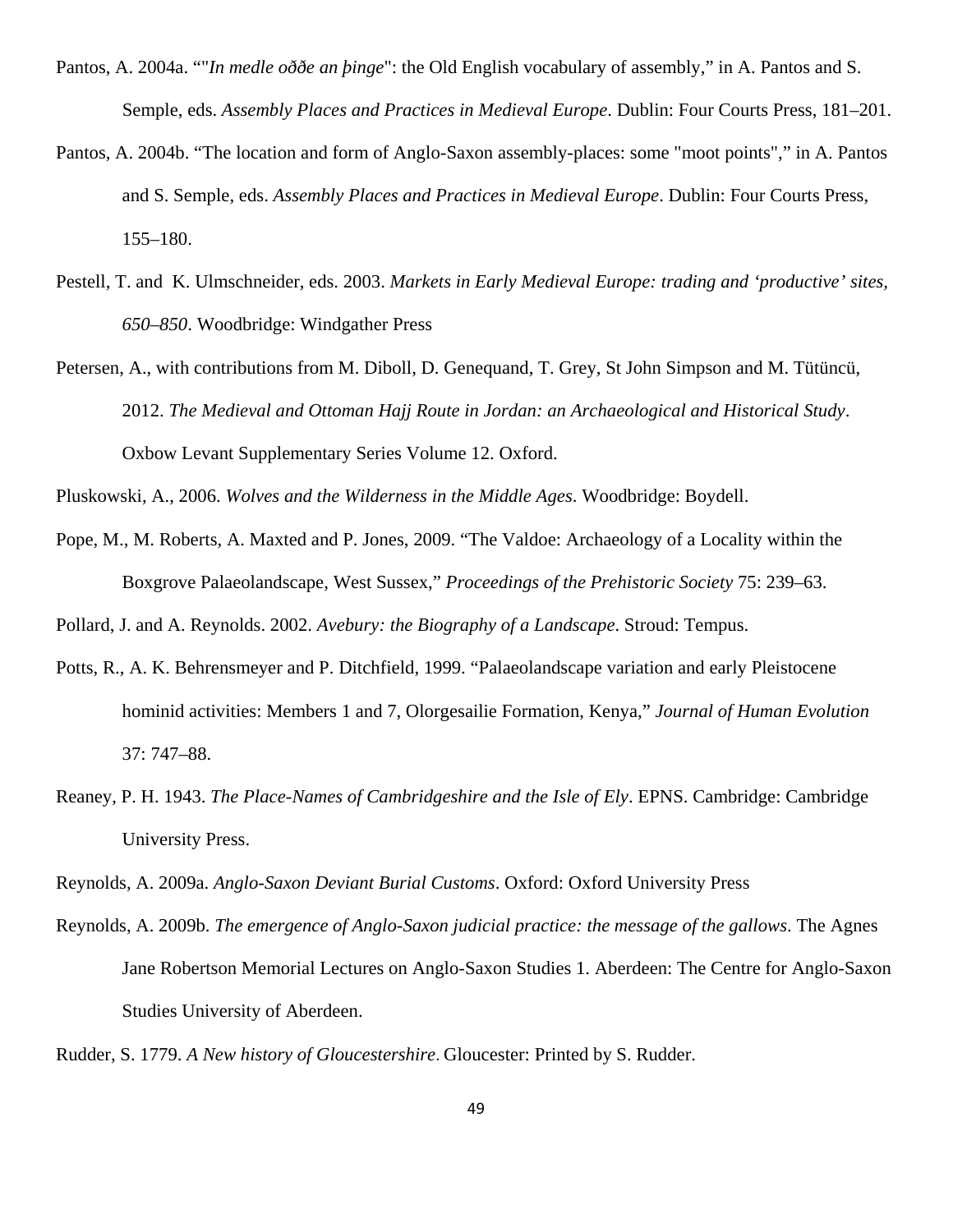Rumble, A. 1977. "The Wheat Hampstead (Herts.) charter-bounds, A.D. 1060: a corrected text and notes on the boundary-points," *Journal of the English Place-Name Society* 9: 6–12.

Sandred, K.I. 1996. *The Place-Names of Norfolk Part 2*. Nottingham: English Place-Name Society.

- Sanmark, A. 2009. "Thing organisation and state formation. A case study of thing sites in Viking and Medieval Södermanland, Sweden," *Medieval Archaeology* 53, 205–41.
- Sawyer, P. 1968*. Anglo-Saxon Charters: an annotated list and bibliography*. London: Royal Historical Society Guides and Handbooks 8.
- Schofield, A. J. 2000. "Never mind the relevance? Popular culture for archaeologists," in P. M. Grvaes-Brown, ed. *Matter, Materiality and Modern Culture*. London: Routledge, 131–54.
- Scott, D. D., R. A. Fox, M. Connor, and D. Harmon, 1989. *Archaeological Perspectives on the Battle of the Little Bighorn*. University of Oklahoma Press.
- Semple, S. 2010. "In the open air," in M. Carver, A. Sanmark and S. Semple, eds. *Signals of Belief in Early England*. Oxford: Oxbow Books, 21–48.
- Semple, S. 2011. "Sacred spaces and places," in H. Hamerow, D. A. Hinton and S. Crawford, eds. *The Oxford Handbook of Anglo-Saxon Archaeology.* Oxford: Oxford University Press, 742–63.
- Semple, S. and A. Langlands, 2001. "Swanborough Tump," *Wiltshire Archaeological and Natural History Magazine* 94: 239–42.
- Sennett, R. 1990. *The Conscience of the Eye*. New York: W.W. Norton & Company.
- Sennett, R. 1992. *The Fall of the Public Man*. New York: W.W. Norton & Company.
- Schapera, I. 1994. *A Handbook of Tswana Law and Custom*. Oxford: James Currey Publishers.
- Shanks, M. and C. Tilley, 1987. *Re-Constructing Archaeology. Theory and Practice*. Cambridge: Cambridge University Press.Silverman, Helaine. 1994. "The archaeological identification of an ancient Peruvian pilgrimage center," *World Archaeology* 26(1):1–18.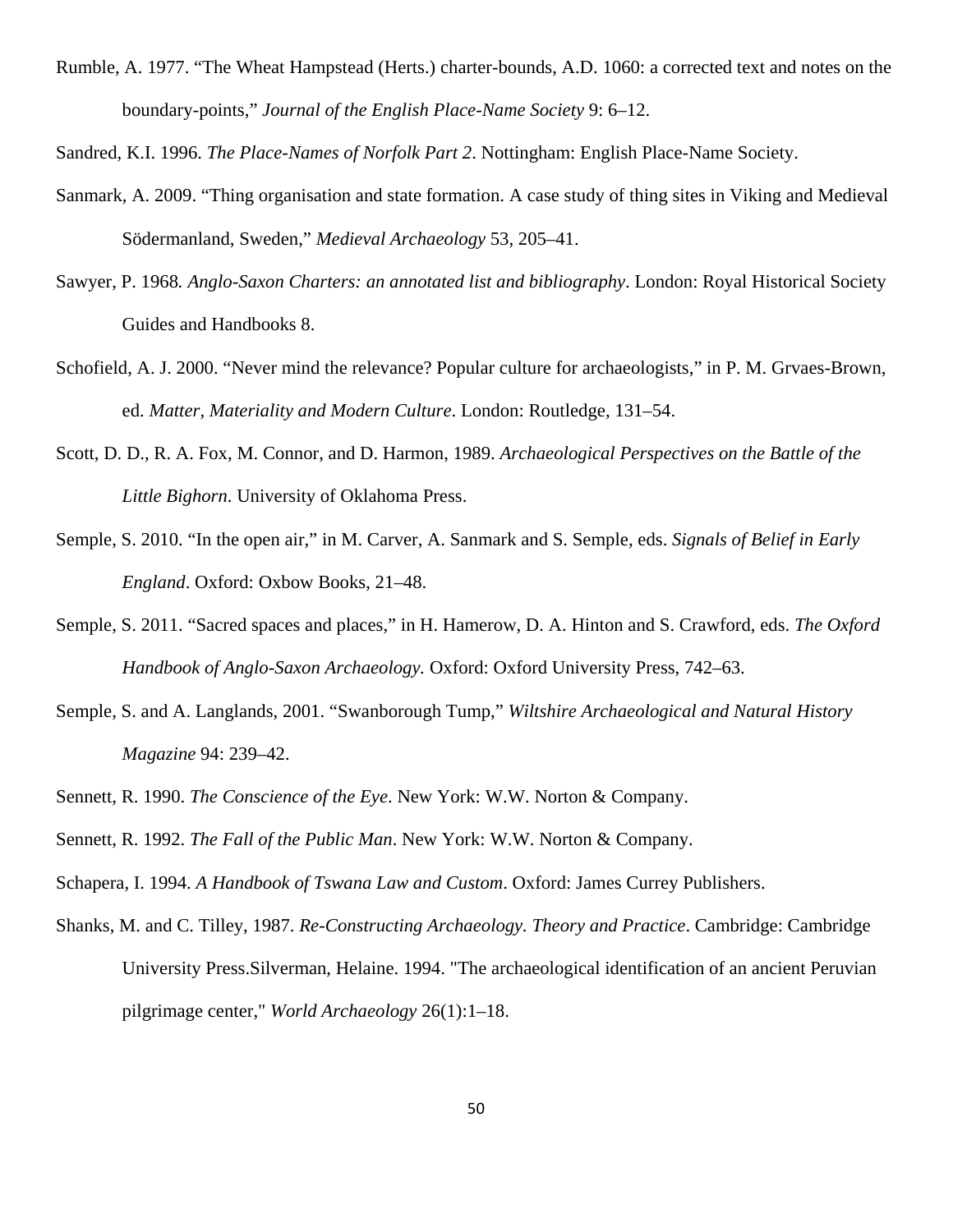- Skre, D. ed. 2007. *Kaupang in Skiringssal*. Kaupang Excavation Project Publication Series, Volume 1, Norske Oldfunn XXII. Aarhus: Aarhus University Press.
- Smith, A. H. 1956a. *English Place-Name Elements Part I (Á-ĪW)*. EPNS. Cambridge: Cambridge University Press*.*
- Smith, A. H. 1956b. *English Place-Name Elements Part II (JAFN-YTRI)*. EPNS. Cambridge: Cambridge University Press.
- Smith, A. H. 1964c. *The Place-Names of Gloucestershire. Part III*. EPNS. Cambridge: Cambridge University Press.
- Stern, N. 1993. "The Structure of the Lower Pleistocene Archaeological Record," *Current Anthropology* 34: 201– 24.
- Stopford, J. 1994. "Some approaches to the archaeology of Christian pilgrimage," *World Archaeology* 26(1):57–72.
- Thorn, F. R. 1992. "Hundreds and Wapentakes," in A, Williams and G. H. Martin, eds. *Great Domesday*, London: Alecto Historical Editions, 50–71.

Tilley, C. 1994. *A Phenomenology of Landscape*. Oxford: Berg.

- Tilley, C. 1996. "The Power of Rocks: Landscape and Topography on Bodmin Moor," *World Archaeology* 28: 161–76.
- van der Dennen, J. M. G. 1998. "The politics of peace in preindustrial societies: The adaptive rationale behind Corroboree and Calumet," *Research in Biopolitics* 6: 159–92.
- Veen, M. van der and G. Jones, 2006. "A re-analysis of agricultural production and consumption: implications for understanding the British Iron Age," *Vegetation History and Archaeobotany* 15: 217–28.

Wallenberg, J. K. 1934. *The Place-Names of Kent*. Uppsala: Appelbergs Boktryckeriaktiebolag.

Watts, V. 2004. *The Cambridge Dictionary of English Place-Names, Based on the Collections of the English Place-Name Society*. Cambridge: Cambridge University Press.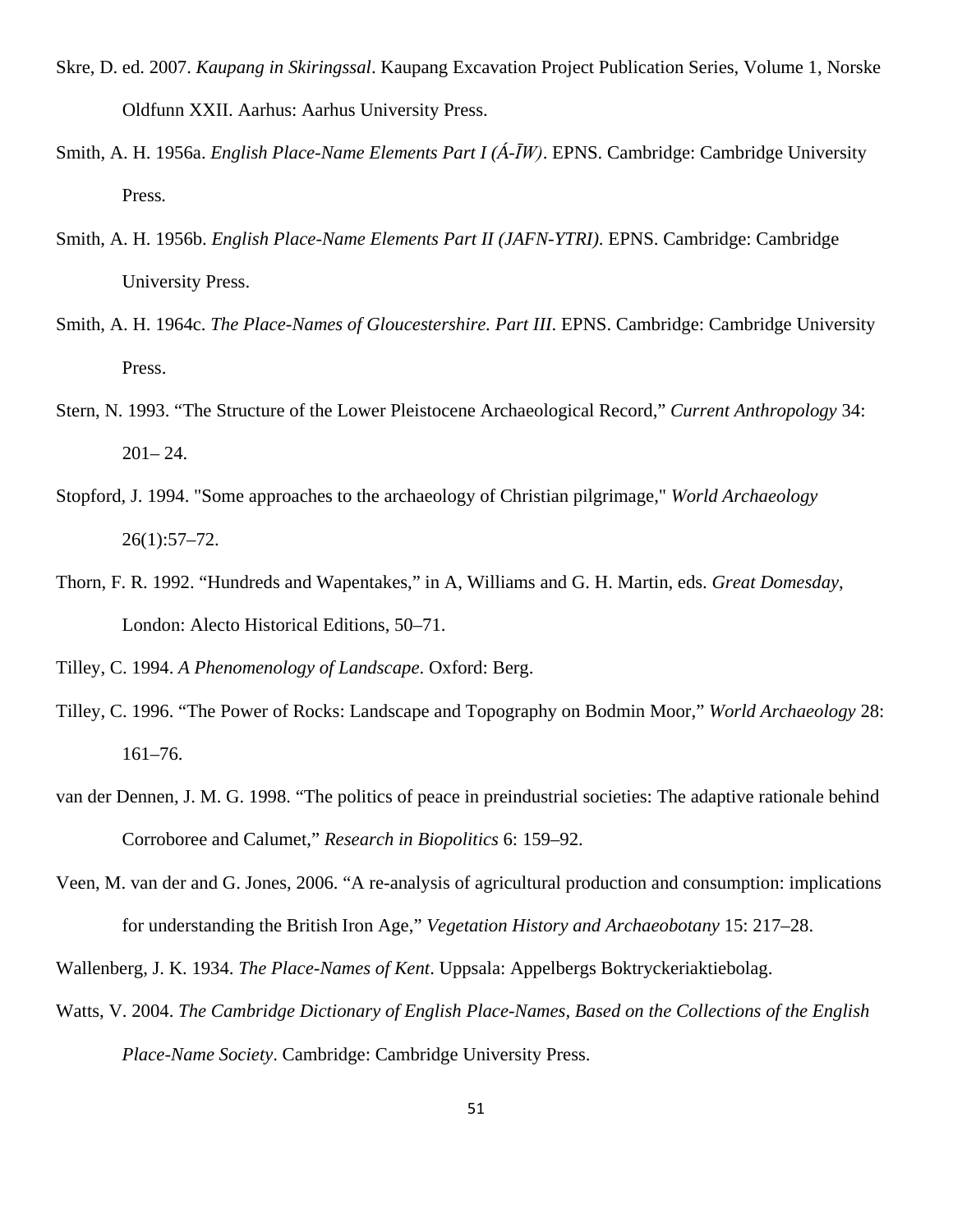Webb, D. 2000. *Pilgrimage in Medieval England*. London and New York: Hambledon and London.

Webb, D. 2002. *Medieval European Pilgrimage, c.700–c.1500*. Basingstoke: Palgrave.

Williams, A. and H. H. Martin, eds. 1992. *Domesday Book. A complete translation.* Alecto Historical Editions. London: Penguin Books.

Williams, H. 2006. *Death and Memory in Early Medieval Britain*. Cambridge: University Press.

Williams, T. forthcoming. "Repossessing the Place of Slaughter: the Danish Impact on the Late Saxon Idea of

War," in R. Lavelle and S. Roffey, eds. *Danes in Wessex: The Scandinavian Impact on Southern England,* 

*c.800-c.1100*. Oxford: Oxbow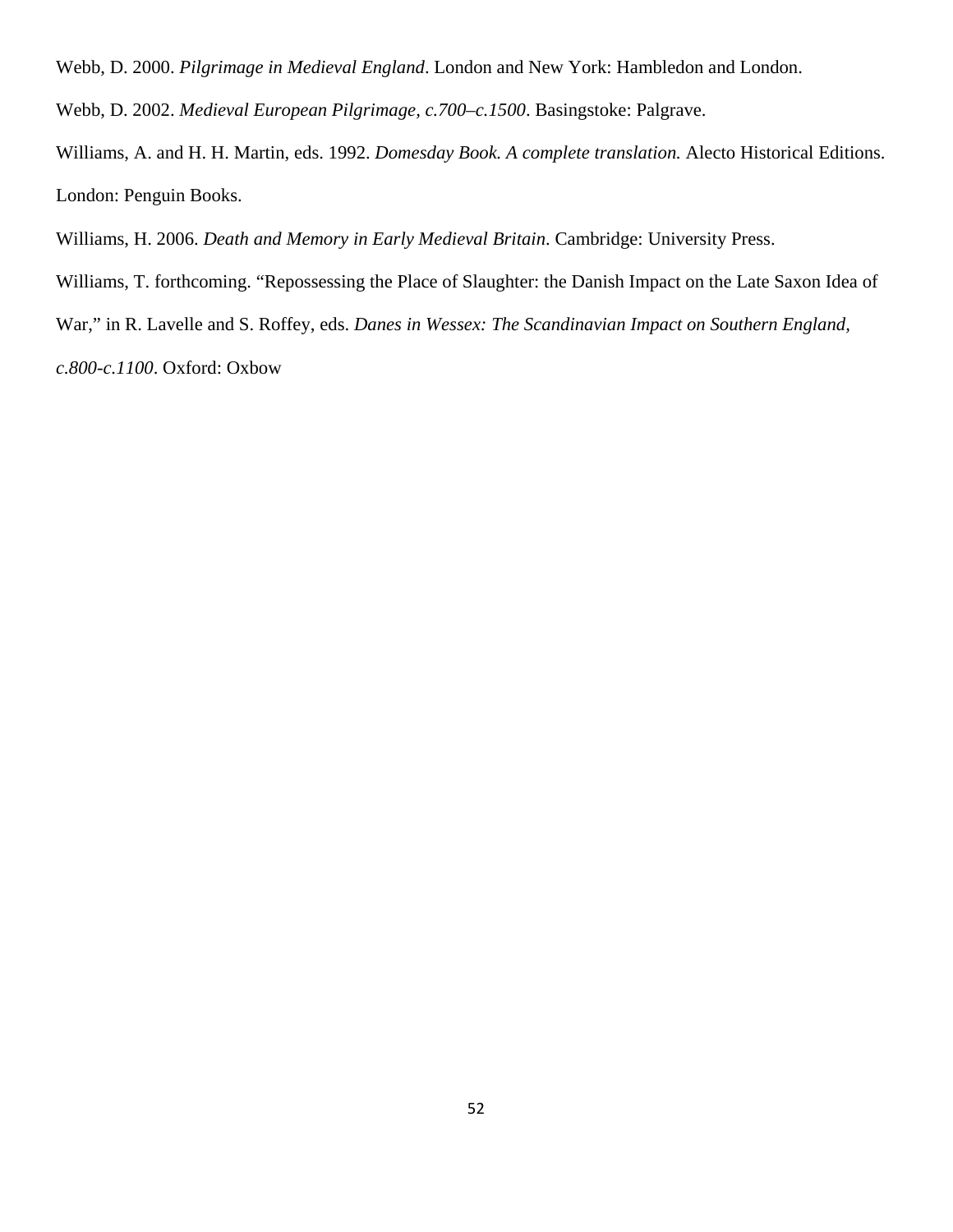#### **FIGURE CAPTIONS**

Figure 1. Map of England showing the arrangement of Domesday hundreds and wapentakes, and the location of their meeting-places as recorded in 1086.

Figure 2. Photo of the Tibblestone, Gloucestershire.

Figure 3. The probable location of the open-air assembly site of the hundred of Botloe in Gloucestershire is a field called "Hundred Field". The field is noticeably domed as can be seen from the photograph. First Edition OS map © Crown Copyright and Landmark Information Group Limited 1873. All rights reserved.

Figure 4. The probable assembly place of the hundred of Combs Ditch, Dorset, as reconstructed from folklore and cartographic sources.

Figure 5. Saltwood: A model of landscape continuity. Excavations as part of the High Speed 1, Channel Tunnel Rail Link have demonstrated the existence of a fossilized landscape: trackways – still used when this First Edition Ordnance Survey map was drawn in 1840–3 – have been revealed through archaeology to date to the Iron Age; while four groups of Anglo-Saxon burials cluster on Bronze Age and early medieval barrows. These in turn became the site of a medieval open-air assembly place, remembered as 'Heane Wood', a fragment of which remains to the south-west of the excavation.

Figure 6. An example of soundmark recording carried out at Cuxham, South Oxfordshire, showing the levels of audibility of the tolling church bell of Holy Rood, Cuxham. Interestingly, there is a good correlation between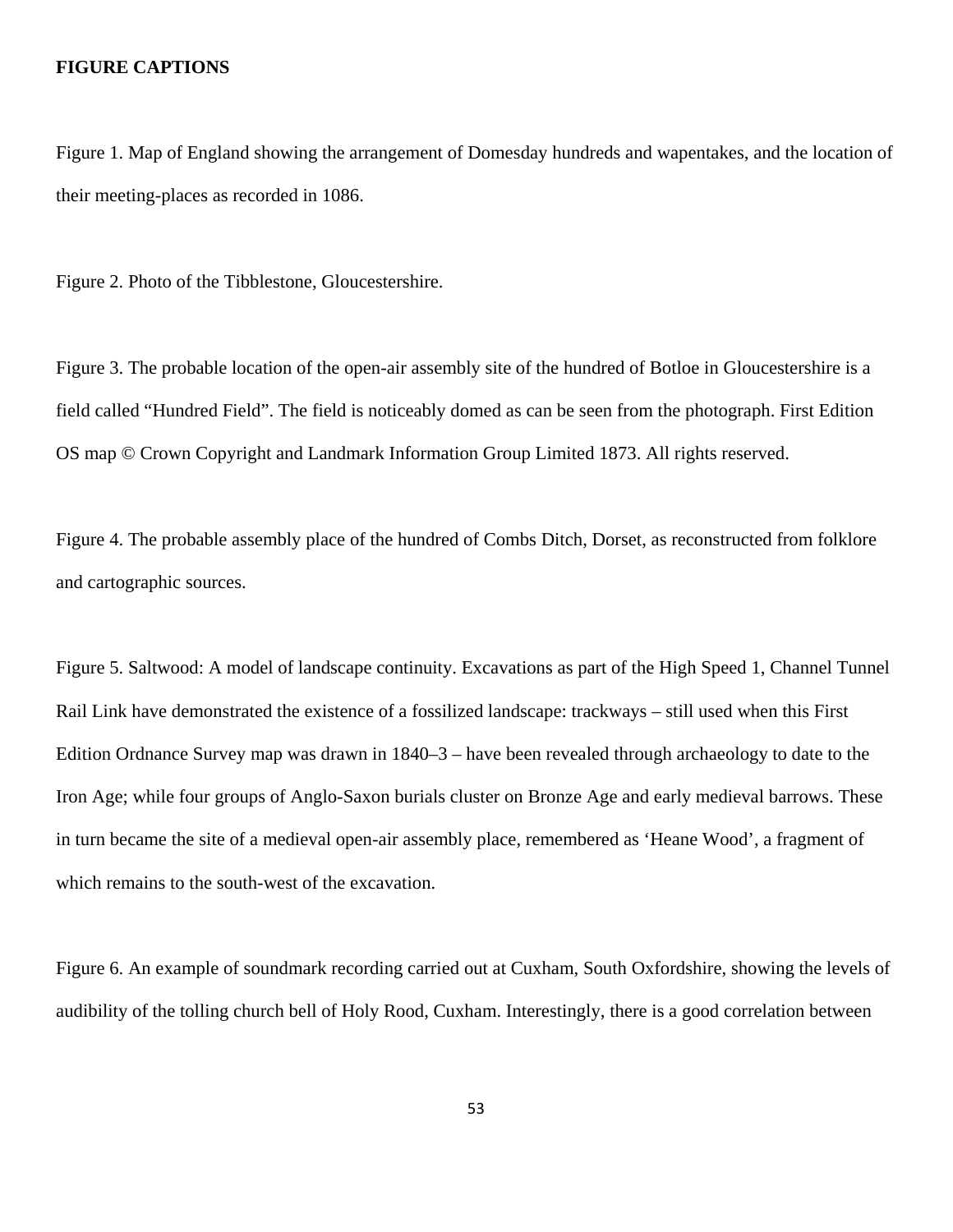the audible soundshed and the parish boundary. Basemap data: © Crown Copyright/database right 2013. An Ordnance Survey/EDINA supplied service.

Figure 7. Analysis of cartographic and remote sensing data can also help to identify the location of assembly sites. For example, LiDAR survey of Savernake Forest in Wiltshire has revealed the existence of several relict route-ways (Lennon 2012). One of these is named in a ninth-century charter as "Cuðheard's path" (Sawyer 1968, Cat No. 756), and in eighteenth-century documents as Hare Path (probably from OE *here-pæð* "army path"; Lennon 2012: 109–10) . The junction of this track and a Roman road, also visible in the remote sensing data, is marked by an ancient oak, perhaps the location of the Kinweardstone which gives the hundred its name. Image courtesy of the Forestry Commission (FC), based on FC and Unit for Landscape Modelling data.

Figure 8. The "Hanging promontory" assembly place of Moot Hill Piece adjacent to the shire boundary of Dorset and Somerset, and (below) photograph of the extensive views south from the meeting-place over northern Dorset. The site is named in a tithe map of 1837. Of great significance is the location of this putative supra-regional meeting-place just 1km southeast of Penselwood in Somerset, named as the location of a battlefield in 1016, and Coombe Street (Somerset), which lies 1km to the northeast. Coombe Street is one of the possible locations of *Ecgbryhtesstan –* "Egbert's Stone" – the place mentioned in the *Anglo-Saxon Chronicle* at which King Alfred mustered the armies of Somerset, Wiltshire, and Hampshire west of Southampton Water, prior to the Battle of Edington in 878.

Figure 9. Recognizing meeting-places: several meeting-places are located in close proximity to distinctive natural hills, such as the Anglo-Saxon cemetery of Saltwood, meeting-place of Heane hundred, beside Summerhouse Hill, Kent (above), and Picked Hill, Wiltshire (bottom) beside the meeting-place of Swanborough hundred.